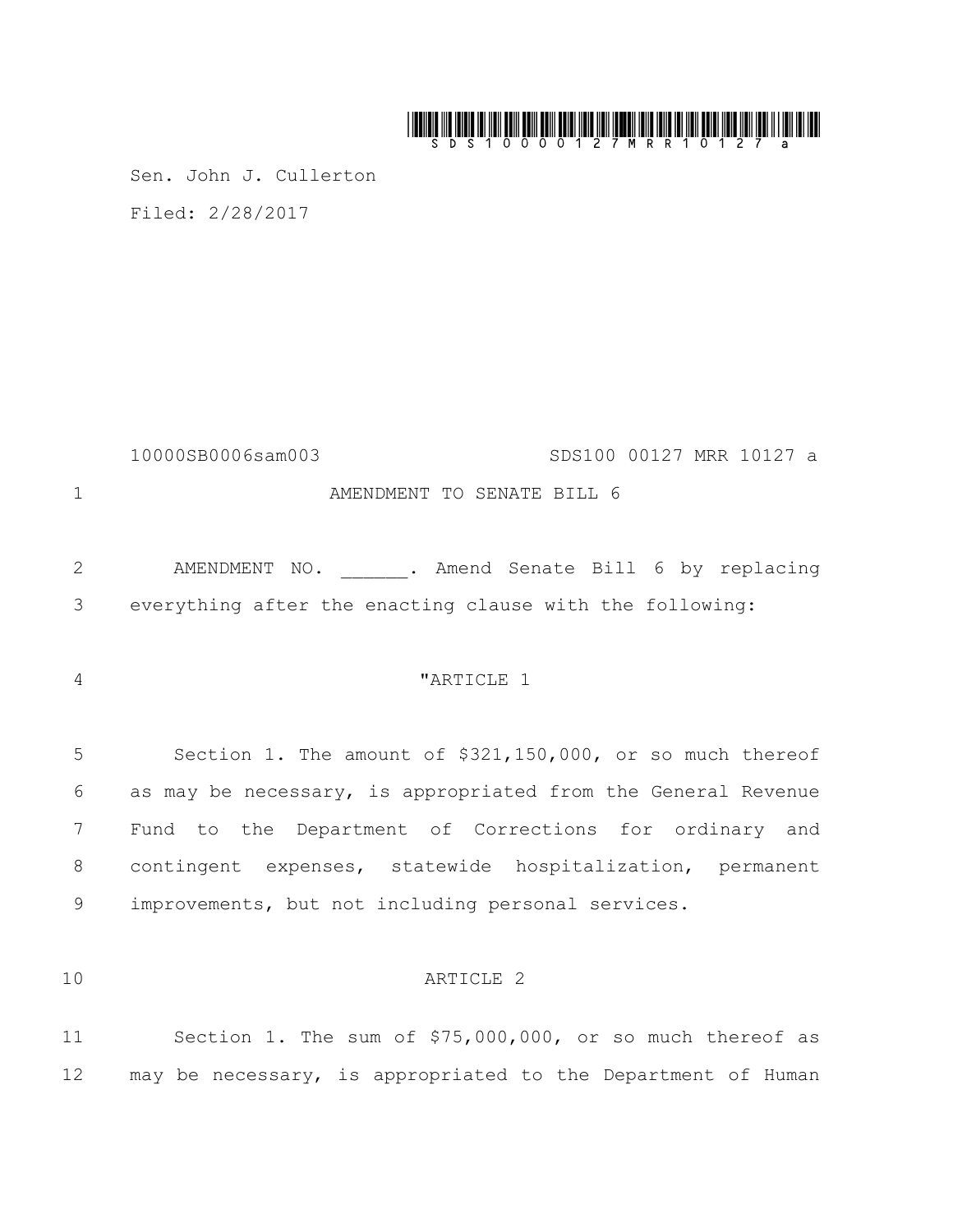10000SB0006sam003 -2- SDS100 00127 MRR 10127 a Services from the General Revenue Fund for operational expenses, but not including personal services.

## ARTICLE 3

 Section 1. The amount of \$13,000,000, or so much thereof as may be necessary, is appropriated from the General Revenue Fund to the Department of Revenue for ordinary and contingent expenses and refunds, but not including personal services.

## 8 ARTICLE 4

 Section 1. The amount of \$2,000,000, or so much thereof as may be necessary, is appropriated from the General Revenue Fund to the Department of Agriculture for ordinary and contingent expenses, but not including personal services.

 Section 5. The following named amounts, or so much thereof as may be necessary, are appropriated to the Department of Agriculture for:

 COUNTY FAIRS AND HORSE RACING PROGRAMS Payable from the Illinois Standardbred

Breeders Fund:

19 For Grants and Other Purposes .....................2,375,200

Payable from the Illinois Thoroughbred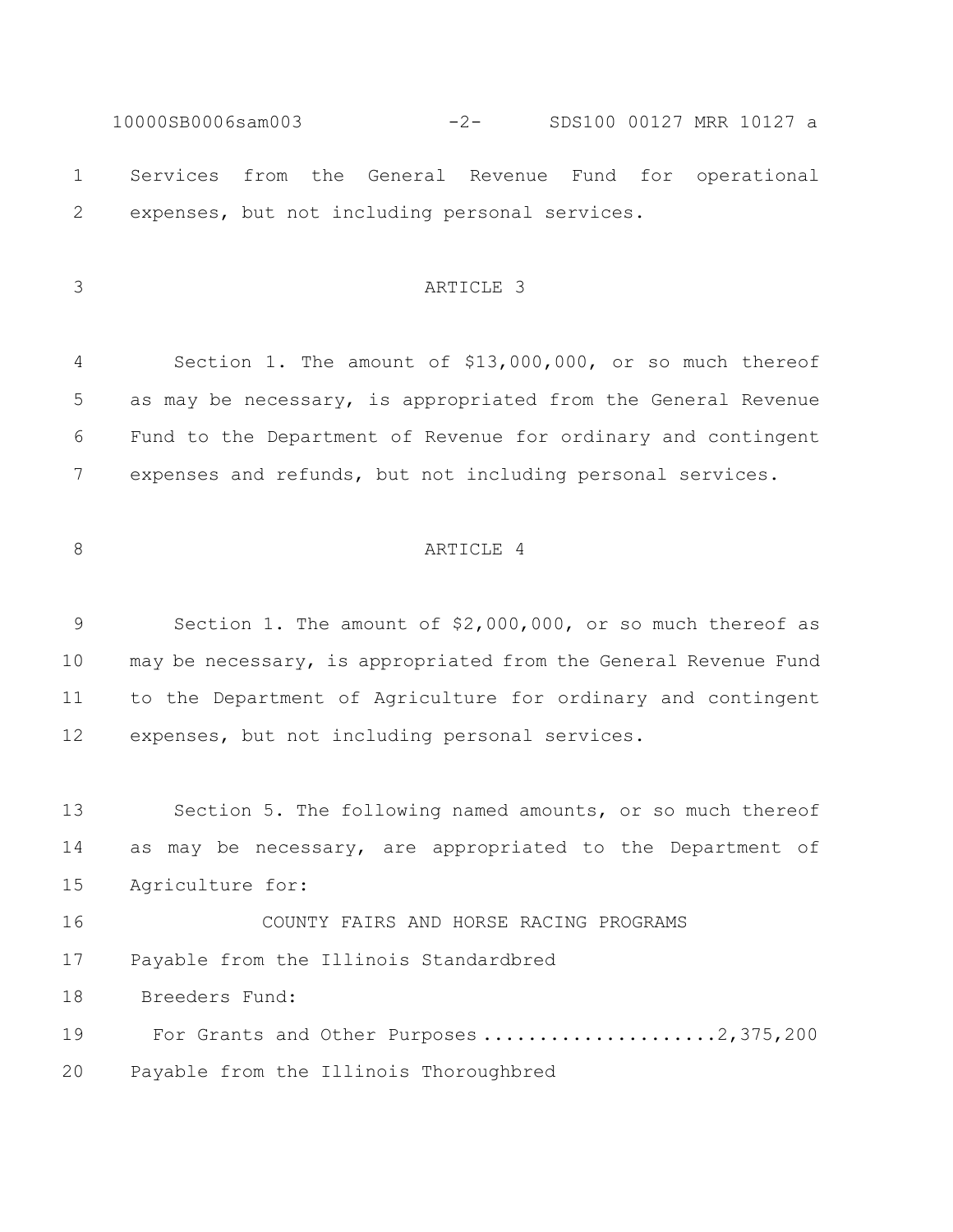10000SB0006sam003 -3- SDS100 00127 MRR 10127 a Breeders Fund: 2 For Grants and Other Purposes .....................3,219,000

# ARTICLE 5

 Section 1. The amount of \$6,000,000, or so much thereof as may be necessary, is appropriated from the General Revenue Fund to the Department of Natural Resources for ordinary and contingent expenses, but not including personal services.

# 8 ARTICLE 6

 Section 1. The amount of \$2,945,000, or so much thereof as may be necessary, is appropriated from the General Revenue Fund to the Department of State Police for ordinary and contingent expenses, but not including personal services.

#### 13 ARTICLE 7

 Section 1. The amount of \$650,000, or so much thereof as may be necessary, is appropriated from the General Revenue Fund to the Historic Preservation Agency for ordinary and contingent expenses, but not including personal services.

18 ARTICLE 8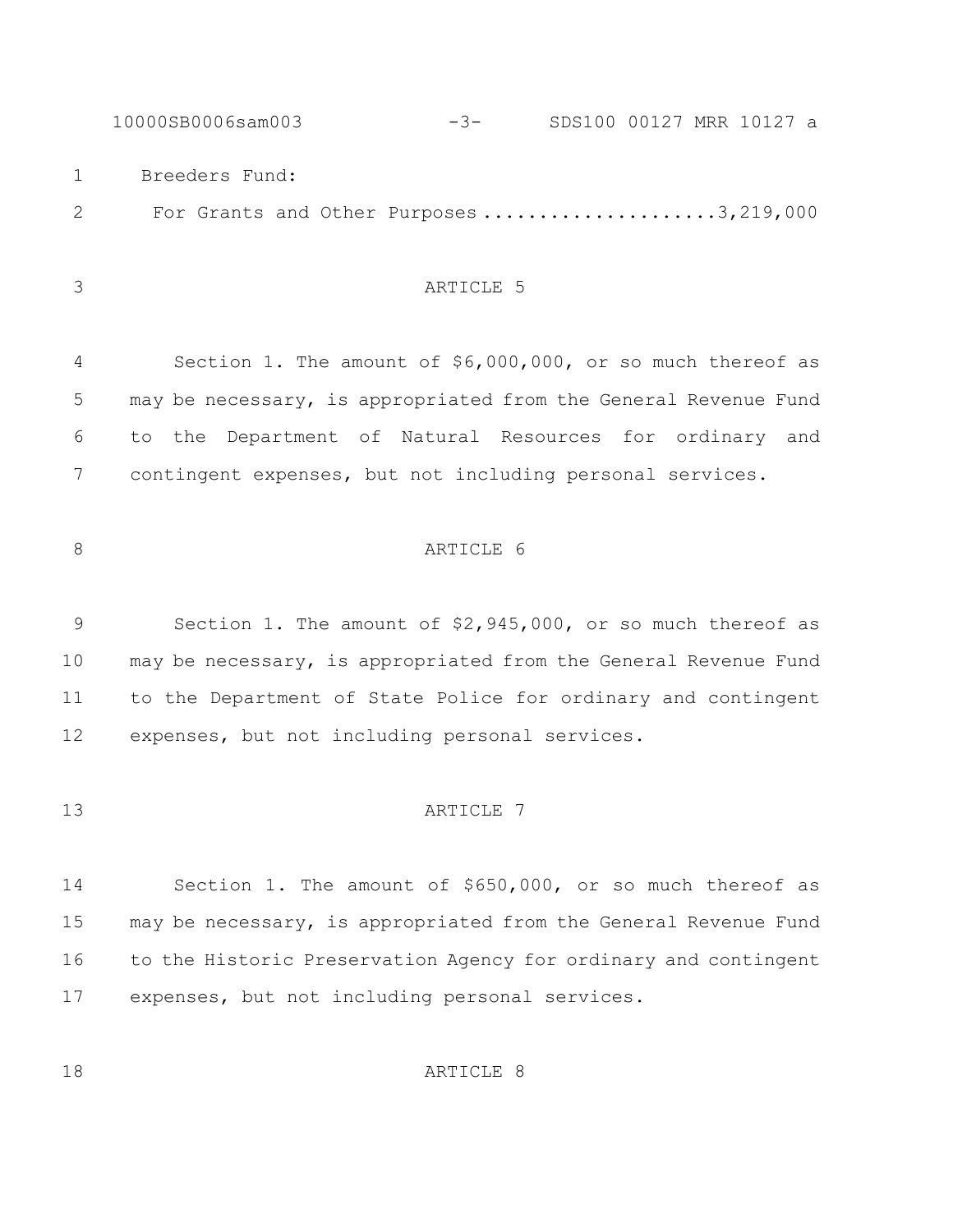10000SB0006sam003 -4- SDS100 00127 MRR 10127 a

 Section 1. The amount of \$1,000,000, or so much thereof as may be necessary, is appropriated from the General Revenue Fund to the Department of Veterans' Affairs for ordinary and contingent expenses, but not including personal services.

#### ARTICLE 9

 Section 1. The amount of \$43,000,000, or so much thereof as may be necessary, is appropriated from the General Revenue Fund to the Department of Healthcare and Family Services for ordinary and contingent expenses, but not including personal services.

## 11 ARTICLE 10

 Section 1. The amount of \$7,000,000, or so much thereof as may be necessary, is appropriated from the General Revenue Fund to the Department of Public Health for grants and ordinary and contingent expenses, but not including personal services.

### ARTICLE 11

 Section 1. The amount of \$191,950,000, or so much thereof as may be necessary, is appropriated from the General Revenue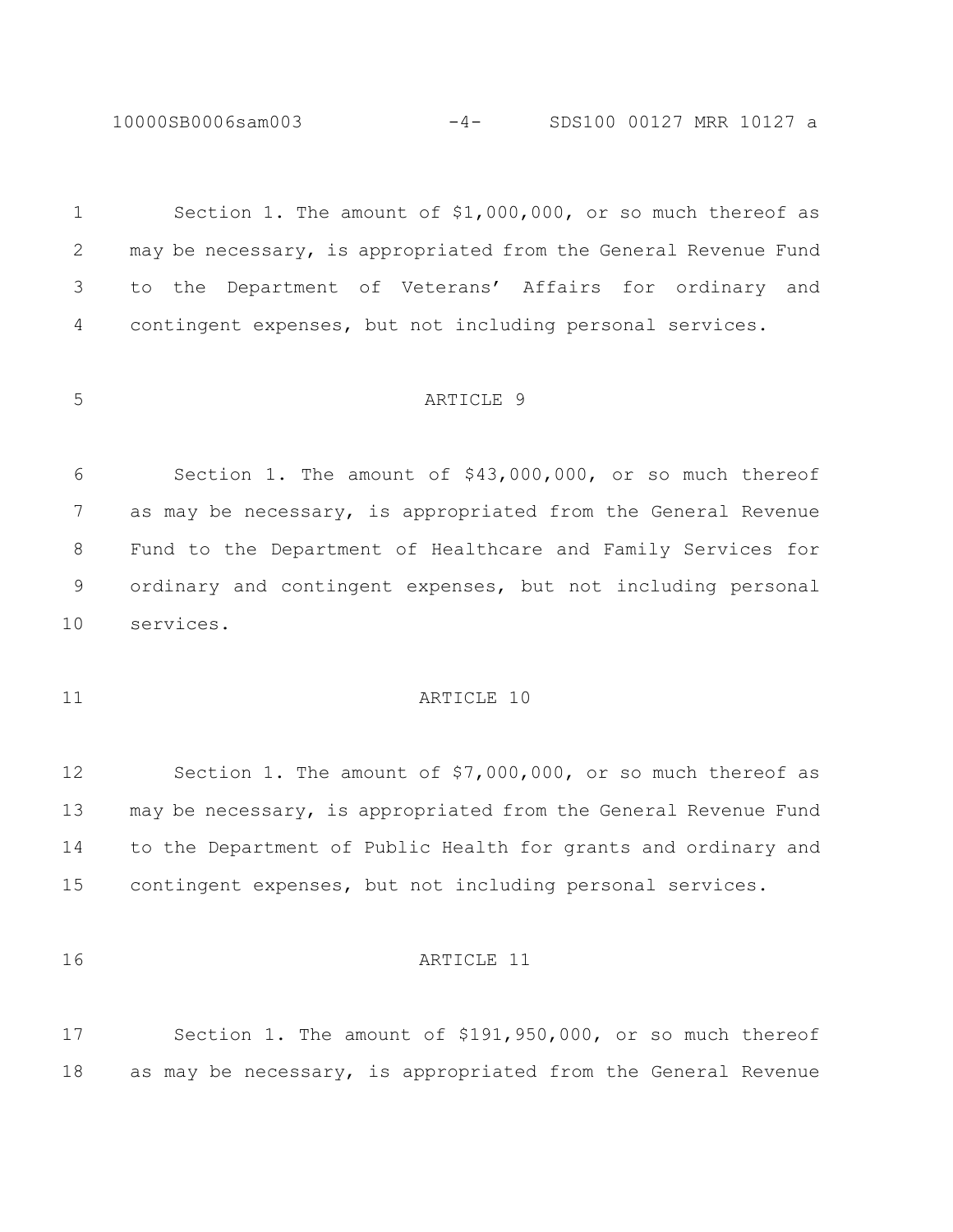10000SB0006sam003 -5- SDS100 00127 MRR 10127 a Fund to the Department of Central Management Services for ordinary and contingent expenses, but not including personal services.

 Section 5. The following named amounts, or so much thereof as may be necessary, respectively, for the objects and purposes hereinafter named are appropriated to the Department of Central Management Services:

8 BUREAU OF BENEFITS PAYABLE FROM GENERAL REVENUE FUND 10 For Group Insurance ..........................1,810,000,000

#### 11 ARTICLE 12

 Section 1. The amount of \$3,000,000, or so much thereof as may be necessary, is appropriated from the General Revenue Fund to the Department on Aging for ordinary and contingent expenses, but not including personal services.

**ARTICLE** 13

 Section 1. The amount of \$500,000, or so much thereof as may be necessary, is appropriated from the General Revenue Fund to the Department of Commerce and Economic Opportunity for ordinary and contingent expenses, but not including personal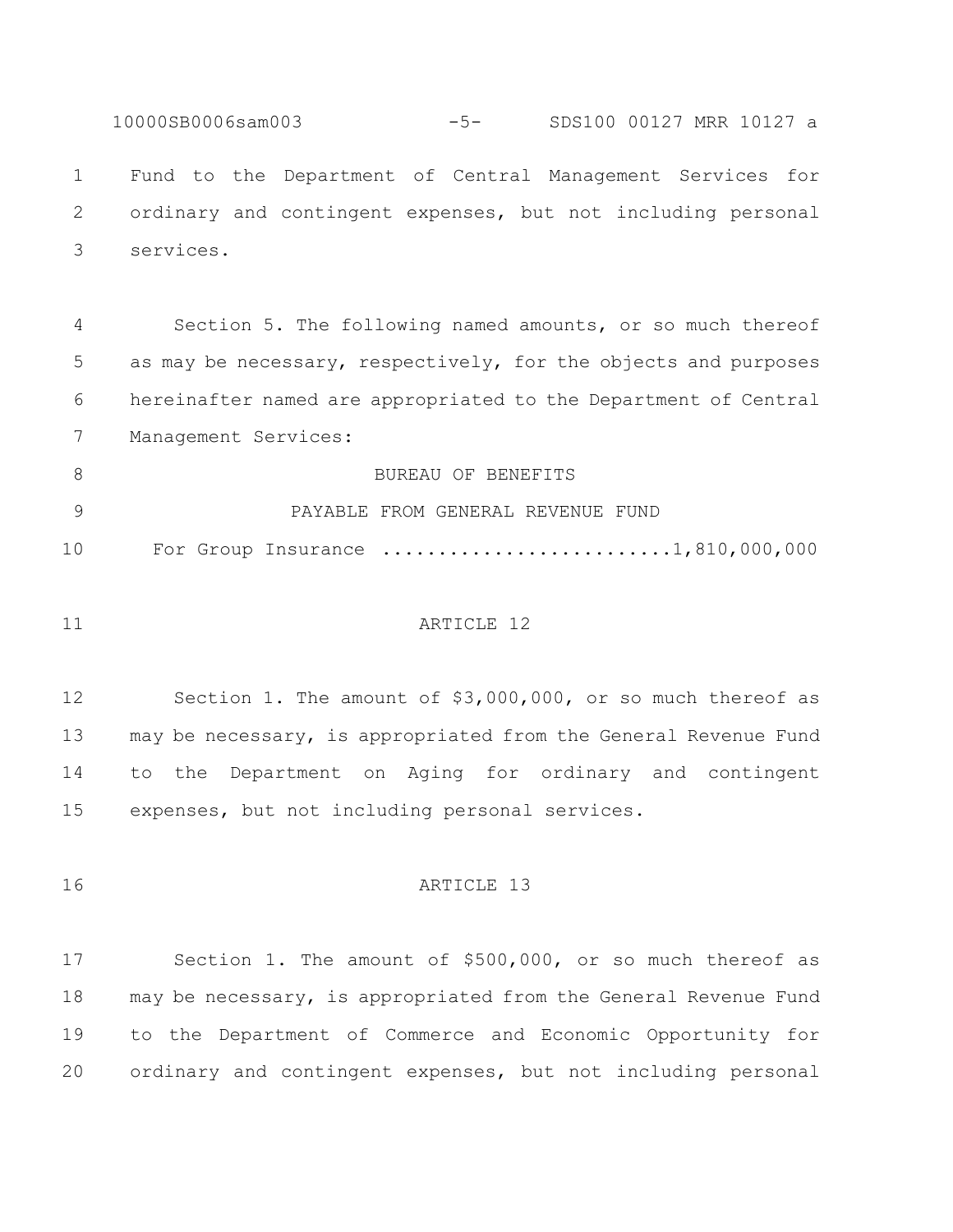10000SB0006sam003 -6- SDS100 00127 MRR 10127 a

services.

 Section 5. The sum of \$458,000, or so much thereof as may be necessary, is appropriated from the General Revenue Fund to the Department of Commerce and Economic Opportunity for a grant to Illinois Manufacturing Excellence Center for costs associated with a grant authorized in Article 8, Section 40 of Public Act 98-679.

## 8 ARTICLE 14

 Section 1. The amount of \$4,000,000, or so much thereof as may be necessary, is appropriated from the General Revenue Fund to the Illinois Arts Council for ordinary and contingent expenses, but not including personal services.

## **ARTICLE** 15

 Section 1. The amount of \$250,000, or so much thereof as may be necessary, is appropriated from the General Revenue Fund to the Governor's Office of Management and Budget for ordinary and contingent expenses, but not including personal services.

 Section 5. The sum of \$1,000,000, or so much thereof as may be necessary, is appropriated from the General Revenue Fund to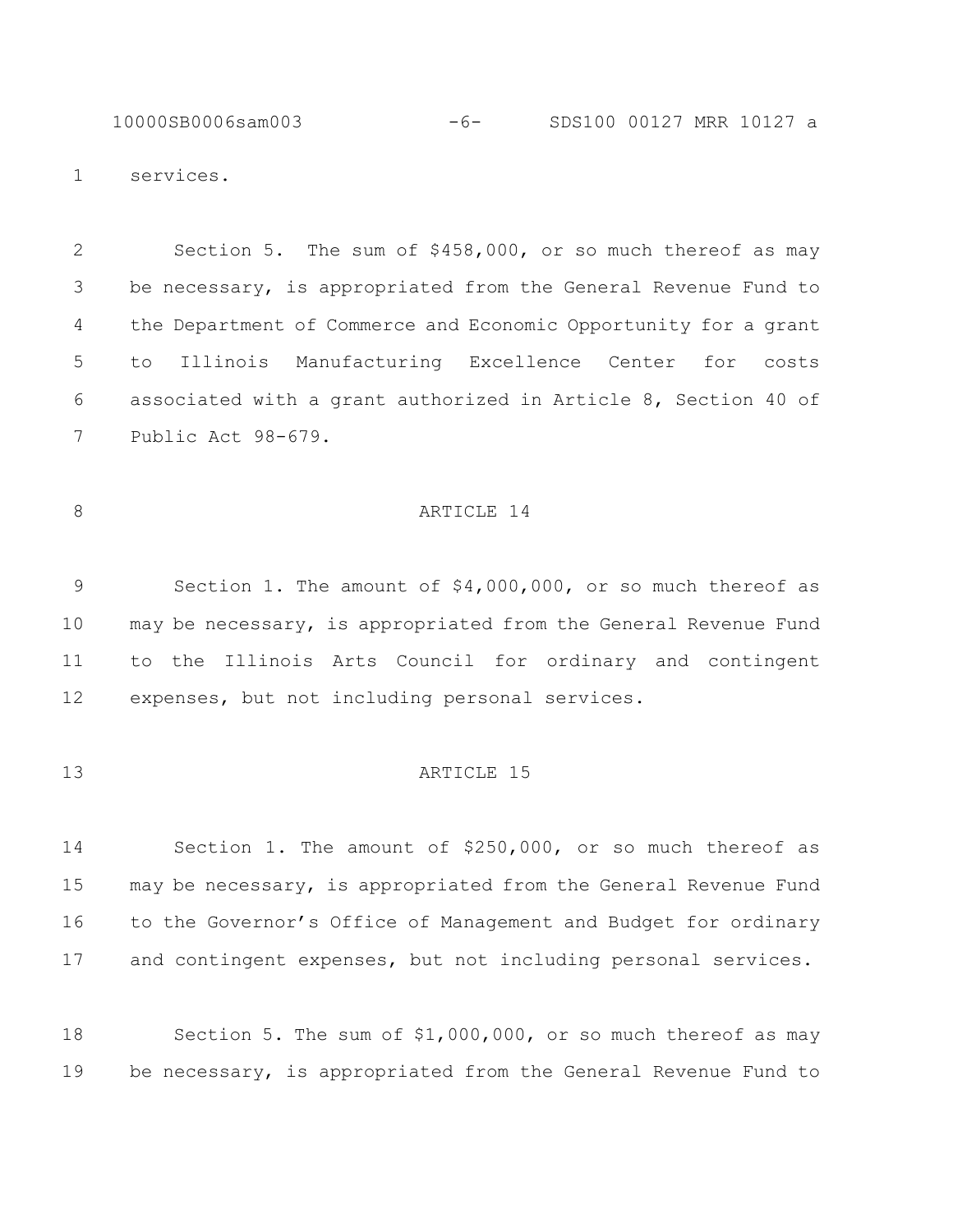10000SB0006sam003 -7- SDS100 00127 MRR 10127 a the Governor's Office of Management and Budget for deposit into the Grant Accountability and Transparency Fund.

# ARTICLE 16

 Section 1. The amount of \$500,000, or so much thereof as may be necessary, is appropriated from the General Revenue Fund to the Department of Military Affairs for ordinary and contingent expenses, but not including personal services.

# 8 ARTICLE 17

 Section 1. The amount of \$5,000,000, or so much thereof as may be necessary, is appropriated from the General Revenue Fund to the Office of the Comptroller for ordinary and contingent expenses, but not including personal services.

#### **ARTICLE** 18

 Section 1. The amount of \$200,000, or so much thereof as may be necessary, is appropriated from the General Revenue Fund to the Department of Labor for ordinary and contingent expenses, but not including personal services.

18 ARTICLE 19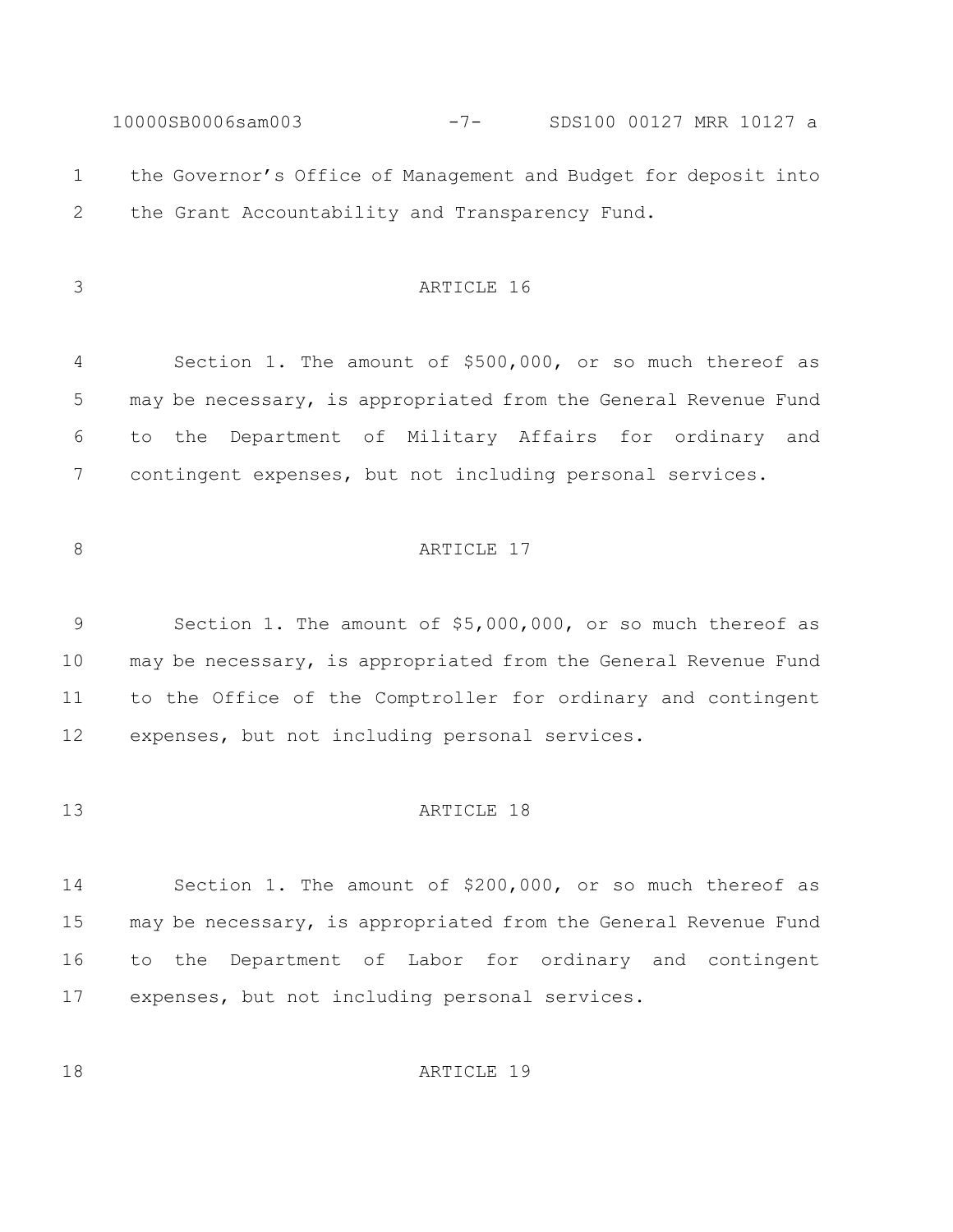10000SB0006sam003 -8- SDS100 00127 MRR 10127 a

 Section 1. The amount of \$100,000, or so much thereof as may be necessary, is appropriated from the General Revenue Fund to the Illinois Labor Relations Board for ordinary and contingent expenses, but not including personal services. ARTICLE 20 Section 1. The amount of \$200,000, or so much thereof as may be necessary, is appropriated from the General Revenue Fund to the Criminal Justice Information Authority for ordinary and contingent expenses, but not including personal services. Section 5. The sum of \$6,071,700 or so much thereof as may

 be necessary, is appropriated from the General Revenue Fund to the Illinois Criminal Justice Information Authority for 13 administrative costs, awards and grants for the Adult Redeploy and Diversion programs.

 Section 10. The amount of \$1,053,300, or so much thereof as may be necessary, is appropriated from the General Revenue Fund to the Illinois Criminal Justice Information Authority for the Illinois Family Violence Coordinating Council Program.

Section 15. The sum of \$600,000, or so much thereof as may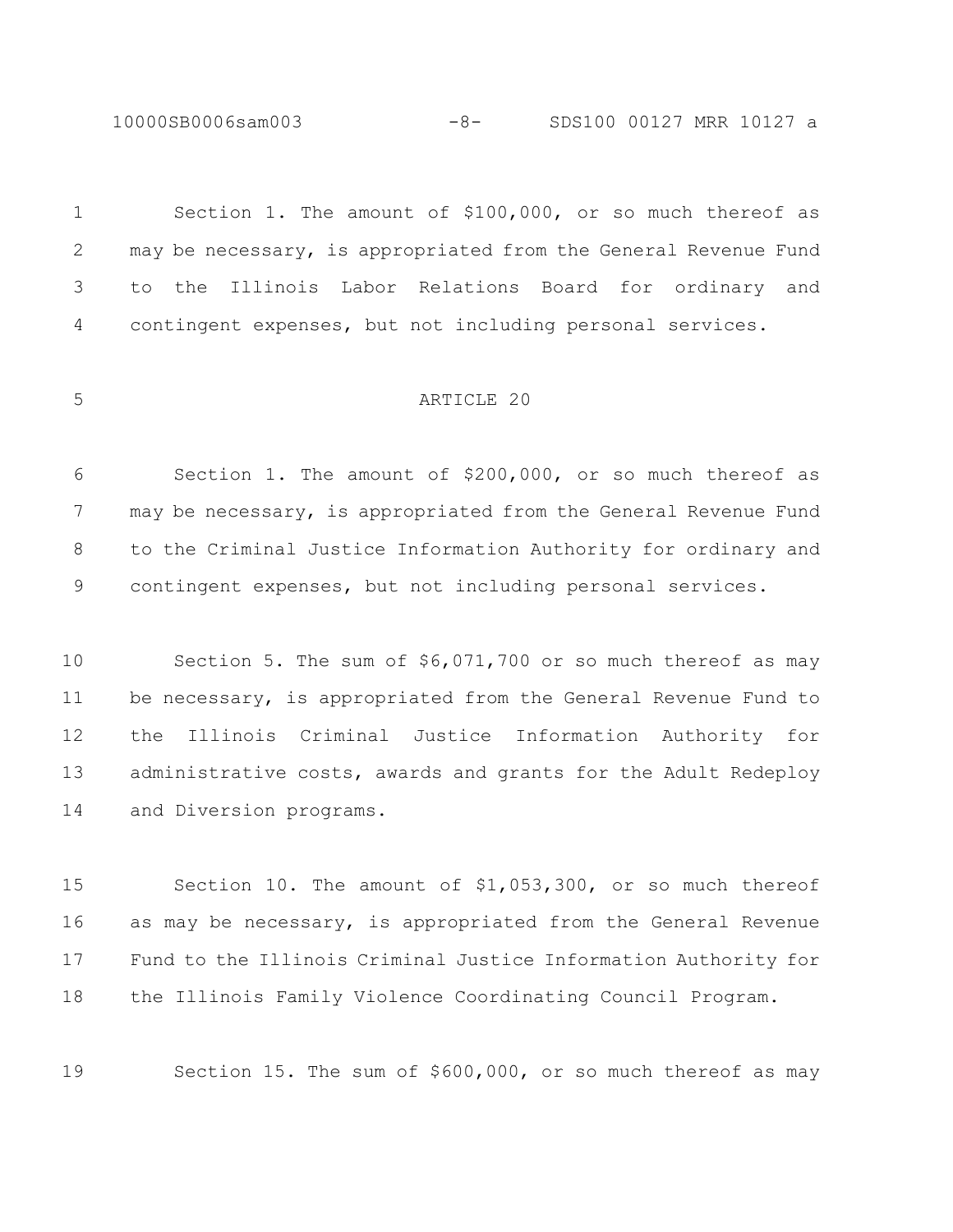10000SB0006sam003 -9- SDS100 00127 MRR 10127 a

1 be necessary, is appropriated from the General Revenue Fund to the Illinois Criminal Justice Information Authority for the purpose of awarding grants, contracts, administrative expenses and all related costs for the Safe From the Start Program.

# ARTICLE 21

 Section 1. The amount of \$30,000, or so much thereof as may be necessary, is appropriated from the General Revenue Fund to the Deaf and Hard of Hearing Commission for ordinary and contingent expenses, but not including personal services.

## ARTICLE 22

 Section 1. The amount of \$500,000, or so much thereof as may be necessary, is appropriated from the General Revenue Fund to the Office of the Governor for ordinary and contingent expenses, but not including personal services.

#### 15 ARTICLE 23

 Section 1. The amount of \$150,000, or so much thereof as may be necessary, is appropriated from the General Revenue Fund to the Office of the Lieutenant Governor for ordinary and contingent expenses, but not including personal services.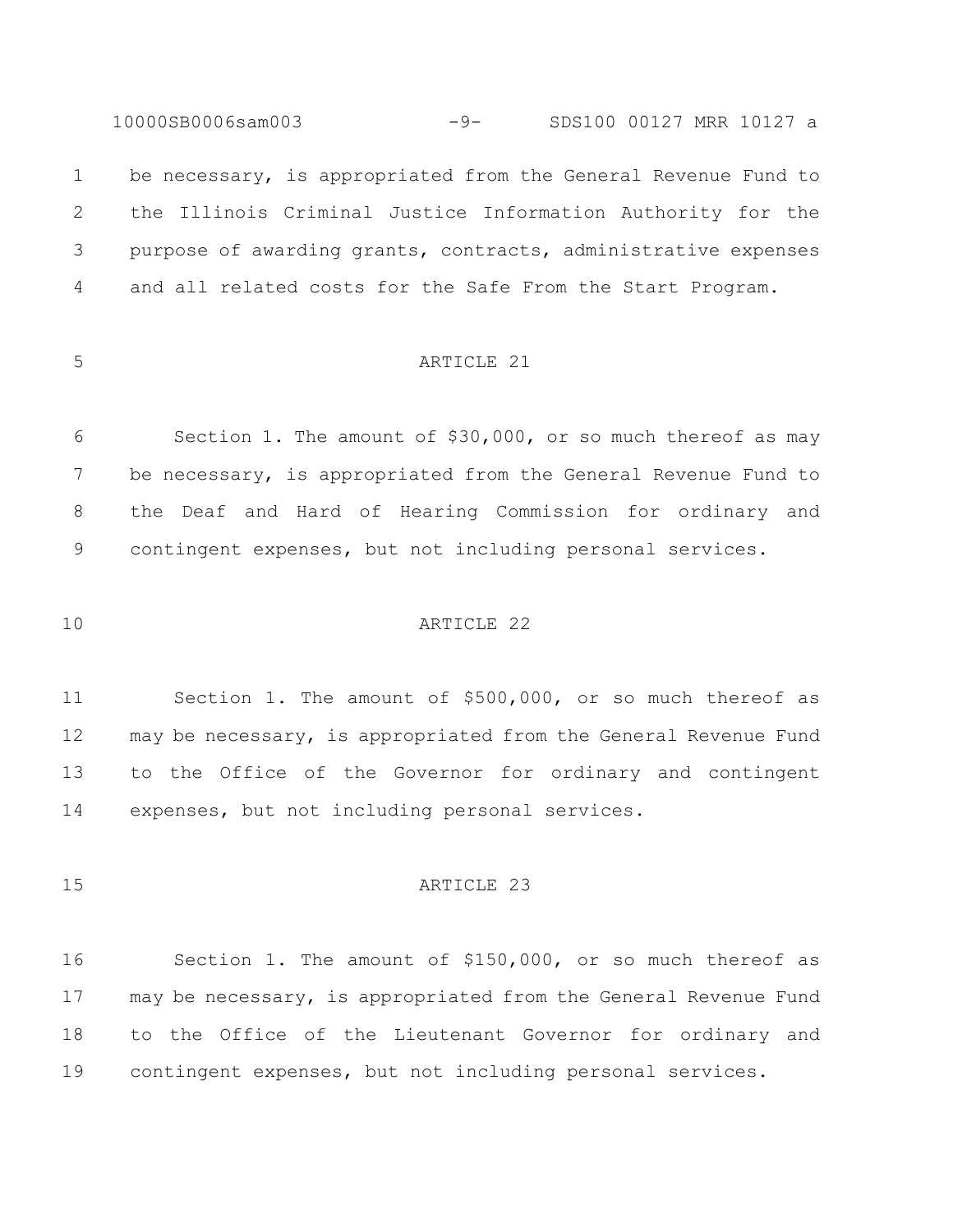10000SB0006sam003 -10- SDS100 00127 MRR 10127 a

1 ARTICLE 24

 Section 1. The amount of \$400,000, or so much thereof as may be necessary, is appropriated from the General Revenue Fund to the Prisoner Review Board for ordinary and contingent expenses, but not including personal services.

## ARTICLE 25

 Section 1. The amount of \$1,000,000, or so much thereof as 8 may be necessary, is appropriated from the General Revenue Fund to the Illinois State Board of Education for ordinary and contingent expenses, but not including personal services.

## 11 ARTICLE 26

 Section 1. The amount of \$639,000, or so much thereof as may be necessary, is appropriated from the General Revenue Fund to the Illinois Community College Board for ordinary and contingent expenses, but not including personal services.

#### **ARTICLE** 27

Section 1. The amount of \$150,000, or so much thereof as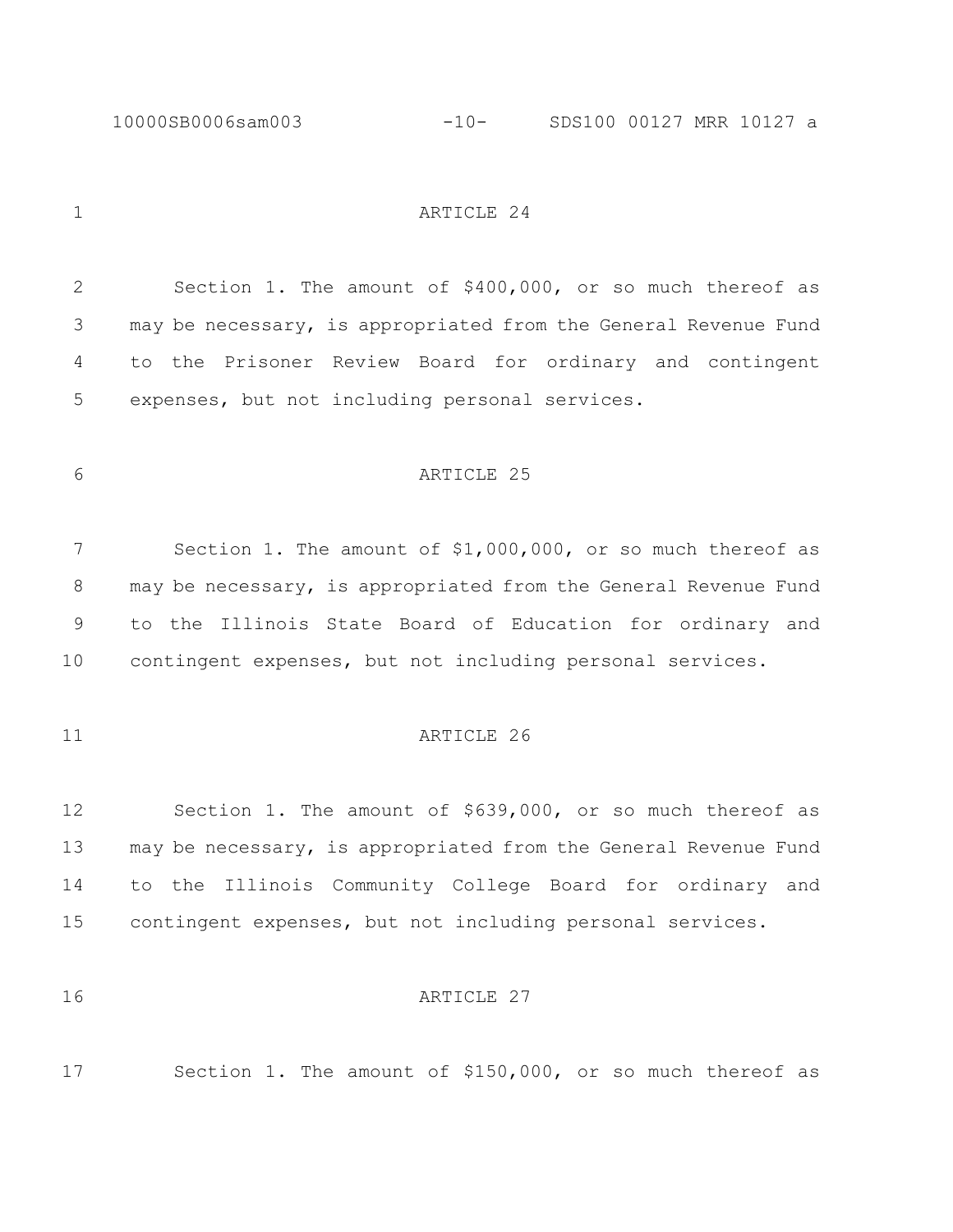10000SB0006sam003 -11- SDS100 00127 MRR 10127 a may be necessary, is appropriated from the General Revenue Fund to the Executive Ethics Commission for ordinary and contingent expenses, but not including personal services.

# ARTICLE 28

 Section 1. The amount of \$2,200,000, or so much thereof as may be necessary, is appropriated from the General Revenue Fund to the Office of the Executive Inspector General for ordinary 8 and contingent expenses, but not including personal services.

## ARTICLE 29

 Section 1. The amount of \$500,000, or so much thereof as may be necessary, is appropriated from the General Revenue Fund to the Department of Human Rights for ordinary and contingent expenses, but not including personal services.

## ARTICLE 30

 Section 1. The amount of \$150,000, or so much thereof as may be necessary, is appropriated from the General Revenue Fund to the Human Rights Commission for ordinary and contingent expenses, but not including personal services.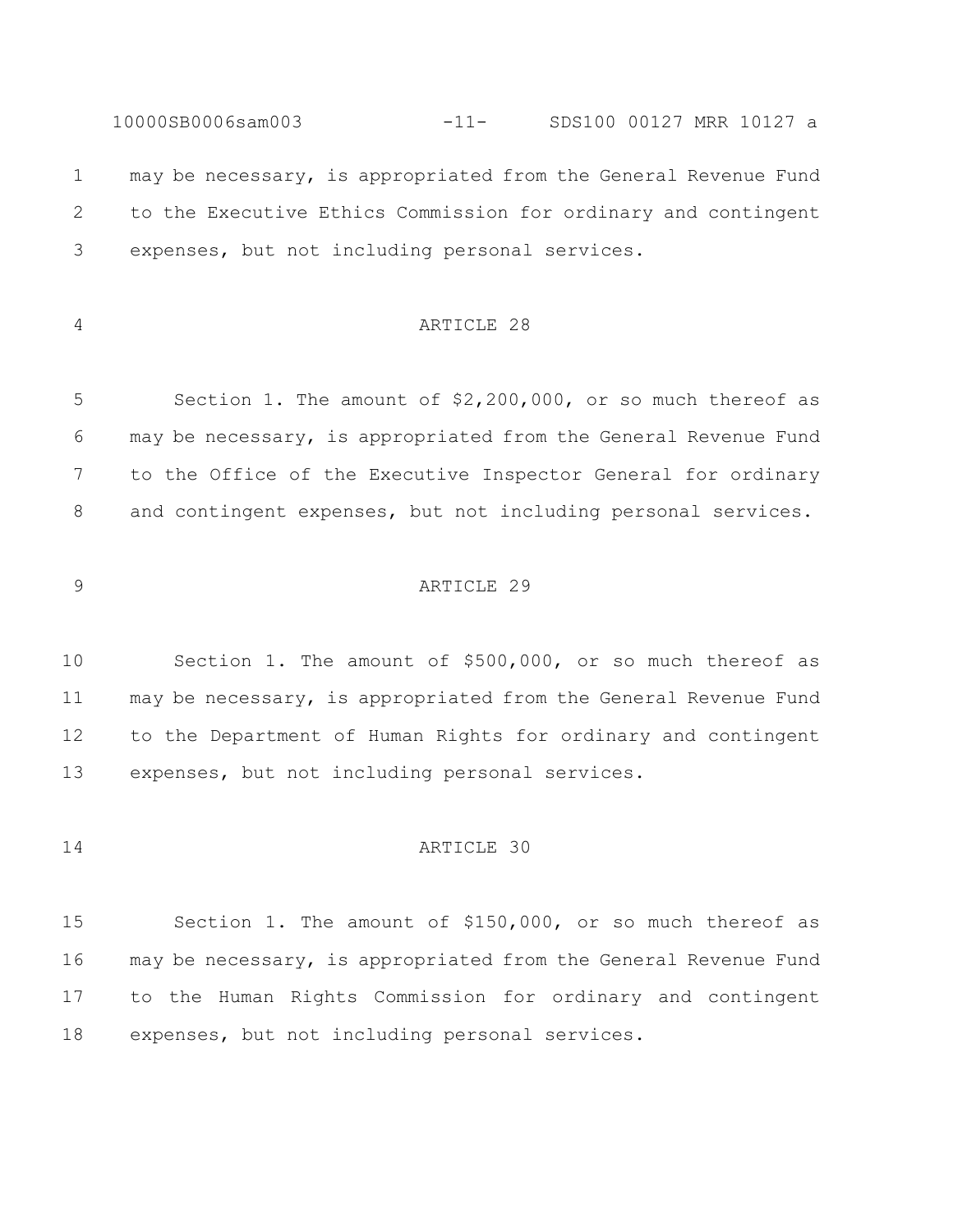10000SB0006sam003 -12- SDS100 00127 MRR 10127 a

1 ARTICLE 31

 Section 1. The amount of \$25,000, or so much thereof as may be necessary, is appropriated from the General Revenue Fund to the Civil Service Commission for ordinary and contingent expenses, but not including personal services.

ARTICLE 32

 Section 1. The amount of \$230,000, or so much thereof as may be necessary, is appropriated from the General Revenue Fund to the State Universities Civil Service System for ordinary and contingent expenses, but not including personal services.

## 11 ARTICLE 33

 Section 1. The amount of \$25,000, or so much thereof as may 13 be necessary, is appropriated from the General Revenue Fund to the Illinois Independent Tax Tribunal for ordinary and contingent expenses, but not including personal services.

## ARTICLE 34

 Section 1. The amount of \$300,000 or so much thereof as may be necessary, is appropriated from the General Revenue Fund to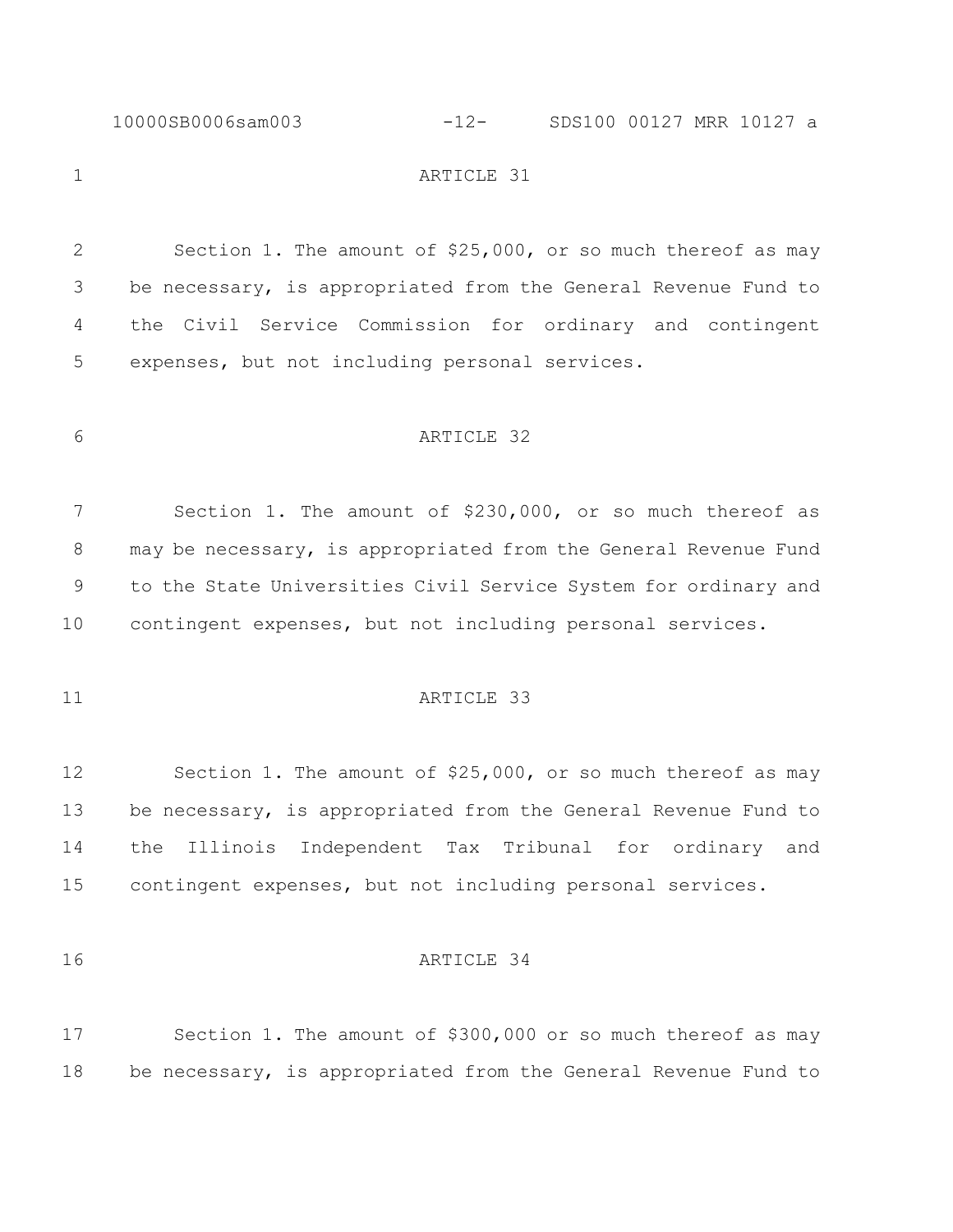10000SB0006sam003 -13- SDS100 00127 MRR 10127 a the Office of the Attorney General for ordinary and contingent expenses and other disbursements, but not including personal services.

 Section 5. The sum of \$1,400,000, or so much thereof as may be necessary, is appropriated from the General Revenue Fund to the Office of the Attorney General for disbursement to the Illinois Equal Justice Foundation for use as provided in the Illinois Equal Justice Act.

## ARTICLE 35

 Section 1. The amount of \$6,350,000 or so much thereof as may be necessary, is appropriated from the General Revenue Fund to the Office of the Treasurer for ordinary and contingent expenses, but not including personal services.

#### ARTICLE 36

 Section 1. The amount of \$50,000 or so much thereof as may be necessary, is appropriated from the General Revenue Fund to the Court of Claims for ordinary and contingent expenses, but not including personal services.

19 ARTICLE 37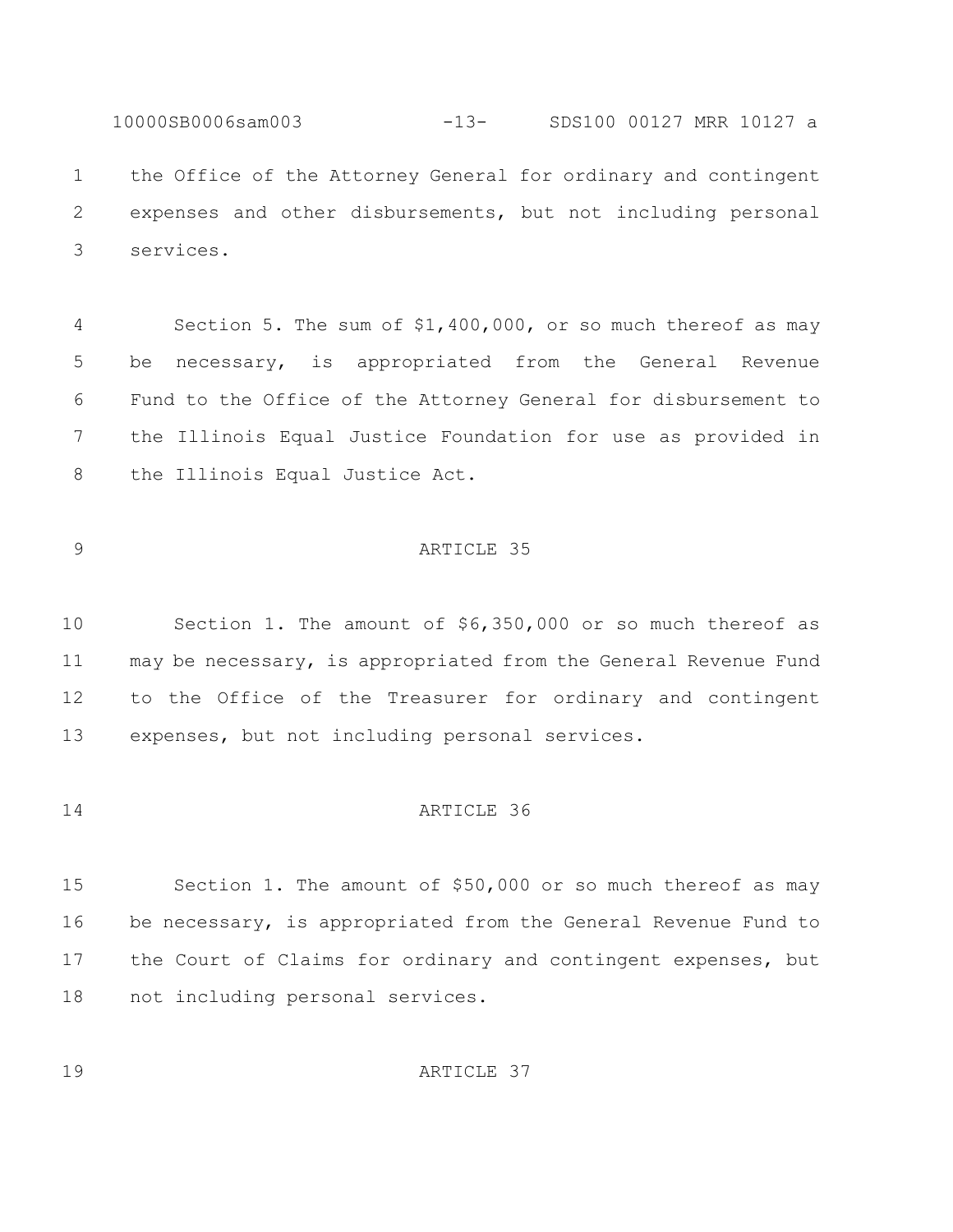10000SB0006sam003 -14- SDS100 00127 MRR 10127 a

 Section 1. The amount of \$1,180,600 or so much thereof as may be necessary, is appropriated from the General Revenue Fund to the State Board of Elections for ordinary and contingent expenses, but not including personal services.

 Section 5. The amount of \$4,429,700, or so much thereof as may be necessary, is appropriated from the General Revenue Fund to the State Board of Elections for FY 2017 reimbursement and assistance to local election jurisdictions for ongoing support costs, and SBE maintenance of local election jurisdiction interfaces for the Illinois Voter Registration System (IVRS) Statewide database and FY 2017 implementation costs of Public Act 98-1171.

## **ARTICLE** 38

 Section 1. The amount of \$25,000 or so much thereof as may be necessary, is appropriated from the General Revenue Fund to the Procurement Policy Board for ordinary and contingent expenses, but not including personal services.

#### 18 ARTICLE 39

Section 5. The sum of \$10,000,000, or so much thereof as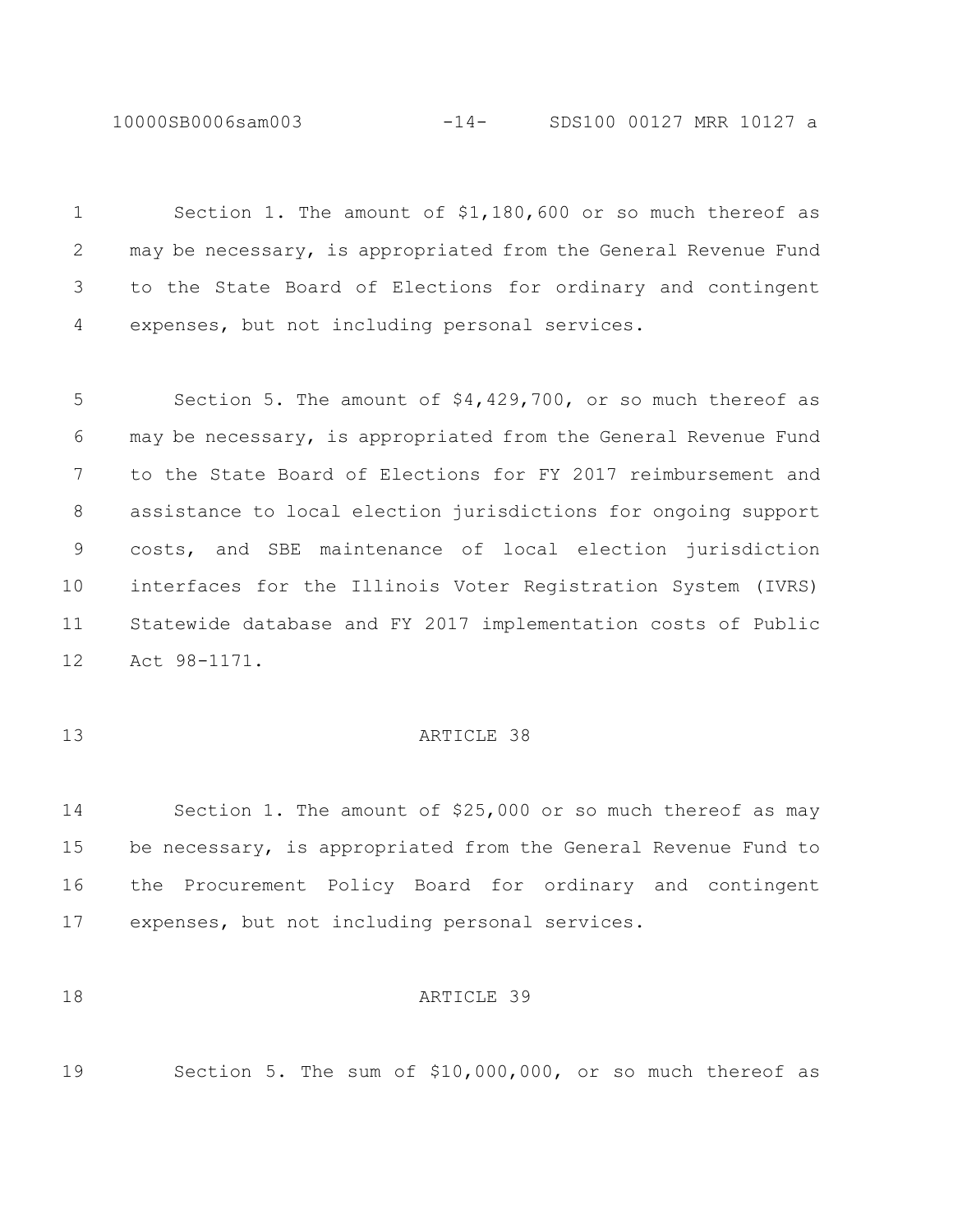10000SB0006sam003 -15- SDS100 00127 MRR 10127 a may be necessary, is appropriated from the Capital Development Fund to the Capital Development Board for a grant to Joliet Junior College for costs associated with construction of the City Center campus.

 Section 10. The sum of \$14,633,402, or so much thereof as may be necessary, is appropriated from the Capital Development Fund to the Capital Development Board for grants and other capital improvements awarded under the Community Health Center Construction Act.

 Section 15. The following named sums, or so much thereof as may be necessary, are appropriated from the Capital Development Fund to the Capital Development Board for the Illinois Community College Board for the projects hereinafter enumerated:

ROCK VALLEY COLLEGE

For the renovation or expansion

17 of classroom space, and

18 other capital improvements ..........................11,000,000

South Suburban College

For the planning and beginning

21 of construction of an Allied

Health Addition and other capital

23 improvements .....................................15,860,000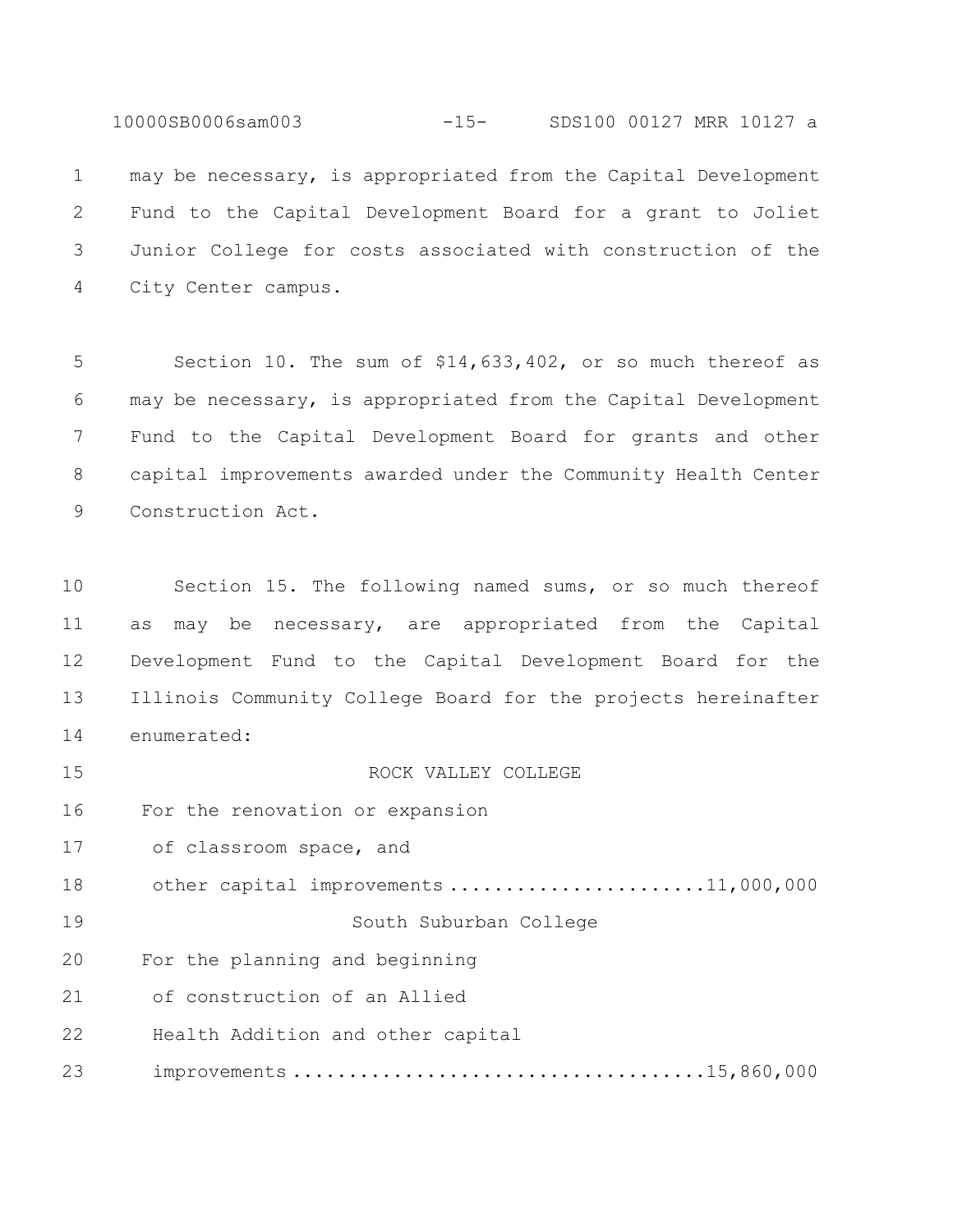10000SB0006sam003 -16- SDS100 00127 MRR 10127 a William Rainey Harper College For replacement of hospitality facility ............4,370,000 For construction of a 4 One Stop/Admissions and 5 Campus/Student Life Center, 6 and other capital improvements ...................42,000,000 Prairie State College – Chicago Heights For costs associated with 9 capital improvements at 10 Prairie State College .................................2,900,000

 Section 20. The sum of \$450,000, or so much thereof as may 12 be necessary, is appropriated from the Capital Development Fund to the Capital Development Board for a grant to Morton Community College for costs associated with a classroom addition to Building C, and other capital improvements

 Section 25. The following named sums, or so much thereof as may be necessary, are appropriated from the Build Illinois Bond Fund to the Department of Commerce and Economic Opportunity for a grant to the Rockford District 205 for the project hereinafter enumerated:

 CICS ROCKFORD CHARTER PATRIOTS CENTER For acquisition, construction, 23 rehabilitation, and renovation ......................500,000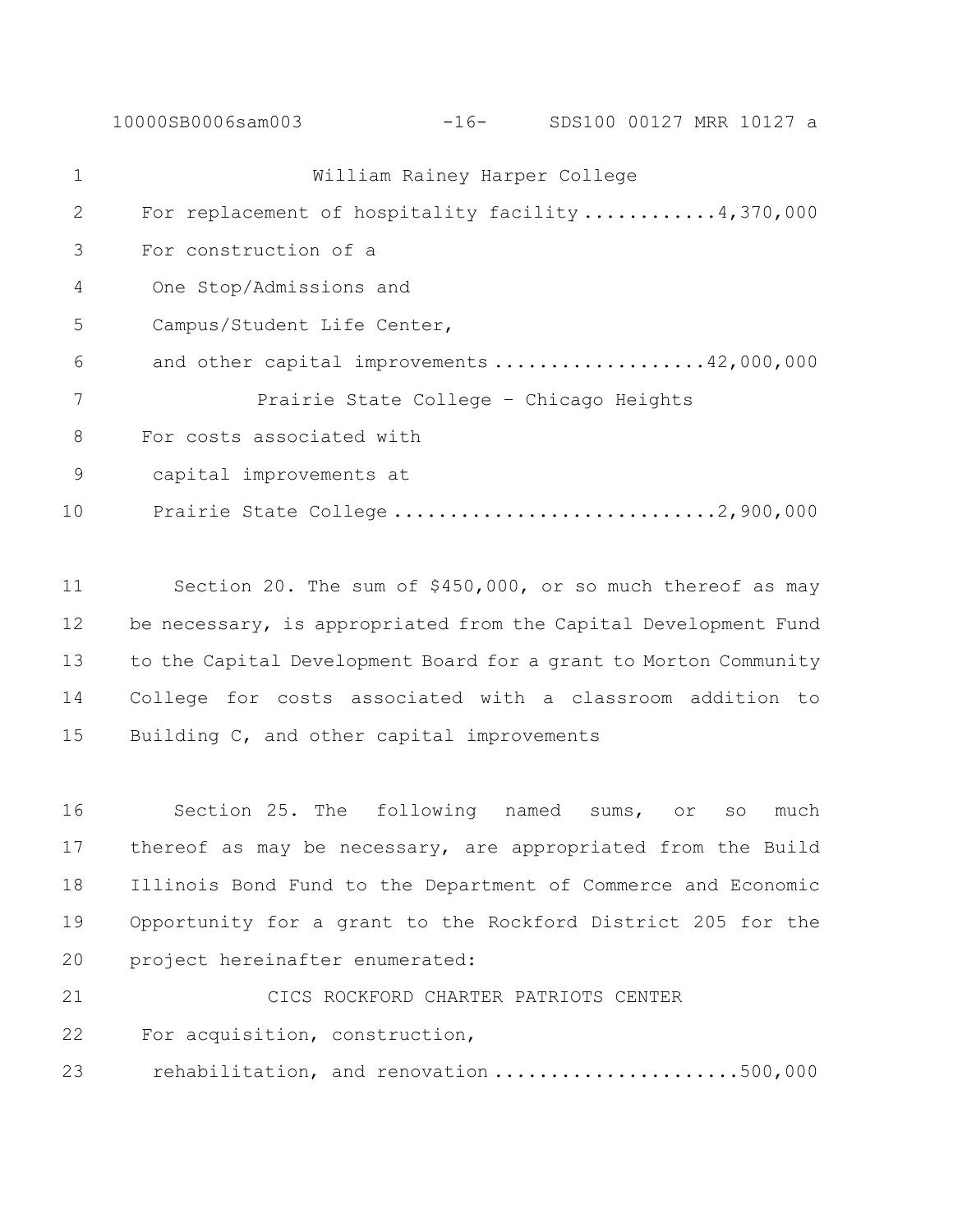10000SB0006sam003 -17- SDS100 00127 MRR 10127 a

 Section 30. The sum of \$3,000,000, or so much thereof as may be necessary, is appropriated from the Build Illinois Bond Fund to the Department of Commerce and Economic Opportunity for a grant to Crossing Healthcare for costs associated with capital improvements.

 Section 35. The sum of \$2,000,000, or so much thereof as may be necessary, is appropriated from the Build Illinois Bond Fund to the Department of Commerce and Economic Opportunity for a grant awarded to Lawndale Christian Health Center for costs associated with capital improvements.

 Section 40. The sum of \$13,000,000, or so much thereof as may be necessary, is appropriated to the Department of Natural Resources from the Abandoned Mined Lands Reclamation Council Federal Trust Fund for grants and contracts to conduct research, planning and construction to eliminate hazards created by abandoned mines, and any other expenses necessary for emergency response.

 Section 45. The sum of \$22,260,390, or so much thereof as may be necessary, is appropriated to the Department of Natural Resources from the Abandoned Mined Lands Reclamation Council Federal Trust Fund for grants and contracts to conduct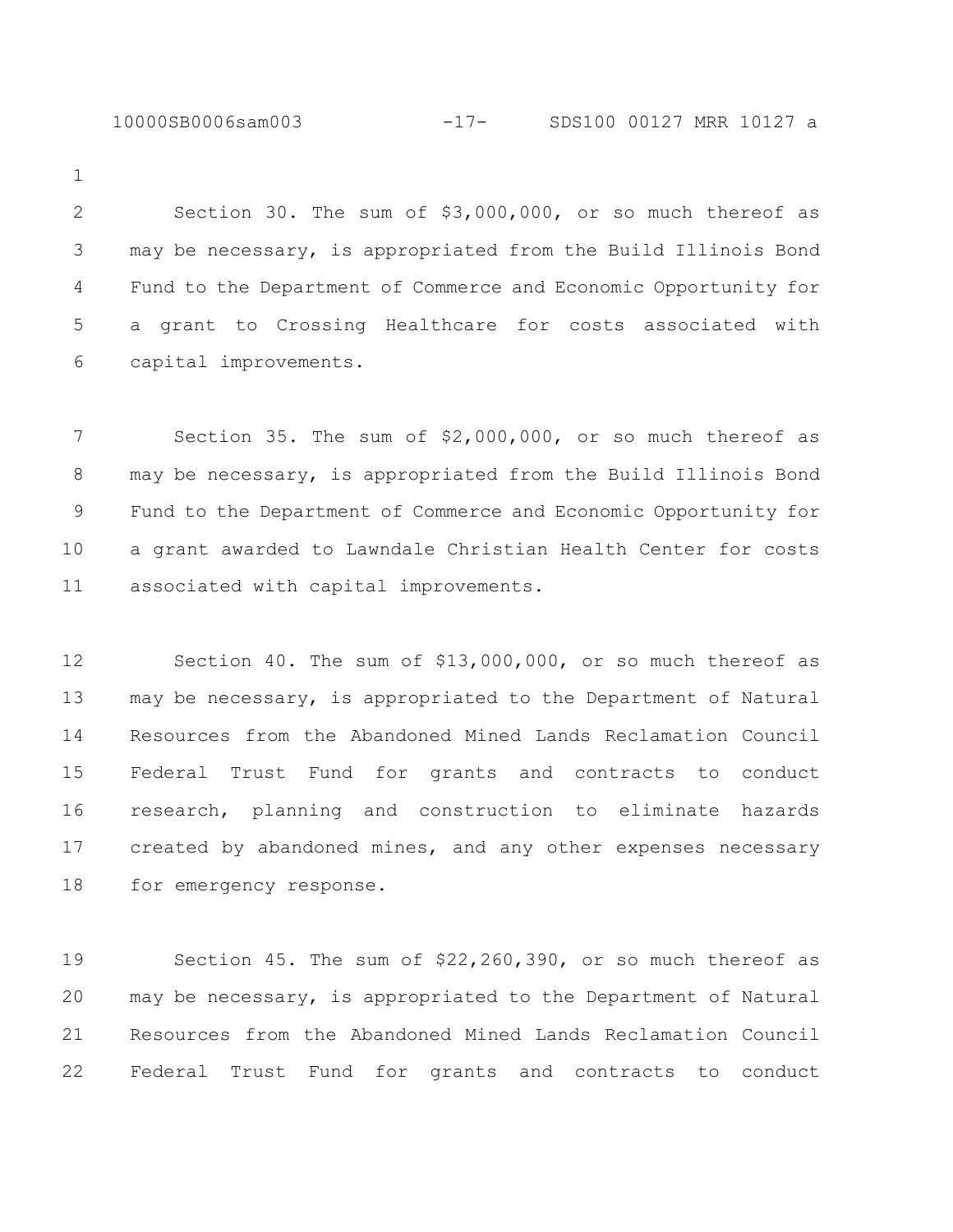10000SB0006sam003 -18- SDS100 00127 MRR 10127 a

1 research, planning and construction to eliminate hazards 2 created by abandoned mines, and any other expenses necessary 3 for emergency response.

4 Section 50. The sum of \$24,541,832, or so much thereof as 5 may be necessary, is appropriated from the Capital Development 6 Fund to the Department of Natural Resources for expenditure by 7 the Office of Water Resources for projects at the approximate 8 cost set forth below: 9 Flood Hazard Mitigation – Statewide – 10 For cost sharing to acquire flood 11 prone structures, to implement 12 flood hazard mitigation plans, and 13 to acquire mitigation sites 14 associated with flood control projects ..........12,128,927 15 Flood Hazard Mitigation - For implementation 16 of flood hazard mitigation plans, and 17 acquisition of wetland and tree mitigation 18 sites for state and local joint 19 flood control projects in 20 cooperation with federal agencies, state 21 agencies, and units of local government, 22 in various counties ...............................8,079,294 23 Flood Mitigation - Disaster 24 Declaration Areas .................................. 4,333,611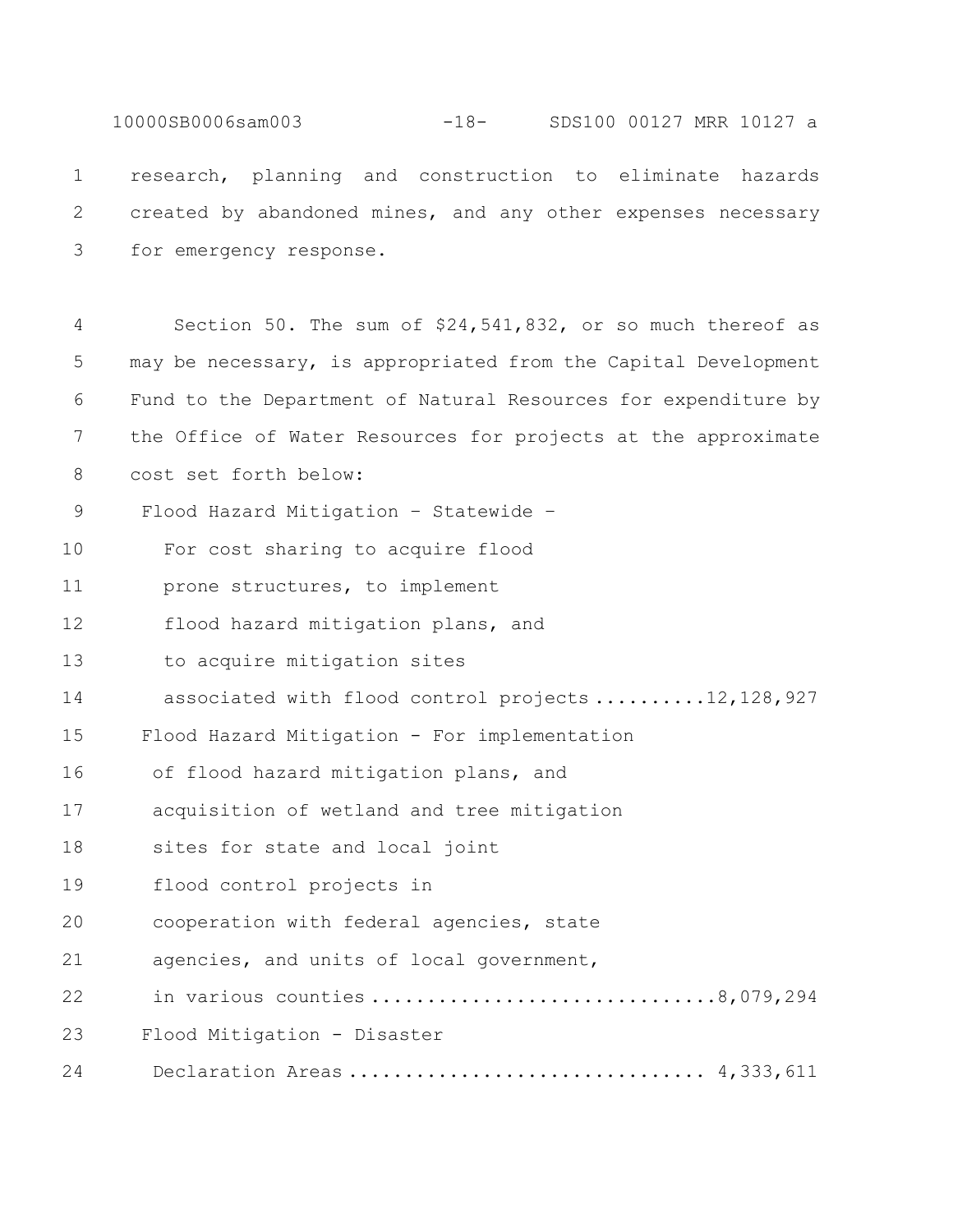10000SB0006sam003 -19- SDS100 00127 MRR 10127 a

 Section 55. The sum of \$25,602,298, or so much thereof as may be necessary, is appropriated from the Capital Development Fund to the Department of Natural Resources for expenditure by the Office of Water Resources for improvements needed at publicly-owned Dams for upgrading and rehabilitation of dams, spillways and supporting facilities, including dam removals and the required geotechnical investigations, preparation of plans and specifications, and the construction of the proposed rehabilitation to ensure reduced risk of injury to the public, and for needed repairs and improvements on and to waterways and infrastructure.

 Section 60. The sum of \$7,034,360, or so much thereof as may be necessary, is appropriated from the Capital Development Fund to the Department of Natural Resources for expenditure by the Office of Water Resources for improvements needed at publicly-owned Dams for upgrading and rehabilitation of dams, spillways and supporting facilities, including dam removals and the required geotechnical investigations, preparation of plans and specifications, and the construction of the proposed rehabilitation to ensure reduced risk of injury to the public, and for needed repairs and improvements on and to waterways and infrastructure.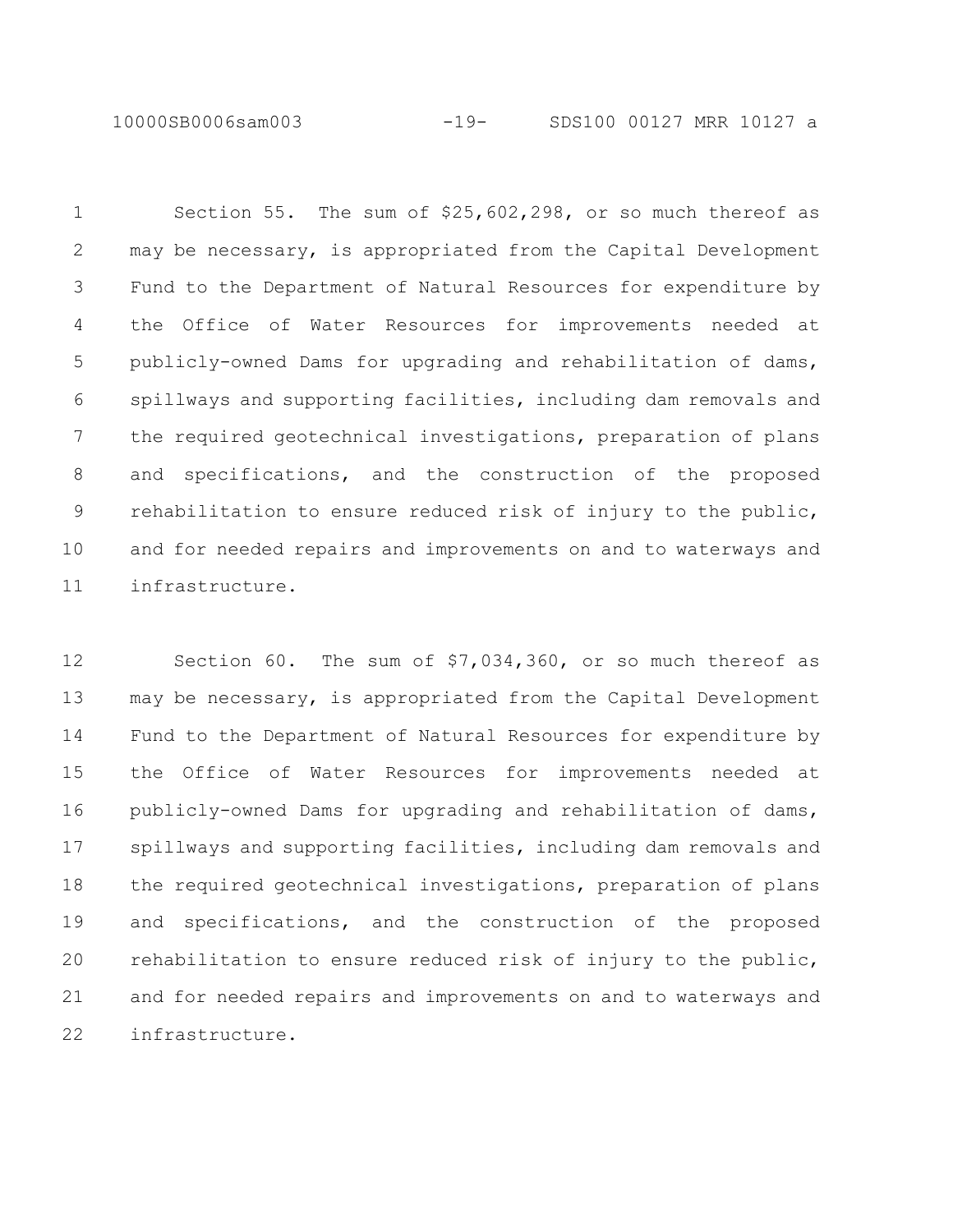10000SB0006sam003 -20- SDS100 00127 MRR 10127 a

 Section 65. The sum of \$1,545,949, or so much thereof as may be necessary, is appropriated from the Wildlife and Fish Fund to the Department of Natural Resources for expenses of subgrantee payments.

 Section 70. The sum of \$26,746,068, or so much thereof as may be necessary, is appropriated from the Wildlife and Fish Fund to the Department of Natural Resources for (i) reallocation of Wildlife and Fish grant reimbursements, (ii) wildlife conservation and restoration plans and programs from federal and/or state funds provided for such purposes or (iii) both purposes.

 Section 75. The sum of \$4,258,907, or so much thereof as may be necessary, is appropriated from the Wildlife and Fish Fund to the Department of Natural Resources for expenses of subgrantee payments.

 Section 80. "AN ACT concerning appropriations", Public Act 99-0524, approved June 30, 2016, is amended by changing Section 290 of Article 166 as follows:

(P.A. 99-0524, Art. 166, Sec 290.)

20 Sec. 290. The sum of  $\frac{2782}{734}$ , 763, 734, 763, or so much thereof as may be necessary, and remains unexpended at the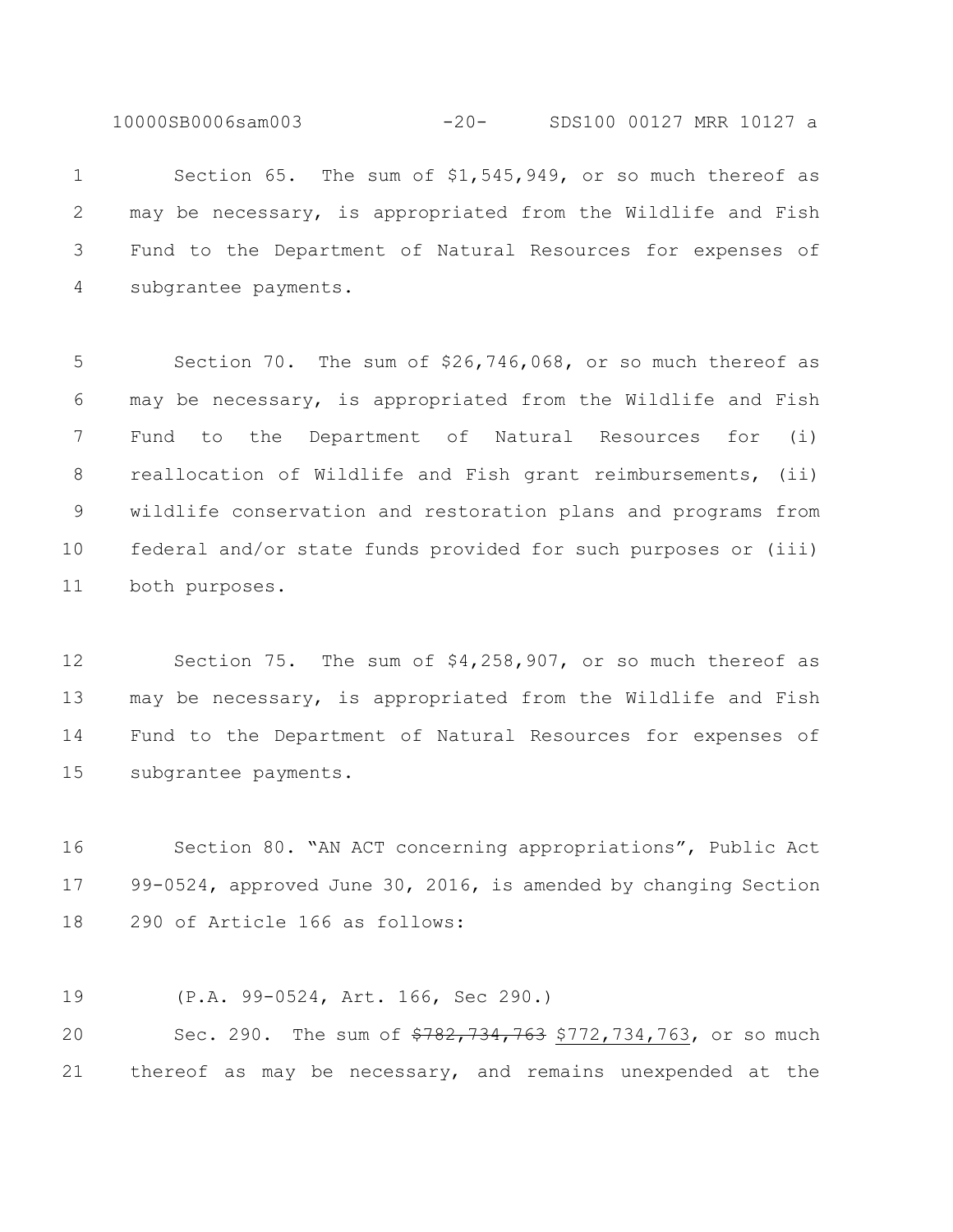10000SB0006sam003 -21- SDS100 00127 MRR 10127 a

 close of business on June 30, 2016, from the reappropriation heretofore made in Article 6, Section 70 of Public Act 99-0007, as amended, is reappropriated from the Transportation Bond Series B Fund to the Department of Transportation for construction costs, making grants and providing project assistance to the Regional Transportation Authority.

 Section 85. "AN ACT concerning appropriations", Public Act 99-0524, approved June 30, 2016, is amended by changing Section 300 of Article 166 as follows:

(P.A. 99-0524, Art. 166, Sec 300.)

11 Sec. 300. The sum of  $\frac{619,095,951}{609,095,951}$ , or so much thereof as may be necessary, and remains unexpended at the close of business on June 30, 2016, from the reappropriation heretofore made in Article 6, Section 80 of Public Act 99-0007, as amended, is reappropriated from the Transportation Bond Series B Fund to the Department of Transportation for construction costs, making grants and providing project assistance to the Regional Transportation Authority.

 Section 90. "AN ACT concerning appropriations", Public Act 99-0524, approved June 30, 2016, is amended by adding Section 303 to Article 166 as follows: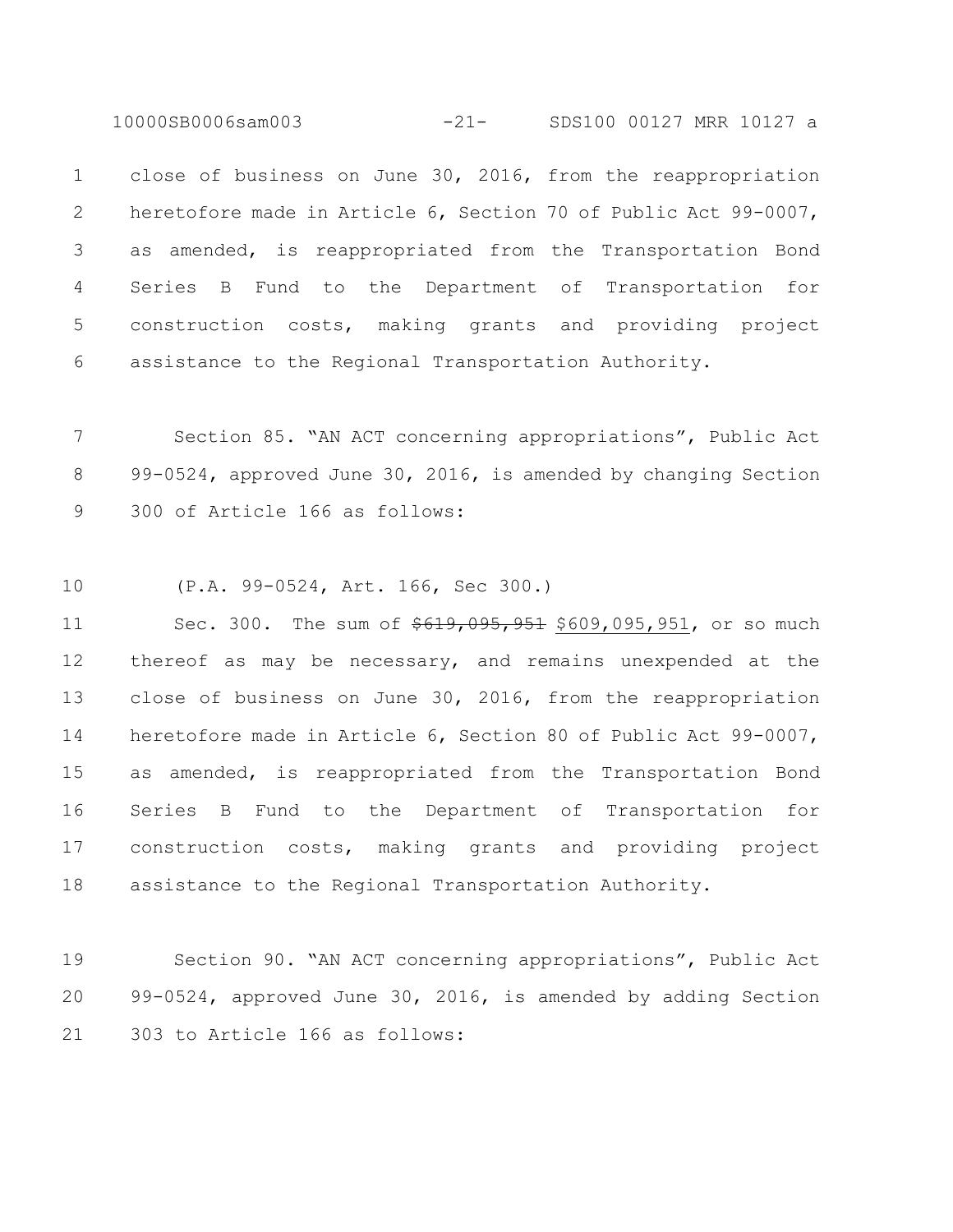10000SB0006sam003 -22- SDS100 00127 MRR 10127 a

 (P.A. 99-0524, Art. 166, Sec 303. new) Sec. 303. The sum of \$20,000,000 or so much thereof as may be necessary, is appropriated from the Transportation Bond Series B Fund to the Department of Transportation for a grant to the Regional Transportation Authority for costs associated with construction of a Metra Station located at the intersection of 79th Street and Lowe Avenue in Chicago.

 Section 95. The sum of \$10,110,139, or so much thereof as may be necessary, is appropriated from the Build Illinois Bond Fund to the Secretary of State for capital grants to public libraries for permanent improvements.

#### 12 ARTICLE 40

 Section 5. The sum of \$5,000,000, or so much thereof as may be necessary, is appropriated from the General Revenue Fund to the Court of Claims for payment of line of duty awards.

 Section 10. The following named amounts are appropriated from the General Revenue Fund to the Court of Claims to pay claims in conformity with awards and recommendations made by the Court of Claims as follows:

No. 15-CC-0076, Matthew Wojtaszek, unjust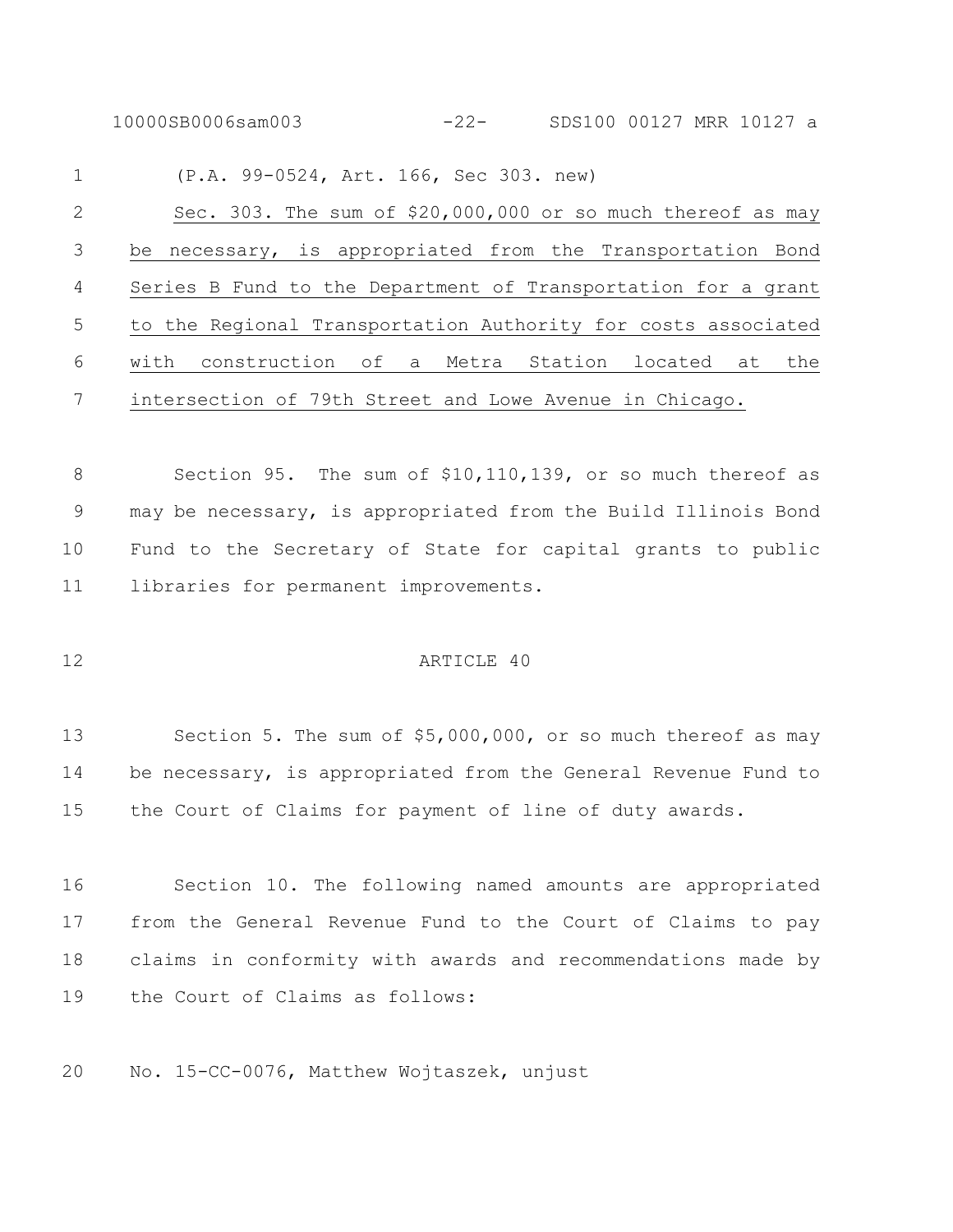|             | 10000SB0006sam003                           | -23- SDS100 00127 MRR 10127 a |  |  |
|-------------|---------------------------------------------|-------------------------------|--|--|
| $\mathbf 1$ |                                             |                               |  |  |
| 2           | No. 15-CC-3248, Christopher Coleman, unjust |                               |  |  |
| 3           |                                             |                               |  |  |
| 4           | No. 15-CC-3467, Lewis Gardner, unjust       |                               |  |  |
| 5           |                                             |                               |  |  |
| 6           | No. 15-CC-3468, Paul Phillips, unjust       |                               |  |  |
| 7           |                                             |                               |  |  |
| 8           | No. 15-CC-3662, Michael Winston, unjust     |                               |  |  |
| 9           |                                             |                               |  |  |
| 10          | No. 15-CC-3674, David Bates, unjust         |                               |  |  |
| 11          |                                             |                               |  |  |
| 12          | No. 15-CC-3946, Brian M. Kayer, unjust      |                               |  |  |
| 13          |                                             |                               |  |  |
| 14          | No. 16-CC-0001, Angel Gonzalez, unjust      |                               |  |  |
| 15          |                                             |                               |  |  |
| 16          | No. 16-CC-1334, Cortez Murphy, unjust       |                               |  |  |
| 17          |                                             |                               |  |  |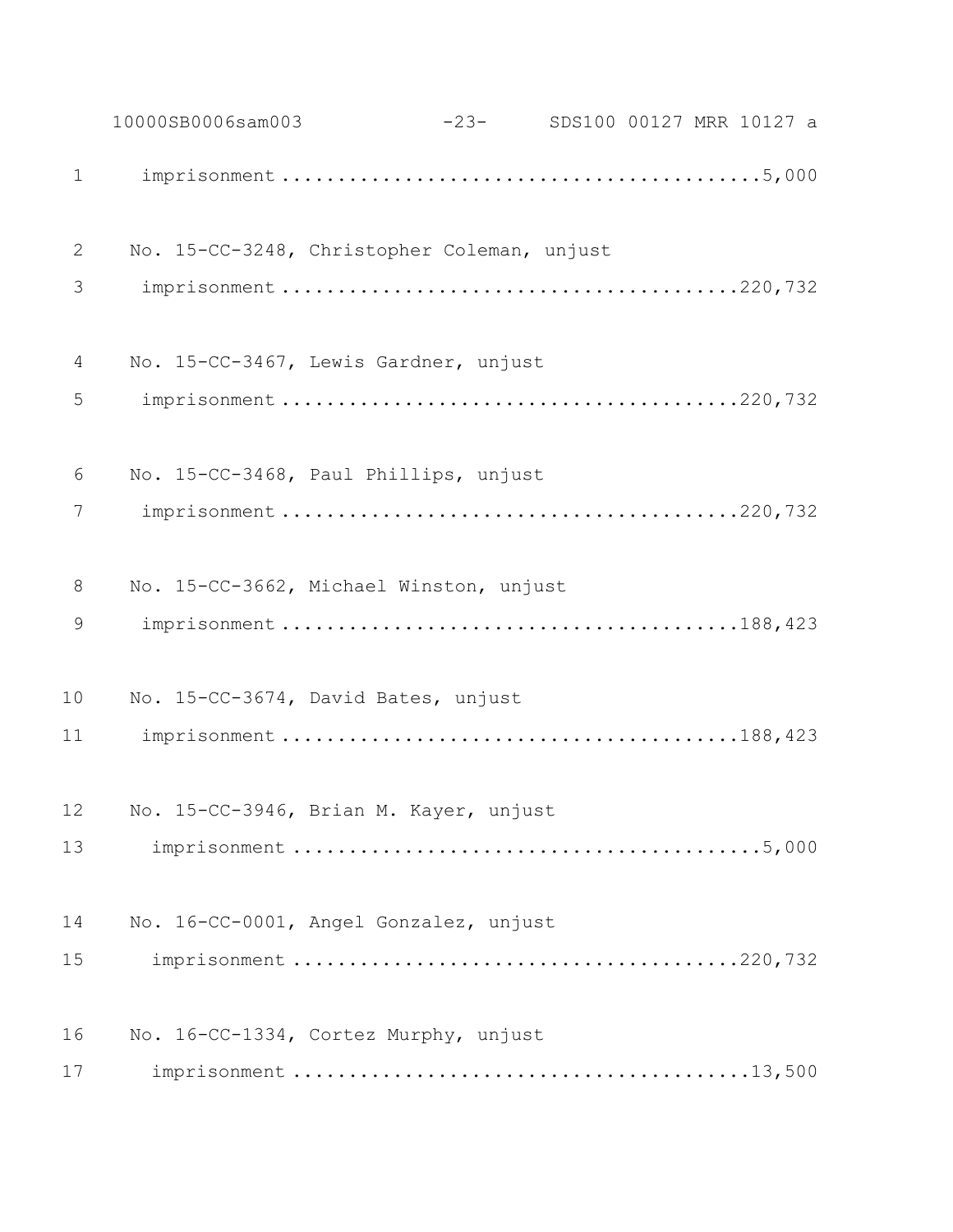10000SB0006sam003 -24- SDS100 00127 MRR 10127 a

| $\mathbf 1$    | No. 16-CC-2054, Daniel Andersen, unjust |
|----------------|-----------------------------------------|
| 2              |                                         |
| 3              | No. 16-CC-2701 & 16-CC-3222, Ben Baker, |
| $\overline{4}$ | unjust imprisonment 188,423             |
| 5              | No. 16-CC-2773, Marcus Borne, unjust    |
| 6              |                                         |
| 7              | No. 16-CC-3219, Anthony Johnson, unjust |
| 8              |                                         |
| 9              | No. 16-CC-3269, Jermaine Walker, unjust |
| 10             |                                         |
| 11             | No. 17-CC-0522, Edward Bolden, unjust   |
| 12             |                                         |
| 13             | No. 17-CC-0903, Mark Maxson, unjust     |
| 14             |                                         |
| 15             | No. 17-CC-1007, Bernard Mims, unjust    |
| 16             |                                         |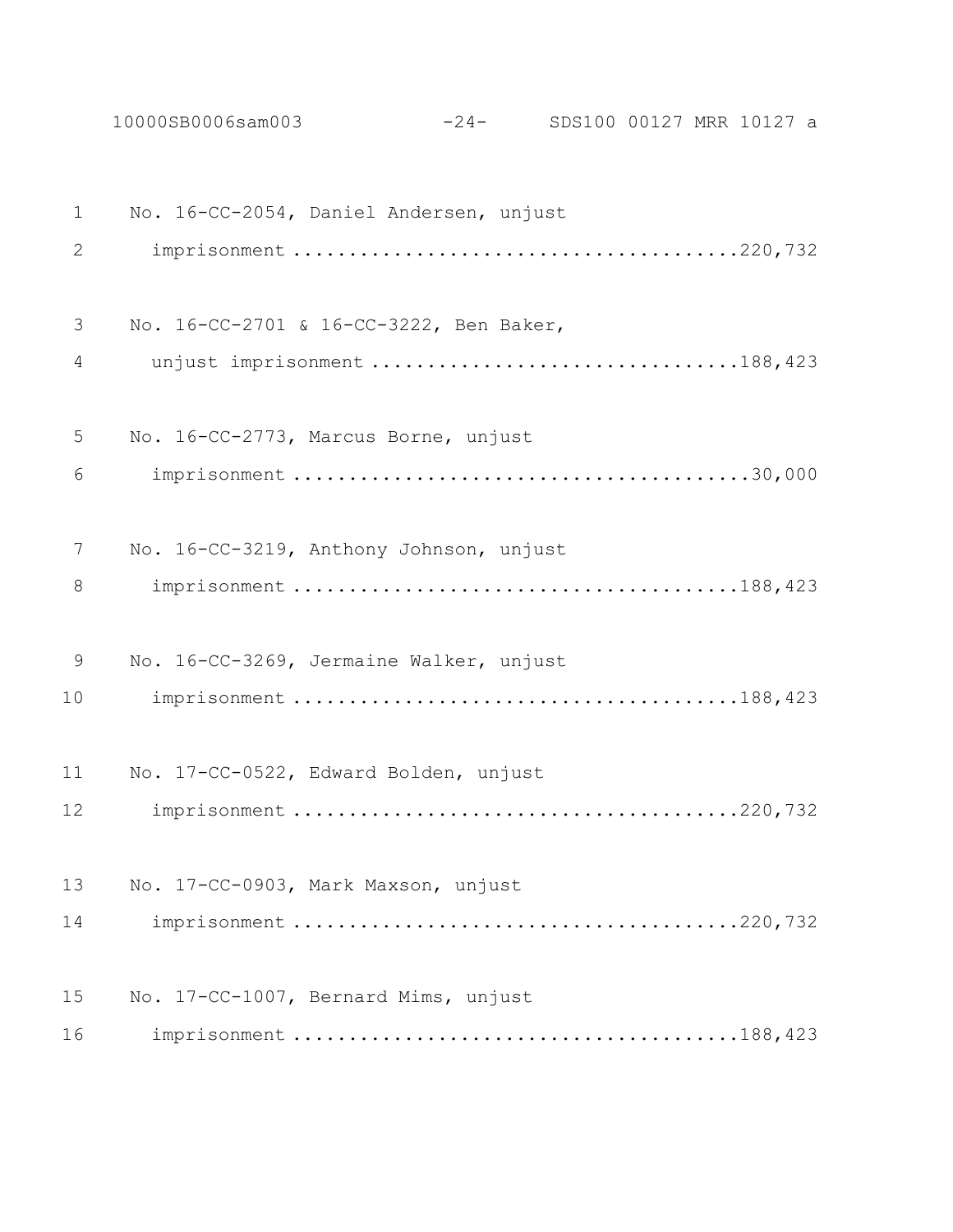|                | 10000SB0006sam003<br>-25- SDS100 00127 MRR 10127 a         |
|----------------|------------------------------------------------------------|
| $\mathbf 1$    | No. 17-CC-2016, Teshome Campbell, unjust                   |
| $\overline{2}$ |                                                            |
|                |                                                            |
| 3              | No. 17-CC-0960, Jose Montanez, unjust                      |
| 4              |                                                            |
|                |                                                            |
| 5              | No. 17-CC-0961, Armando Serrano, unjust                    |
| 6              |                                                            |
|                |                                                            |
| 7              | No. 17-CC-1543, Lionel White, unjust                       |
| 8              |                                                            |
|                |                                                            |
|                |                                                            |
| 9              | ARTICLE 41                                                 |
|                |                                                            |
| 10             | Section 5. The following named amounts, or so much thereof |
| 11             | as may be necessary, are appropriated for the ordinary and |
| 12             | contingent expenses of the Department on Aging:            |
| 13             | DISTRIBUTIVE ITEMS                                         |
| 14             | OPERATIONS                                                 |
| 15             | Payable from the General Revenue Fund:                     |
| 16             | For Expenses of the Provisions of                          |
| 17             | the Statewide Centralized Abuse,                           |
| 18             | Neglect, Financial Exploitation and                        |
| 19             | Self-Neglect Act 33,197,200                                |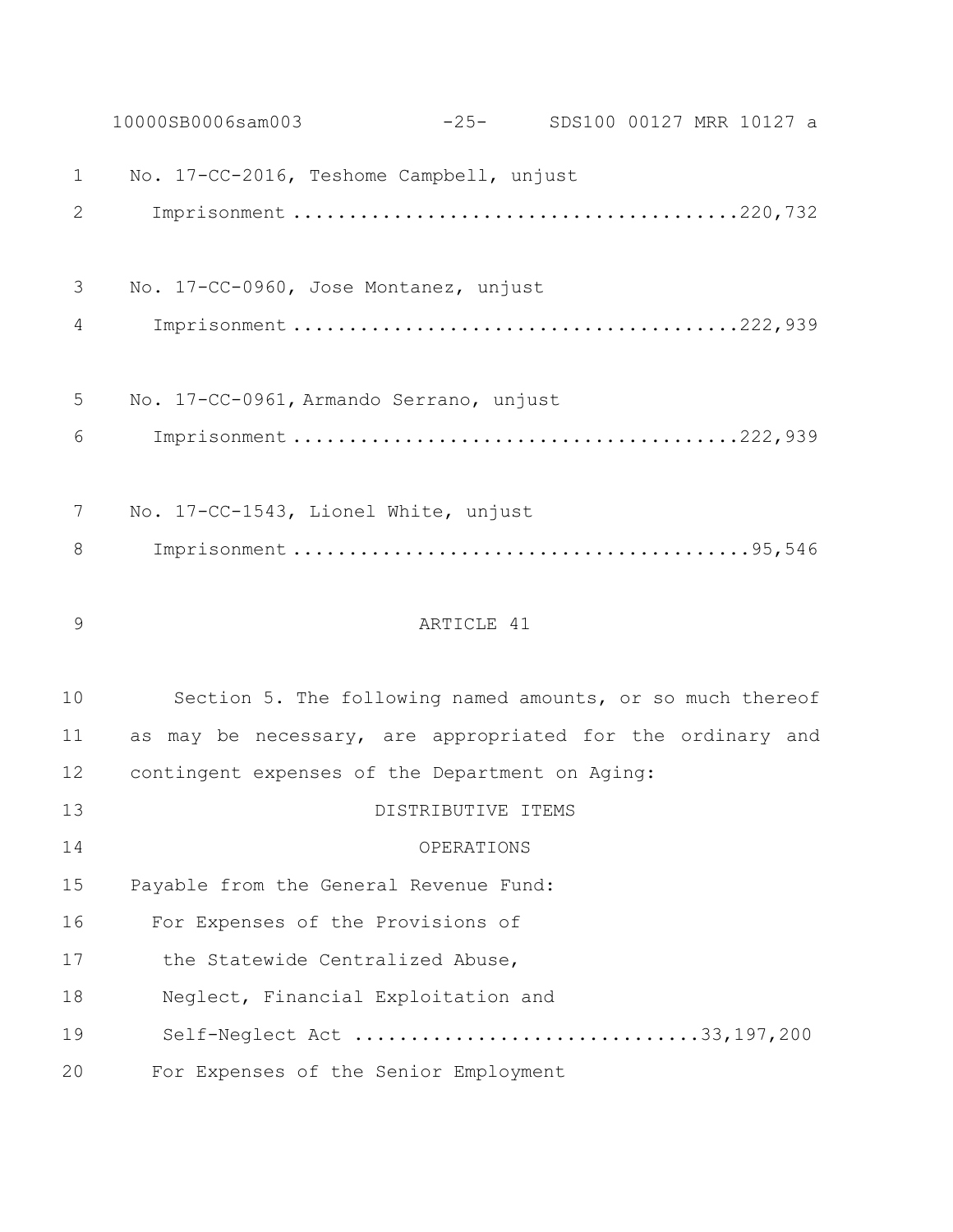|                | $-26-$<br>10000SB0006sam003<br>SDS100 00127 MRR 10127 a       |
|----------------|---------------------------------------------------------------|
| $\mathbf 1$    | Specialist Program 195,100                                    |
| $\mathbf{2}$   | For Expenses of the Grandparents                              |
| 3              | Raising Grandchildren Program 307,500                         |
| 4              | For Specialized Training Program327,600                       |
| 5              | For Expenses of the Illinois Department                       |
| 6              | on Aging for Monitoring and Support                           |
| 7              |                                                               |
| 8              | For Expenses of the Illinois                                  |
| $\overline{9}$ | Council on Aging 26,600                                       |
| 10             | For Administrative Expenses of the                            |
| 11             |                                                               |
| 12             | For Benefits, Eligibility, Assistance                         |
| 13             | and Monitoring 551,600                                        |
| 14             | For the expenses of the Senior Helpline 163,200               |
| 15             | \$34,956,000<br>Total                                         |
|                |                                                               |
| 16             | Section 10. The following named amounts, or so much thereof   |
| 17             | as may be necessary, respectively, are appropriated from the  |
| 18             | General Revenue Fund for the ordinary and contingent expenses |
| 19             | of the Department on Aging:                                   |
| 20             | DISTRIBUTIVE ITEMS                                            |
| 21             | GRANTS-IN-AID                                                 |

 For Grants for Retired Senior Volunteer Program .......565,600 For Planning and Service Grants to

24 Area Agencies on Aging .................................7,915,000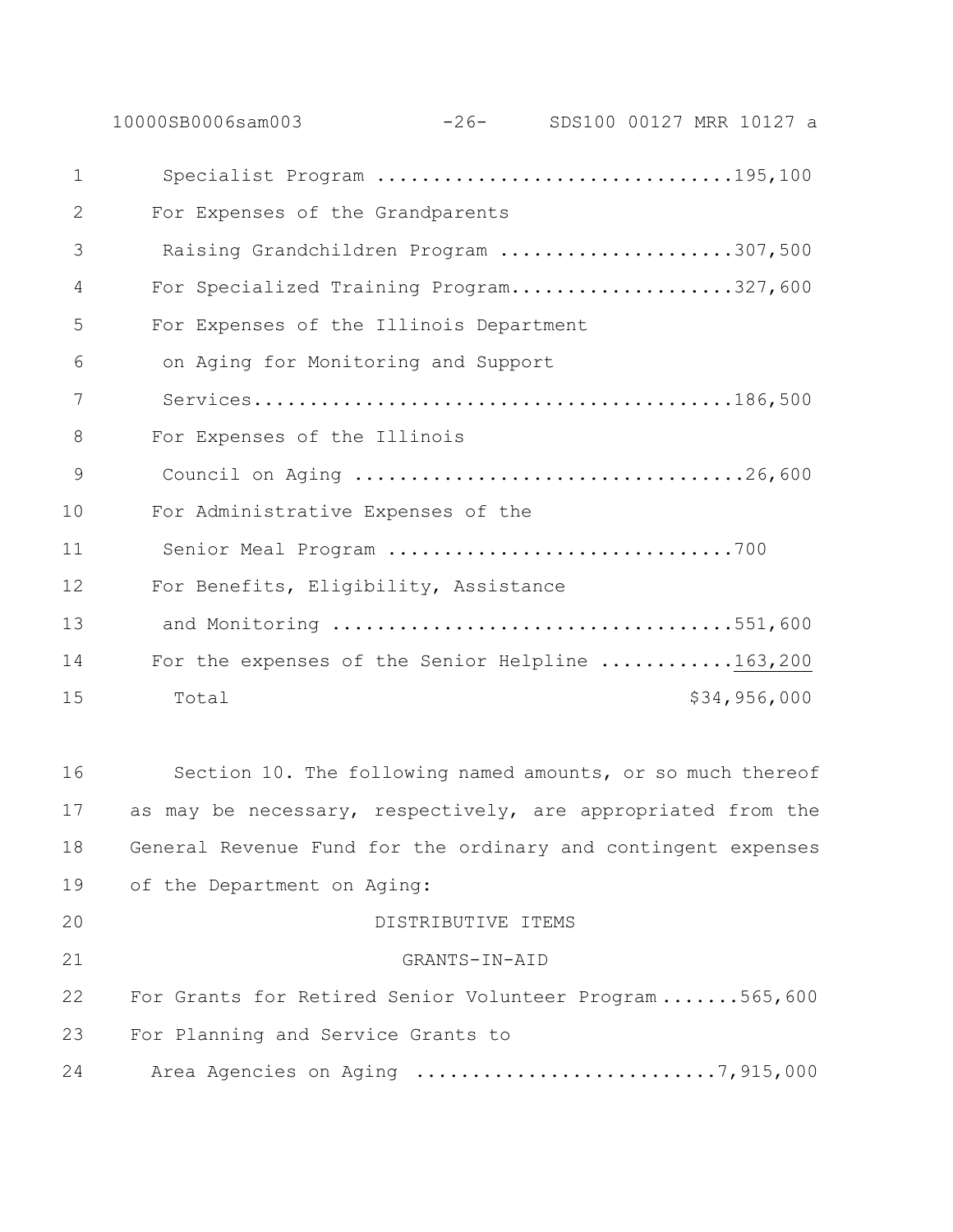10000SB0006sam003 -27- SDS100 00127 MRR 10127 a

 For Grants for the Foster Grandparent Program .................................247,400 For Expenses to the Area Agencies on Aging for Long-Term Care Systems Development .........................................280,600 For the Ombudsman Program ..........................8,514,900 For Grants for Community Based Services for equal distribution to each of the 13 9 Area Agencies on Aging ..............................1,445,000 10 Total \$18,968,500 Section 15. The following named amounts, or so much thereof as may be necessary, respectively, are appropriated for the ordinary and contingent expenses of the Department on Aging: DISTRIBUTIVE ITEMS COMMUNITY CARE Payable from General Revenue Fund: For grants and for administrative expenses associated with the purchase of services covered by the Community Care Program, including prior year costs ........46,311,400

For the Balancing Incentive Program ..............5,201,600

For grants and for administrative

expenses associated with Comprehensive

Case Coordination, including prior year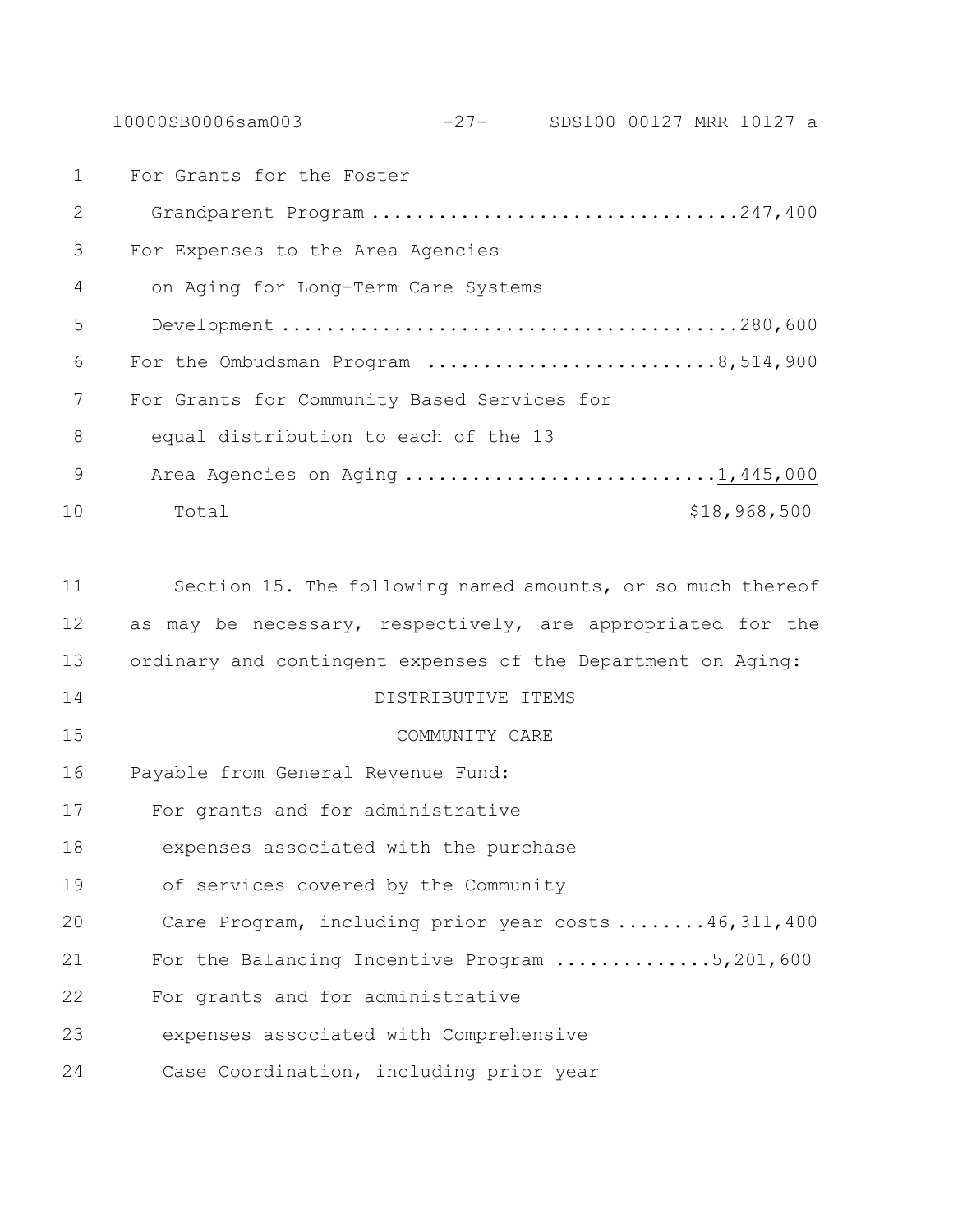10000SB0006sam003 -28- SDS100 00127 MRR 10127 a costs ...........................................24,005,800 Payable from the Commitment to Human Services Fund: For grants and for administrative expenses associated with the purchase of services covered by the Community Care Program, including prior year costs ...........294,000,000 ARTICLE 42 Section 5. The following named amounts, or so much thereof as may be necessary, are appropriated to the Department of Public Health for the objects and purposes hereinafter named: OFFICE OF HEALTH PROMOTION Payable from the General Revenue Fund: For Grants for Vision and Hearing Screening Programs ................................. 683,400 Section 10. The following named amounts, or so much thereof as may be necessary, are appropriated to the Department of Public Health for expenses of programs related to Acquired Immunodeficiency Syndrome (AIDS) and Human Immunodeficiency Virus (HIV): OFFICE OF HEALTH PROTECTION: AIDS/HIV Payable from the General Revenue Fund: 23 For Expenses of AIDS/HIV Education,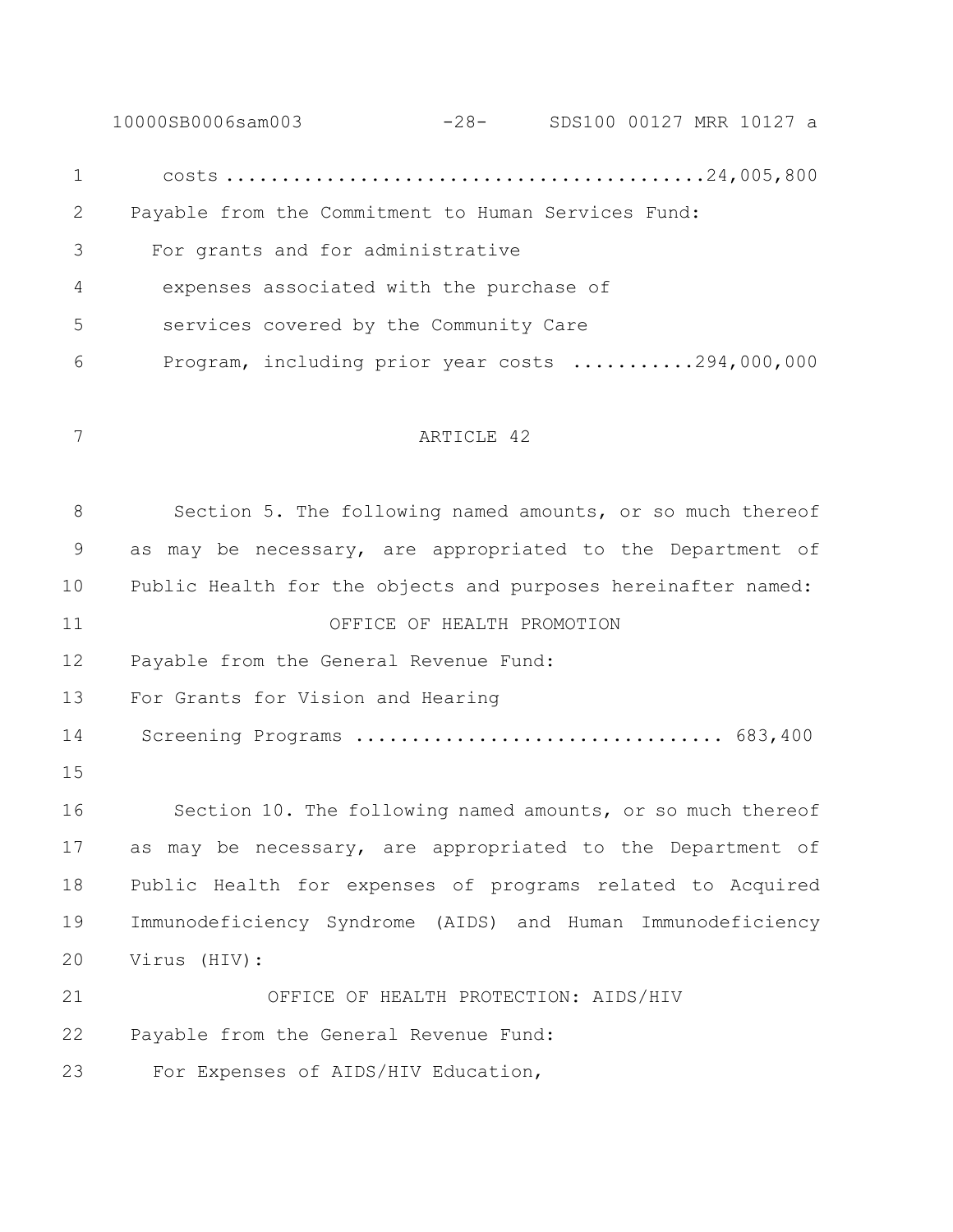10000SB0006sam003 -29- SDS100 00127 MRR 10127 a

| $\mathbf 1$  | Drugs, Services, Counseling, Testing,                         |  |  |  |
|--------------|---------------------------------------------------------------|--|--|--|
| $\mathbf{2}$ | Outreach to Minority populations, costs                       |  |  |  |
| 3            | associated with correctional facilities                       |  |  |  |
| 4            | Referral and Partner Notification                             |  |  |  |
| 5            | (CTRPN), and Patient and Worker                               |  |  |  |
| 6            | Notification pursuant to Public                               |  |  |  |
| 7            |                                                               |  |  |  |
| 8            | Section 15. The following named amounts, or as much thereof   |  |  |  |
| 9            | as may be necessary, are appropriated to the Department of    |  |  |  |
| 10           | Public Health for the objects and purposes hereinafter named: |  |  |  |
| 11           | OFFICE OF WOMEN'S HEALTH                                      |  |  |  |
| 12           | Payable from the General Revenue Fund:                        |  |  |  |
| 13           | For Expenses for Breast and Cervical                          |  |  |  |
| 14           | Cancer Screenings, minority outreach,                         |  |  |  |
| 15           | and other Related Activities  6,916,300                       |  |  |  |
| 16           | For grants for the extension and provision                    |  |  |  |
| 17           | of perinatal services for premature                           |  |  |  |
| 18           | and high-risk infants and their mothers 2,005,400             |  |  |  |
| 19           | Section 20. The following named amounts, or as much thereof   |  |  |  |
| 20           | as may be necessary, are appropriated to the Department of    |  |  |  |
| 21           | Public Health for the objects and purposes hereinafter named: |  |  |  |
| 22           | OFFICE OF WOMEN'S HEALTH                                      |  |  |  |
| 23           | Payable from the General Revenue Fund:                        |  |  |  |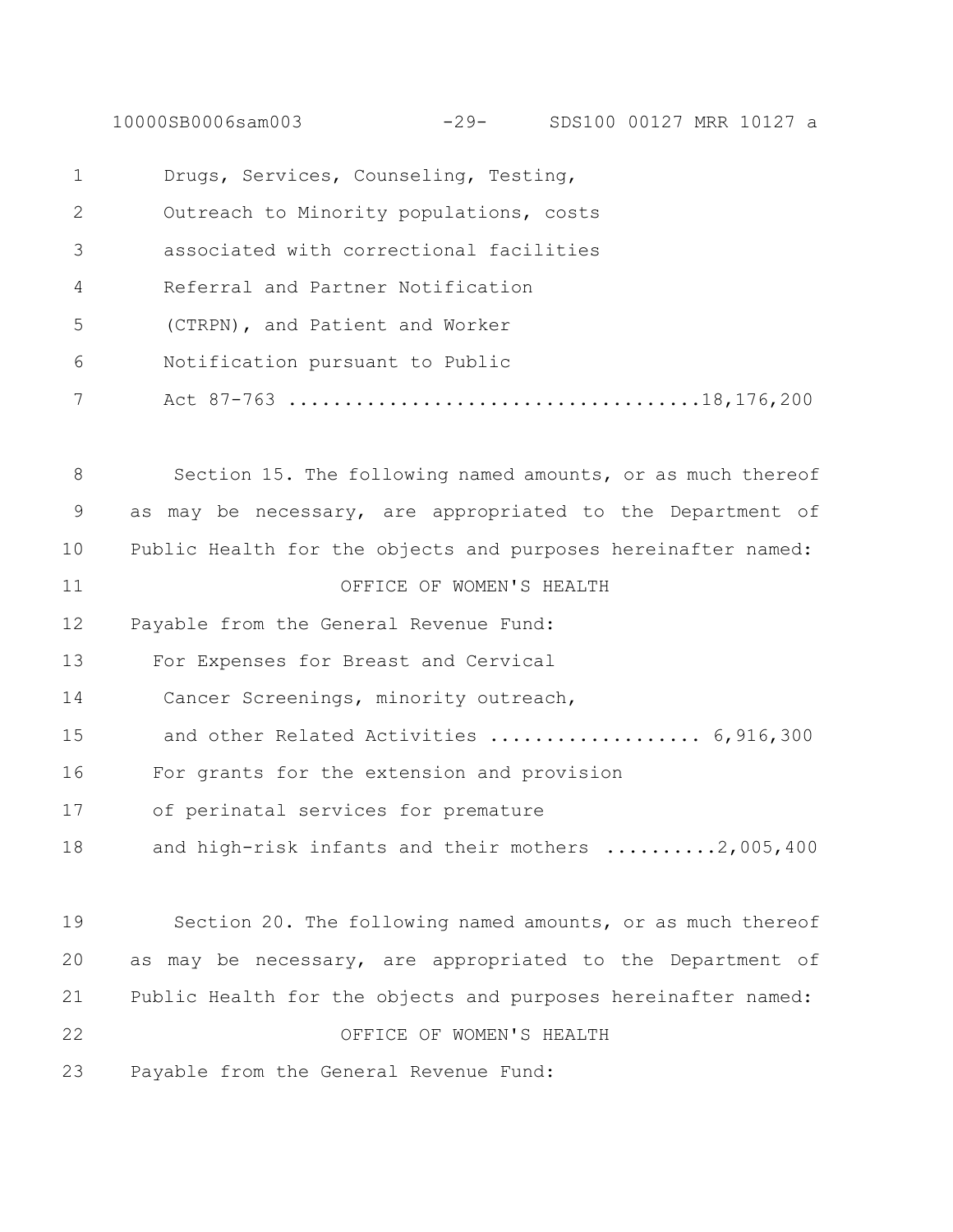10000SB0006sam003 -30- SDS100 00127 MRR 10127 a 1 For Expenses associated with School Health Centers ..........................................1,179,900 3 For Grants to Family Planning Programs 4 for Contraceptive Services ..........................846,800

## ARTICLE 43

 Section 5. The following named amounts, or so much thereof as may be necessary, respectively, for the objects and purposes hereinafter named, are appropriated to the Department of Human Services for income assistance and related distributive purposes, including such Federal funds as are made available by the Federal Government for the following purposes:

DISTRIBUTIVE ITEMS

GRANTS-IN-AID

Payable from General Revenue Fund:

For Grants and for Administrative

- 16 Expenses associated with Refugee
- 17 Social Services ....................................204,000

 Section 10. The following named sums, or so much thereof 19 as may be necessary, respectively, for the purposes hereinafter named, are appropriated to the Department of Human Services for Grants-In-Aid and Purchased Care in its various regions pursuant to Sections 3 and 4 of the Community Services Act and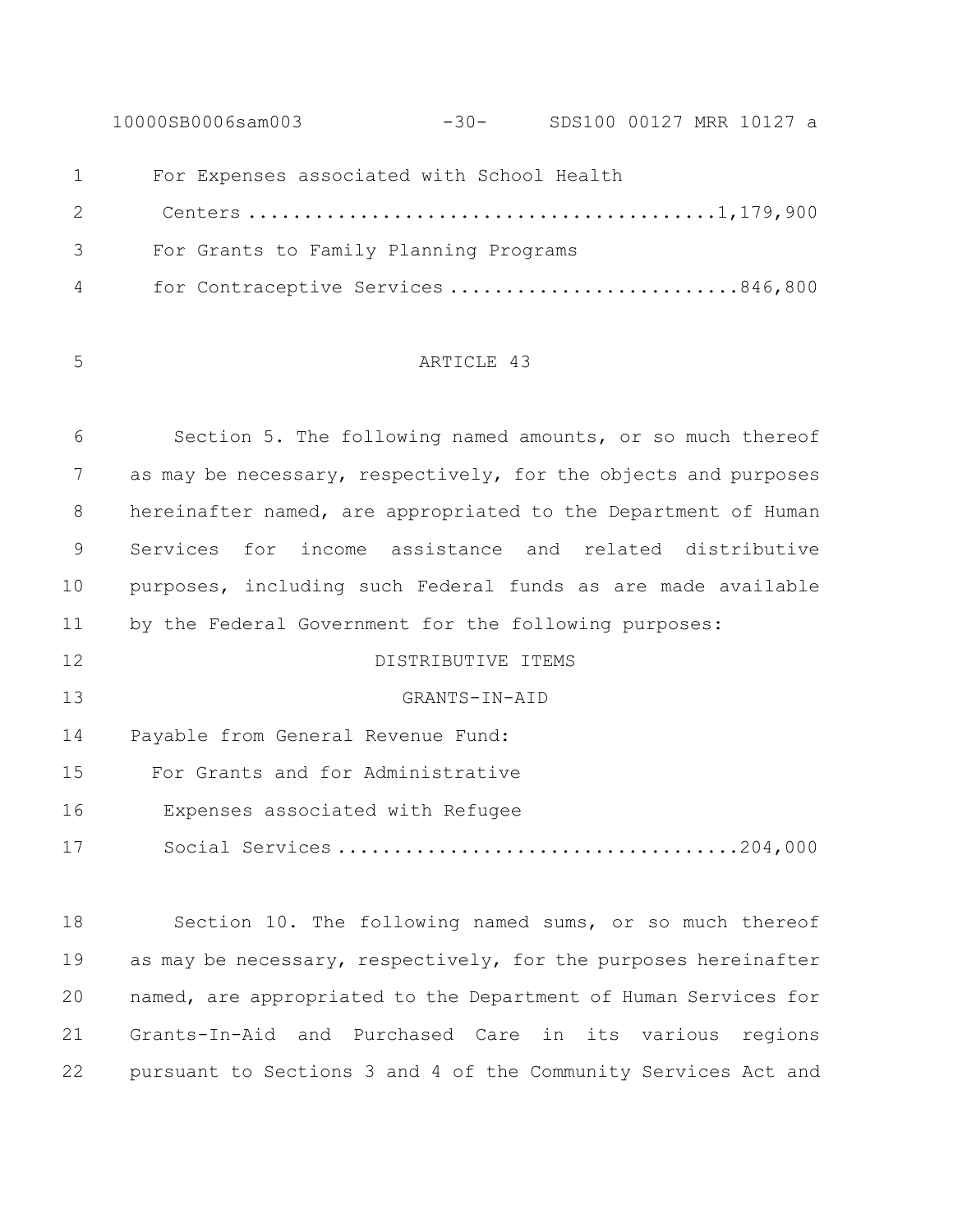#### 10000SB0006sam003 -31- SDS100 00127 MRR 10127 a

1 the Community Mental Health Act: 2 MENTAL HEALTH GRANTS AND PROGRAM SUPPORT 3 GRANTS-IN-AID AND PURCHASED CARE 4 Payable from the General Revenue Fund: 5 For all costs and administrative expenses for Community 6 Service Programs for Persons with Mental Illness; Child 7 and Adolescent Mental Health Programs; Community Hospital 8 Inpatient & Psych Services; Eligibility and Disposition 9 Assessment; Jail Data Link Project; Juvenile Justice 10 Trauma Program; Regions Special Consumer 11 Supports & Mental Health Services; Rural Behavioral Health 12 Access; Supported Residential; the Living Room; 13 and all other Services to 14 persons with Mental Illness ....................89,120,800 15 For costs associated with the Purchase and 16 Disbursement of Psychotropic Medications 17 for Mentally Ill Clients in the Community .......1,928,800 18 For Supportive MI Housing .......................16,313,700 19 For the costs associated with Mental Health 20 Balancing Incentive Programs ....................3,205,100

 Section 15. The following named amounts, or so much thereof as may be necessary, respectively, are appropriated for the objects and purposes hereinafter named, to the Department of Human Services: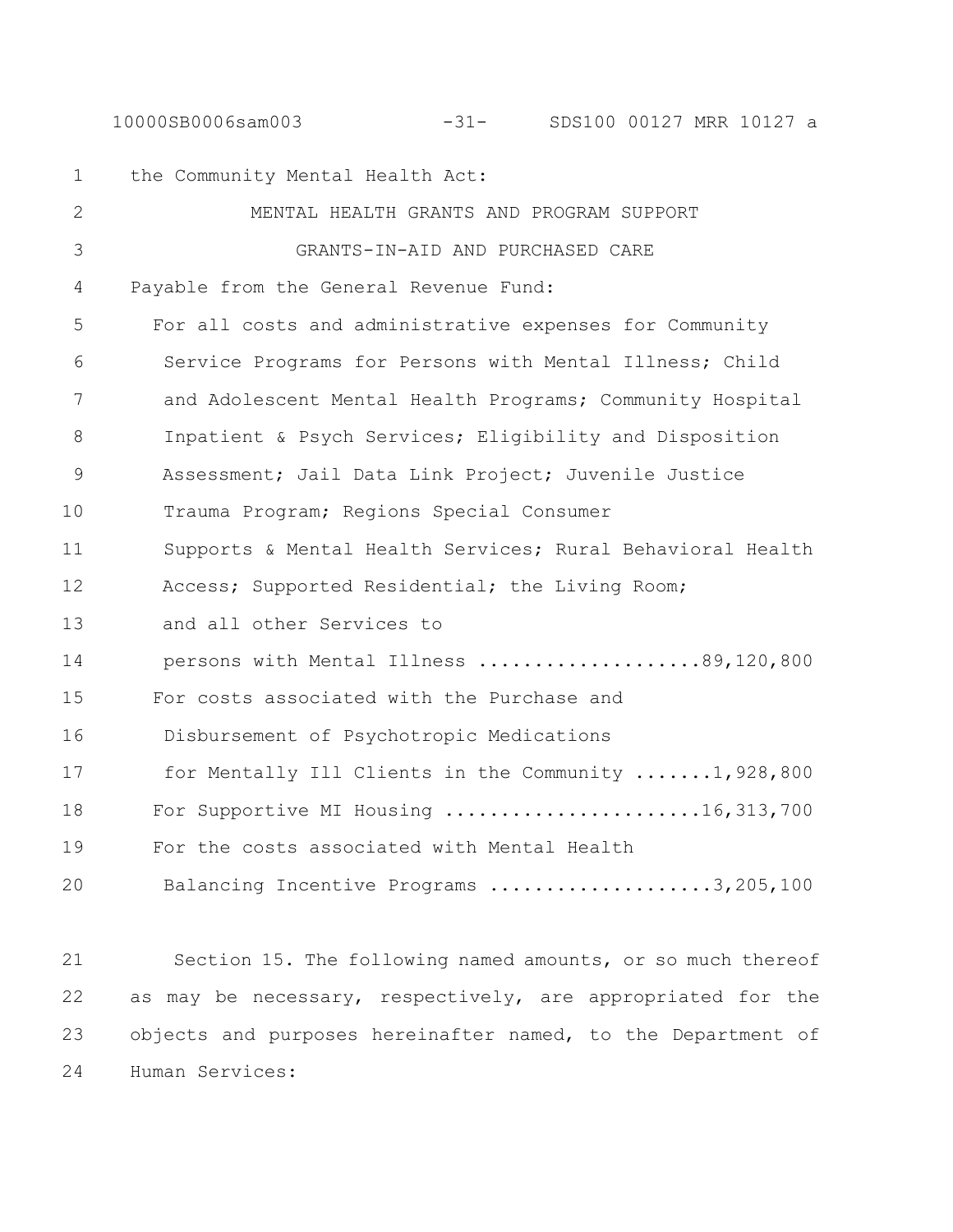10000SB0006sam003 -32- SDS100 00127 MRR 10127 a ADDICTION TREATMENT GRANTS-IN-AID Payable from the General Revenue Fund: 4 For costs associated with Community 5 Based Addiction Treatment Services............. 36,508,500 6 For costs associated with Addiction 7 Treatment Services for Special Populations...... 5,387,400 Section 20. The sum of \$512,500, or as much thereof is necessary is appropriated from the General Revenue Fund to the Department of Human Services for a pilot program to study uses and effects of medication assisted treatments for addiction and for the prevention of relapse to opioid dependence in publicly- funded treatment program. Section 25. The following named amounts, or so much thereof as may be necessary, respectively, are appropriated to the Department of Human Services: REHABILITATION SERVICES BUREAUS GRANTS-IN-AID Payable from the General Revenue Fund: 20 For Case Services to Individuals ................. 9,174,700 21 For all costs associated with the Rehabilitation 22 Services Balancing Incentive Programs............2,313,500 23 For Grants to Independent Living Centers ..........4,403,900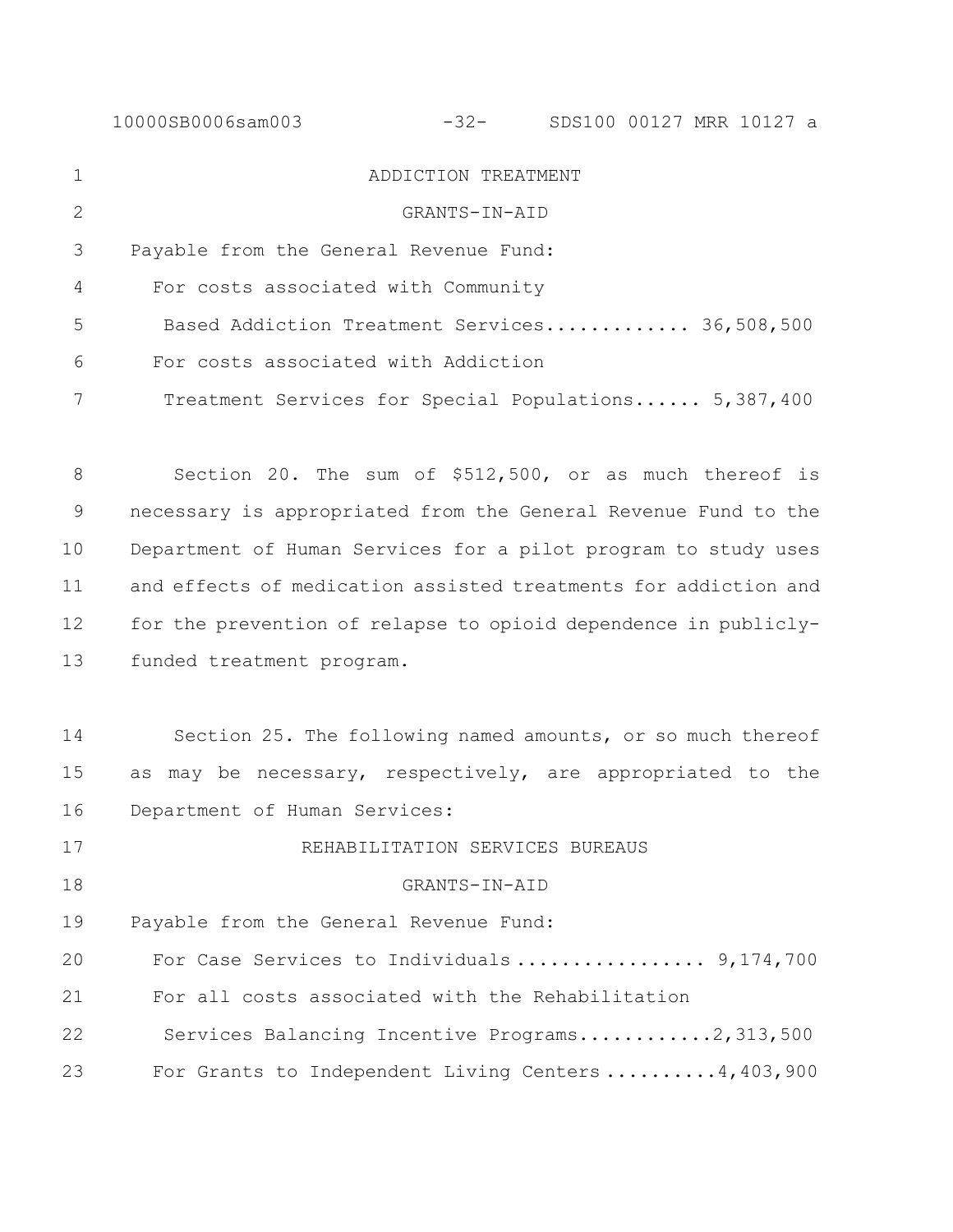10000SB0006sam003 -33- SDS100 00127 MRR 10127 a 1 For Independent Living Older Blind Grant ............137,500 For Federal match for Supported Employment 3 Programs ...........................................104,500

 Section 30. The following named sums, or so much thereof as may be necessary, respectively, are appropriated to the Department of Human Services for the purposes hereinafter named:

8 FAMILY AND COMMUNITY SERVICES Payable from the General Revenue Fund: 10 For Expenses for the Development and 11 Implementation of Cornerstone ....................194,200

 Section 35. The following named amounts, or so much thereof as may be necessary, respectively, for the objects hereinafter named, are appropriated to the Department of Human Services for Family and Community Services and related distributive purposes, including such Federal funds as are made available by the Federal government for the following purposes: FAMILY AND COMMUNITY SERVICES GRANTS-IN-AID Payable from the General Revenue Fund: 21 For Grants and administrative expenses 22 for Programs to Reduce

23 Infant Mortality, provide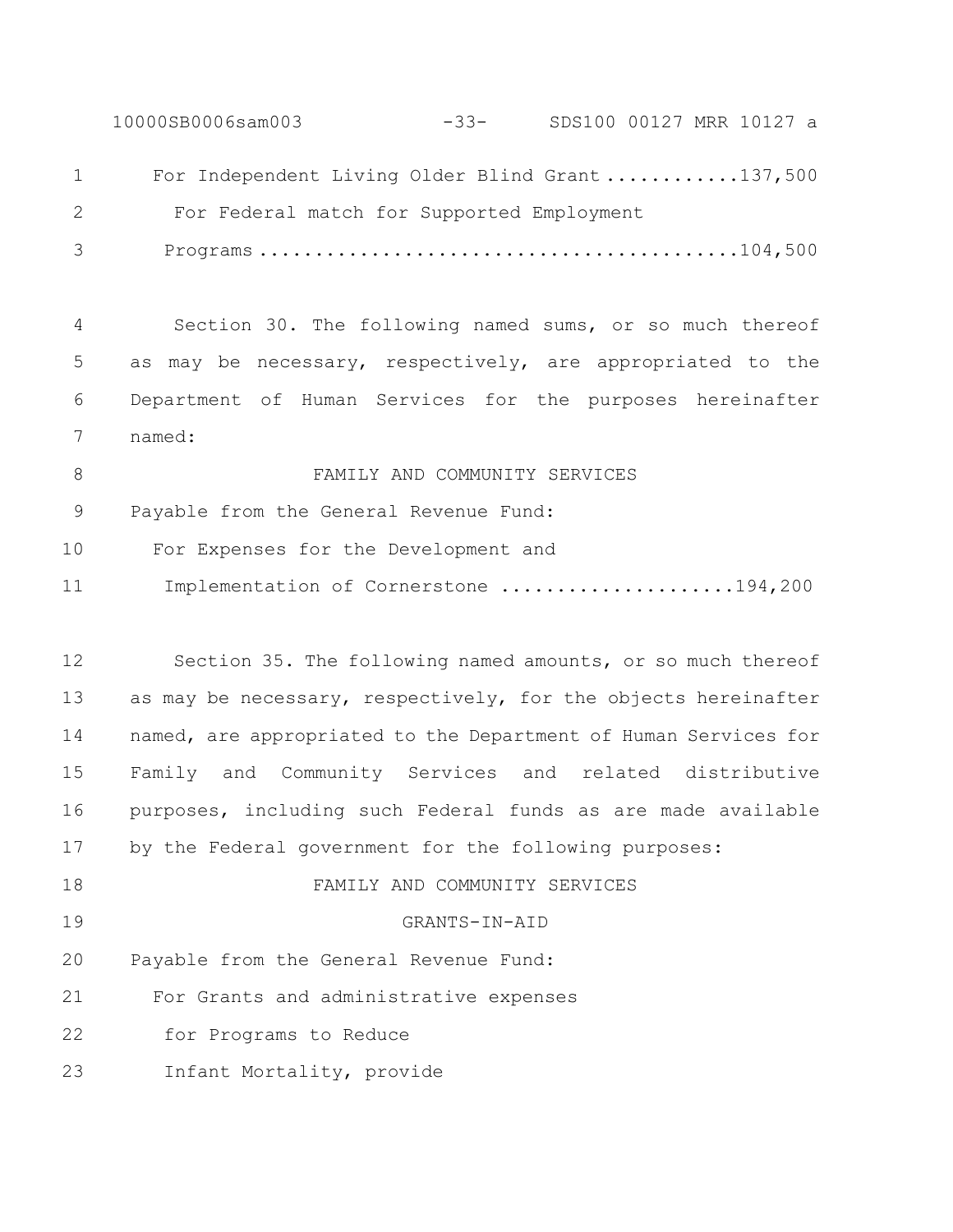1 Case Management and Outreach 2 Services, and for the 3 Intensive Prenatal Performance Project ......... 12,300,000 4 For Costs Associated with the 5 Domestic Violence Shelters 6 and Services Program ............................18,635,000 7 For Grants and Administrative Expenses 8 of Supportive Housing Services .................10,464,800 9 For Grants and Administrative Expenses 10 of the Comprehensive Community-Based 11 Services to Youth ..............................16,960,100 12 For Grants and Administrative Expenses 13 of Redeploy Illinois ............................ 5,007,200 14 For Grants and Administrative Expenses 15 for Homeless Youth Services .....................4,663,700 16 For grants to provide Assistance to Sexual 17 Assault Victims and for Sexual Assault 18 Prevention Activities ...........................6,313,700 19 For Grants and Administrative Expenses 20 Related to the Healthy Families Program .........9,947,700 21 For Parents Too Soon Program .....................7,042,100

10000SB0006sam003 -34- SDS100 00127 MRR 10127 a

22 Section 40. The sum of \$10,000,000 or so much thereof as 23 may be necessary, is appropriated from the General Revenue Fund 24 to the Department of Human Services for grants to community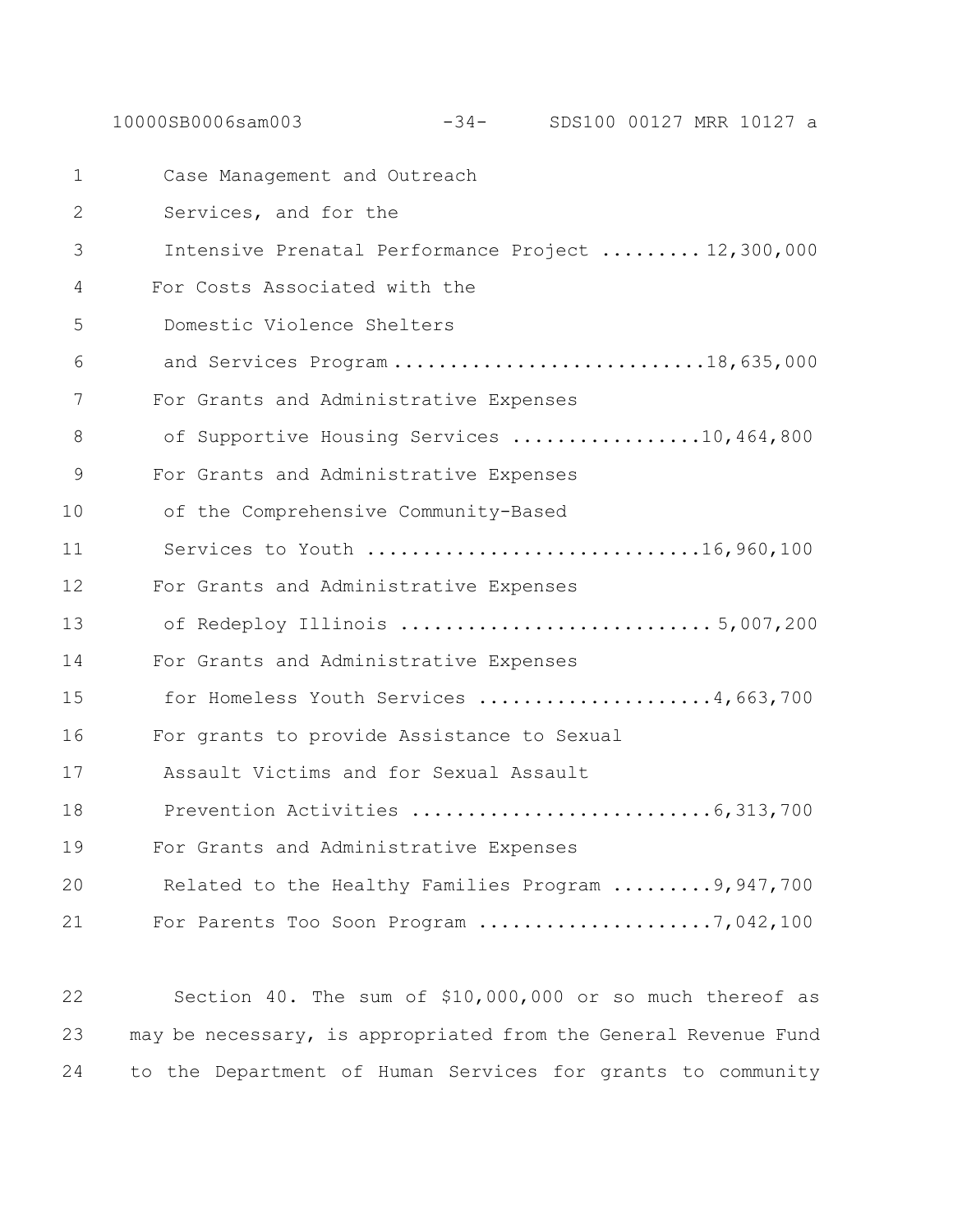10000SB0006sam003 -35- SDS100 00127 MRR 10127 a providers and local governments for youth employment programs. 2 ARTICLE 44 Section 5. The sum of \$500,000, or so much thereof as may be necessary, is appropriated from the General Revenue Fund to the Department of Veterans' Affairs for costs associated with the Illinois Warrior Assistance Program. Section 10. The sum of \$1,549,300, or so much thereof as may be necessary, is appropriated from the General Revenue Fund to the Department of Veterans' Affairs for costs associated with the Homeless Veterans Program. Section 15. The following named amounts, or so much thereof as may be necessary, are appropriated from the General Revenue Fund to the Department of Veterans' Affairs for the objects and purposes and in the amounts set forth as follows: GRANTS-IN-AID For Bonus Payments to War Veterans and Peacetime Crisis Survivors ....................................396,000 For Providing Educational Opportunities for Children of Certain Veterans, as provided by law ..............................................100,000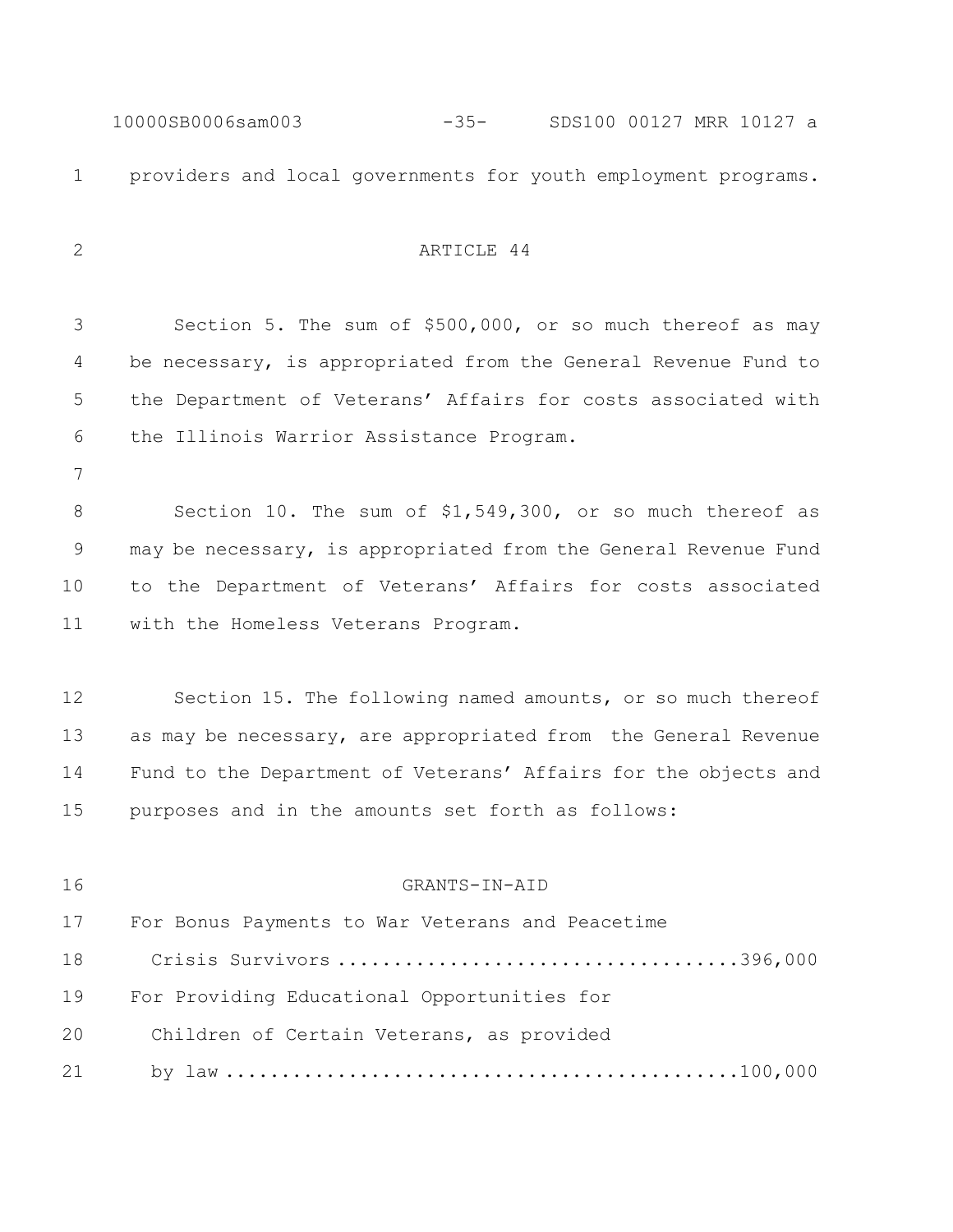1 ARTICLE 45

 Section 5. The sum of \$20,720,400, or so much thereof as may be necessary, is appropriated from the Education Assistance Fund to the Board of Trustees of Chicago State University to meet its operational expenses.

 Section 10. The sum of \$11,171,700, or so much thereof as may be necessary, is appropriated from the Education Assistance Fund to the Board of Trustees of Eastern Illinois University for ordinary and contingent expenses.

 Section 15. The sum of \$11,305,100, or so much thereof as may be necessary, is appropriated from the Education Assistance Fund to the Board of Trustees of Governors State University to meet its operational expenses.

 Section 20. The sum of \$17,336,800, or so much thereof as may be necessary, is appropriated from the Education Assistance Fund to the Board of Trustees of Northeastern Illinois University to meet its operational expenses.

 Section 25. The sum of \$42,799,700, or so much thereof as may be necessary, is appropriated from the Education Assistance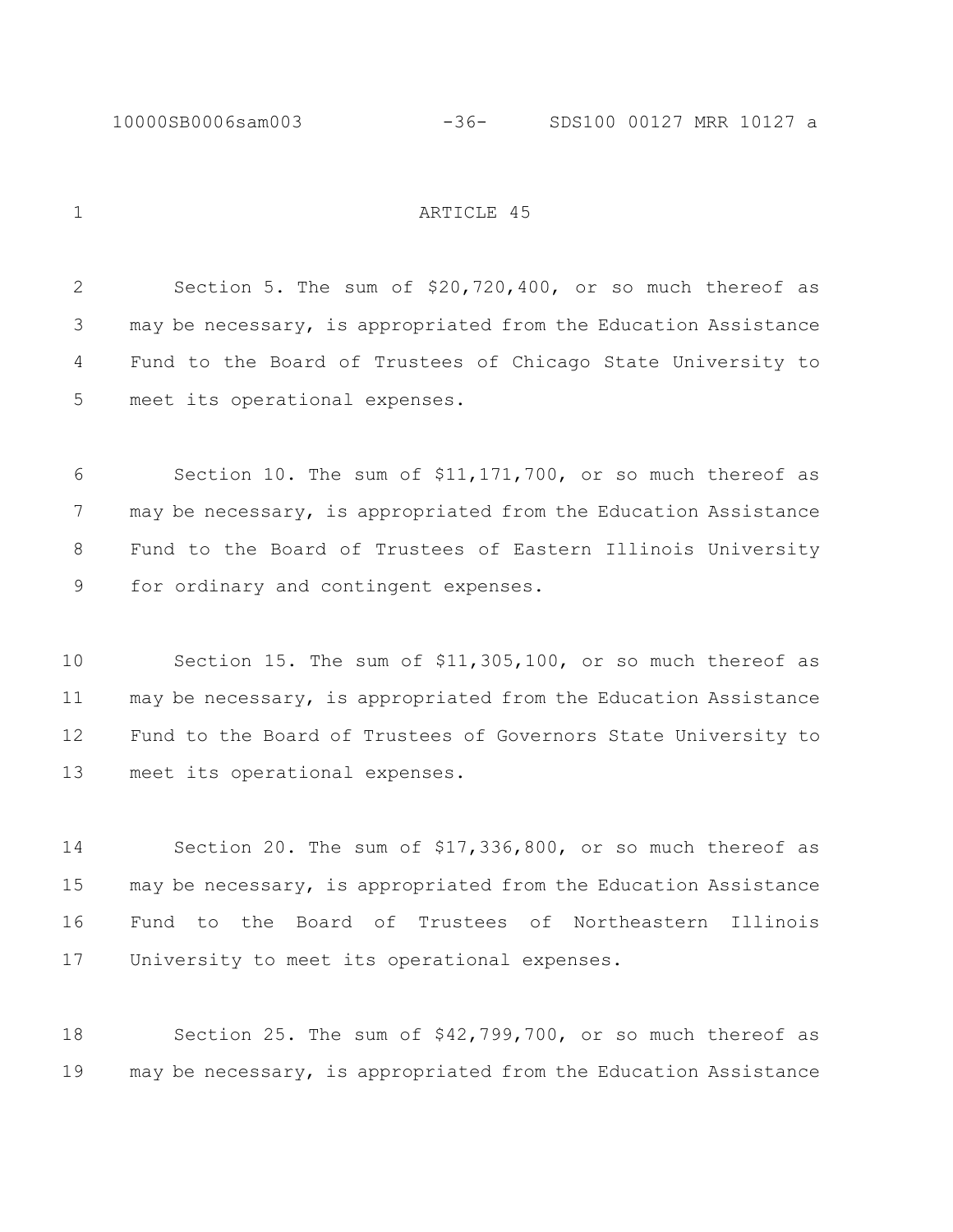10000SB0006sam003 -37- SDS100 00127 MRR 10127 a Fund to the Board of Trustees of Northern Illinois University to meet its operational expenses.

 Section 30. The sum of \$33,935,700, or so much thereof as may be necessary, is appropriated from the Education Assistance Fund to the Board of Trustees of Illinois State University to meet its operational expenses.

 Section 35. The sum of \$93,403,000, or so much thereof as may be necessary, is appropriated from the Education Assistance Fund to the Board of Trustees of Southern Illinois University to meet its operational expenses.

 Section 40. The sum of \$289,814,600, or so much thereof as may be necessary, is appropriated from the Education Assistance Fund to the Board of Trustees of University of Illinois to meet its operational expenses and operating costs and expenses related to or in support of the University of Illinois Hospital.

 Section 45. The sum of \$6,772,800, or so much thereof as may be necessary, is appropriated from the Education Assistance Fund to the Board of Trustees of the University of Illinois for costs and expenses related to or in support of the Prairie Research Institute, in accordance with Public Act 95-0728.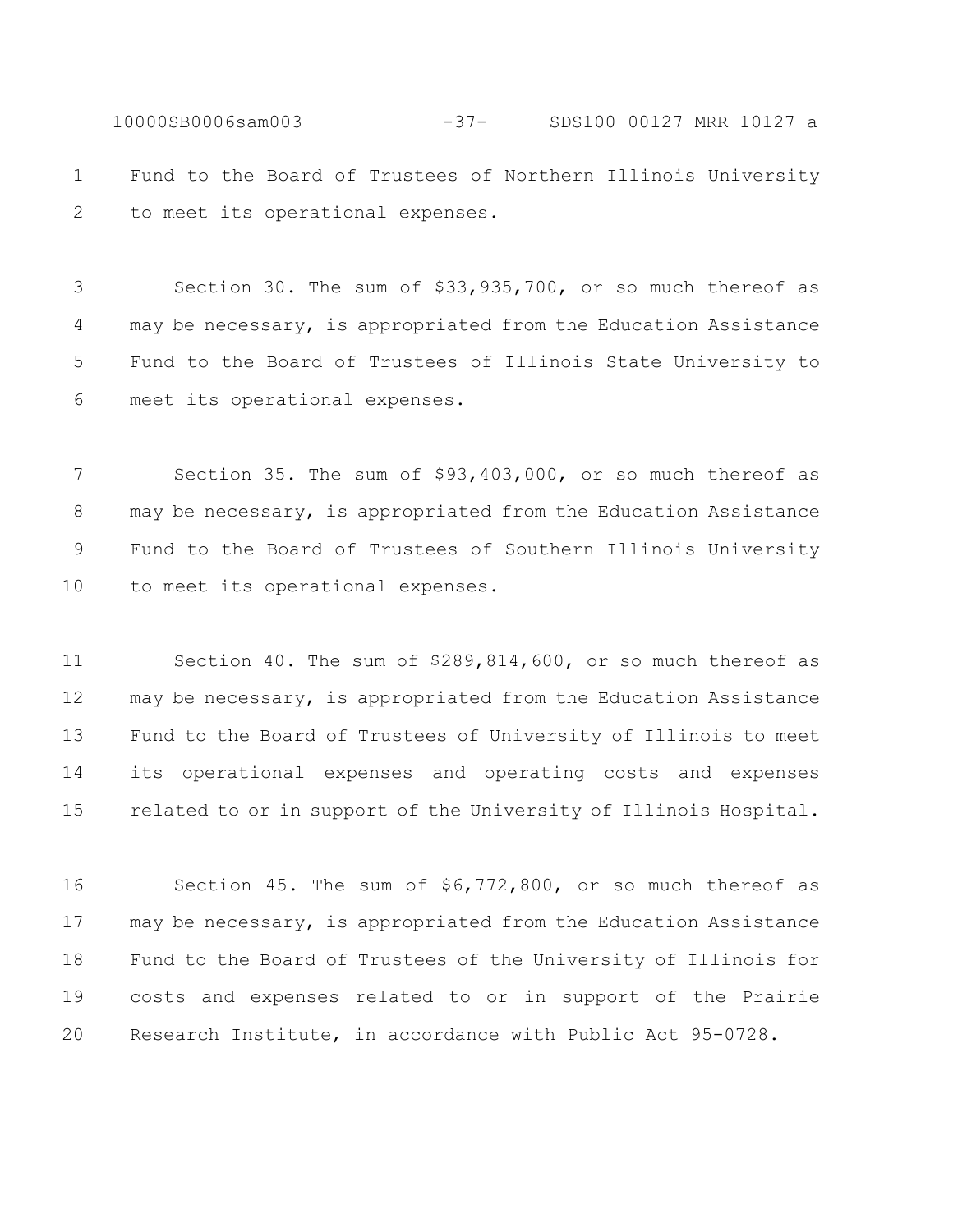10000SB0006sam003 -38- SDS100 00127 MRR 10127 a

 Section 50. The sum of \$11,658,300, or so much thereof as may be necessary, is appropriated from the Education Assistance Fund to the Board of Trustees of Western Illinois University to meet its operational expenses.

## ARTICLE 46

 Section 5. The sum of \$640,500, or so much thereof as may be necessary, is appropriated from the General Revenue Fund to the Board of Higher Education for a grant to the Board of Trustees of the University Center of Lake County for the ordinary and contingent expenses of the Center.

 Section 10. The sum of \$1,456,500, or so much thereof as may be necessary, is appropriated from the General Revenue Fund to the Board of Higher Education for the administration and distribution of grants authorized by the Diversifying Higher Education Faculty in Illinois Program.

 Section 15. The sum of \$415,400, or so much thereof as may be necessary, is appropriated from the General Revenue Fund to the Board of Higher Education for competitive grants for nursing schools to increase the number of graduating nurses.

Section 20. The sum of \$219,300, or so much thereof as may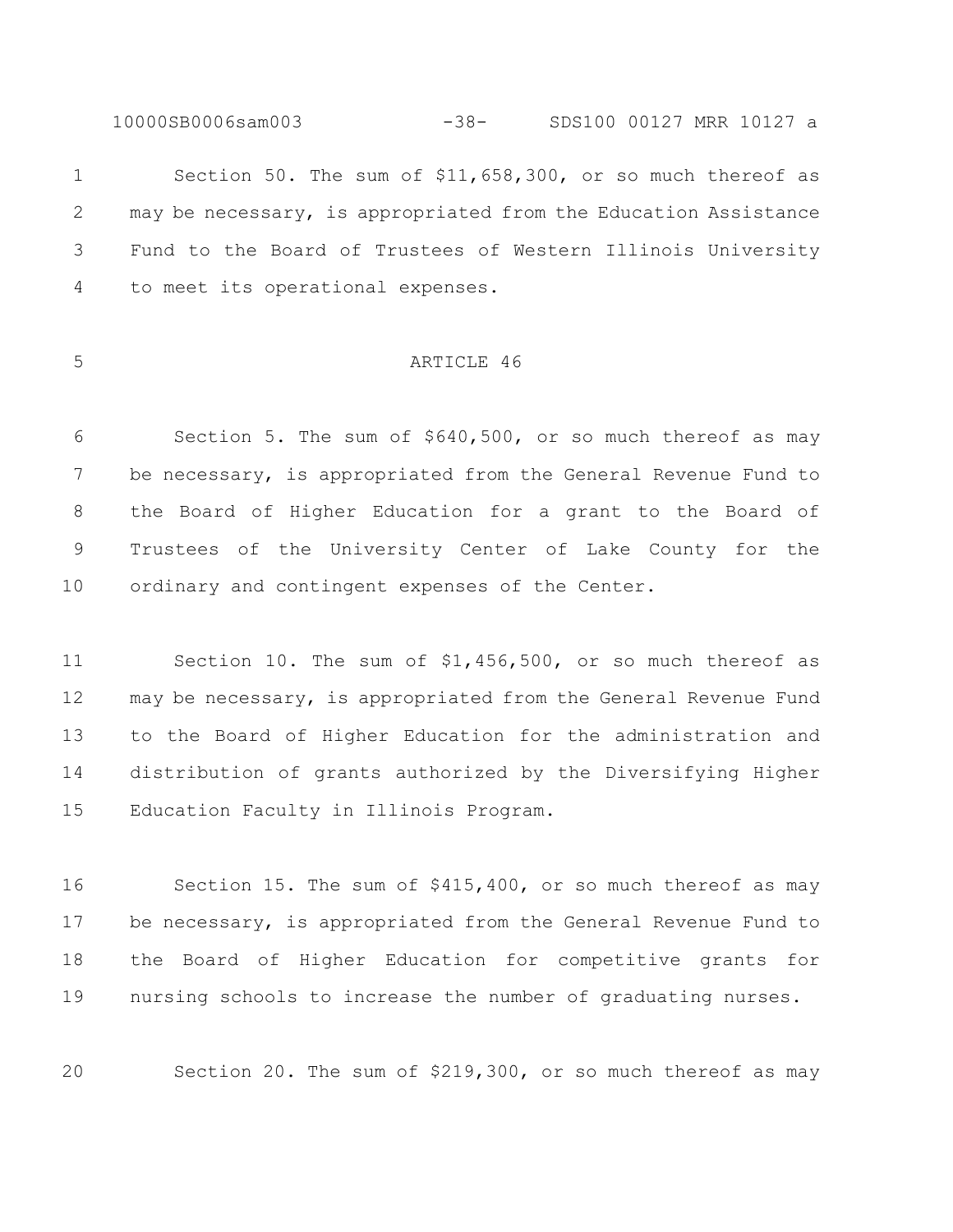10000SB0006sam003 -39- SDS100 00127 MRR 10127 a be necessary, is appropriated from the General Revenue Fund to the Board of Higher Education for nurse educator fellowships to supplement nurse faculty salaries.

 Section 25. The amount of \$291,500, or so much thereof as may be necessary, is appropriated from the General Revenue Fund to the Illinois Mathematics and Science Academy for ordinary and contingent expenses, but not including personal services.

## 8 ARTICLE 47

 Section 5. The amount of \$500,000, or so much thereof as may be necessary, is appropriated from the General Revenue Fund to the Illinois Community College Board for Career and Technical Education Licensed Practical Nurse and Registered Nurse Preparation.

 Section 10. The following named amounts, or so much thereof as may be necessary, respectively, are appropriated to the Illinois Community College Board for all costs associated with career and technical education activities:

18 From the General Revenue Fund ....................17,569,400

 Section 15. The following named amounts, or so much thereof as may be necessary, respectively, are appropriated from the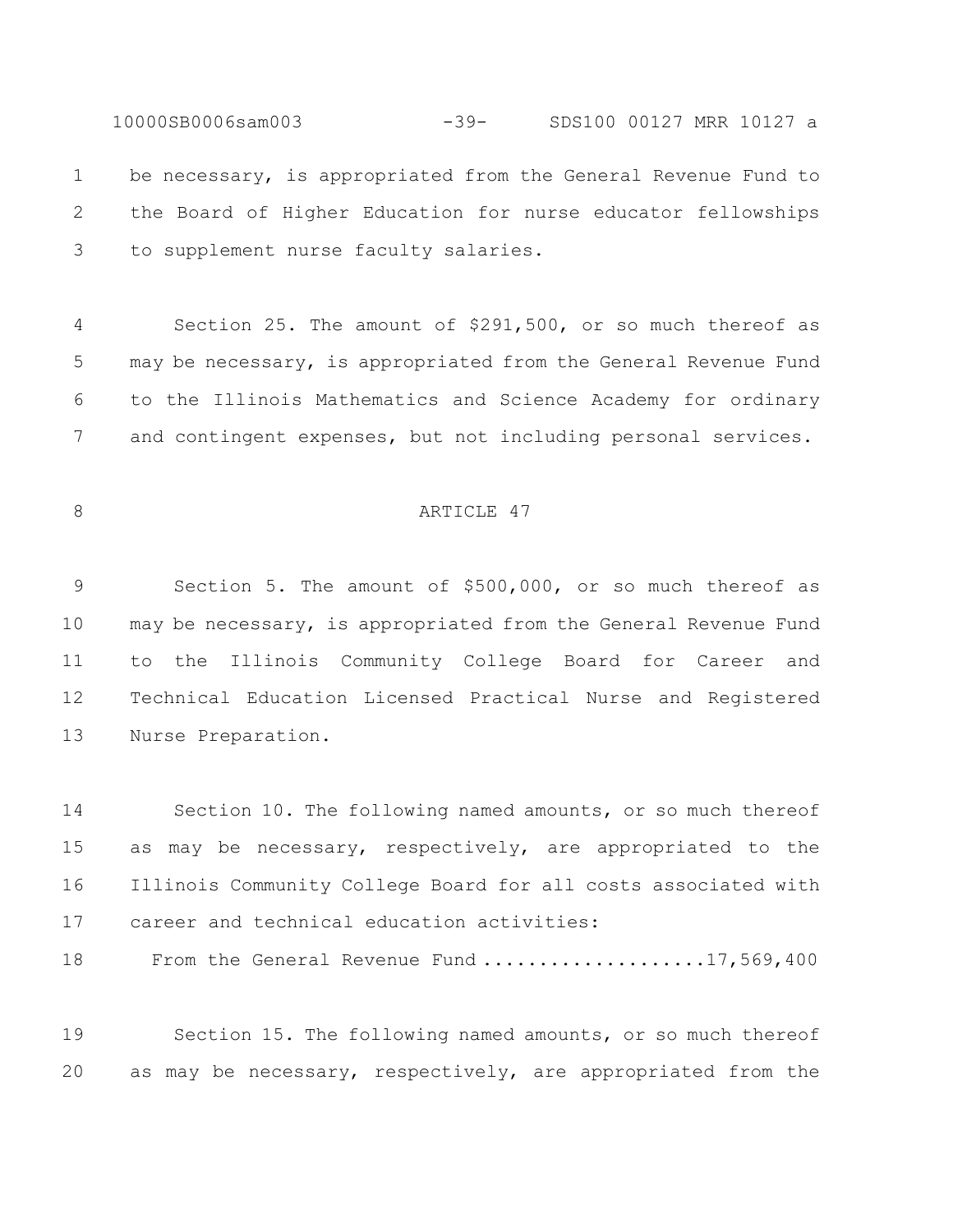General Revenue Fund to the Illinois Community College Board for distribution to qualifying public community colleges for the purposes specified:

10000SB0006sam003 -40- SDS100 00127 MRR 10127 a

Small College Grants ................................537,600

 Section 20. The following named amounts, or so much of those amounts as may be necessary, for the objects and purposes named, are appropriated to the Illinois Community College Board 8 for adult education and literacy activities.

9 From the General Revenue Fund .....................32,274,000

 Section 25. The following named amounts, or so much of those amounts as may be necessary, are appropriated to the Illinois Community College Board for distribution of base operating and equalization grants to qualifying public community colleges and the City Colleges of Chicago for educational related expenses. Allocations shall be made using the fiscal year 2016 data:

17 Payable from the General Revenue Fund ...........160,076,000

 Section 30. The sum of \$391,000, or so much thereof as may be necessary, is appropriated from the General Revenue Fund to the Illinois Community College Board for a grant to Rock Valley College for programs for transitioning high school students.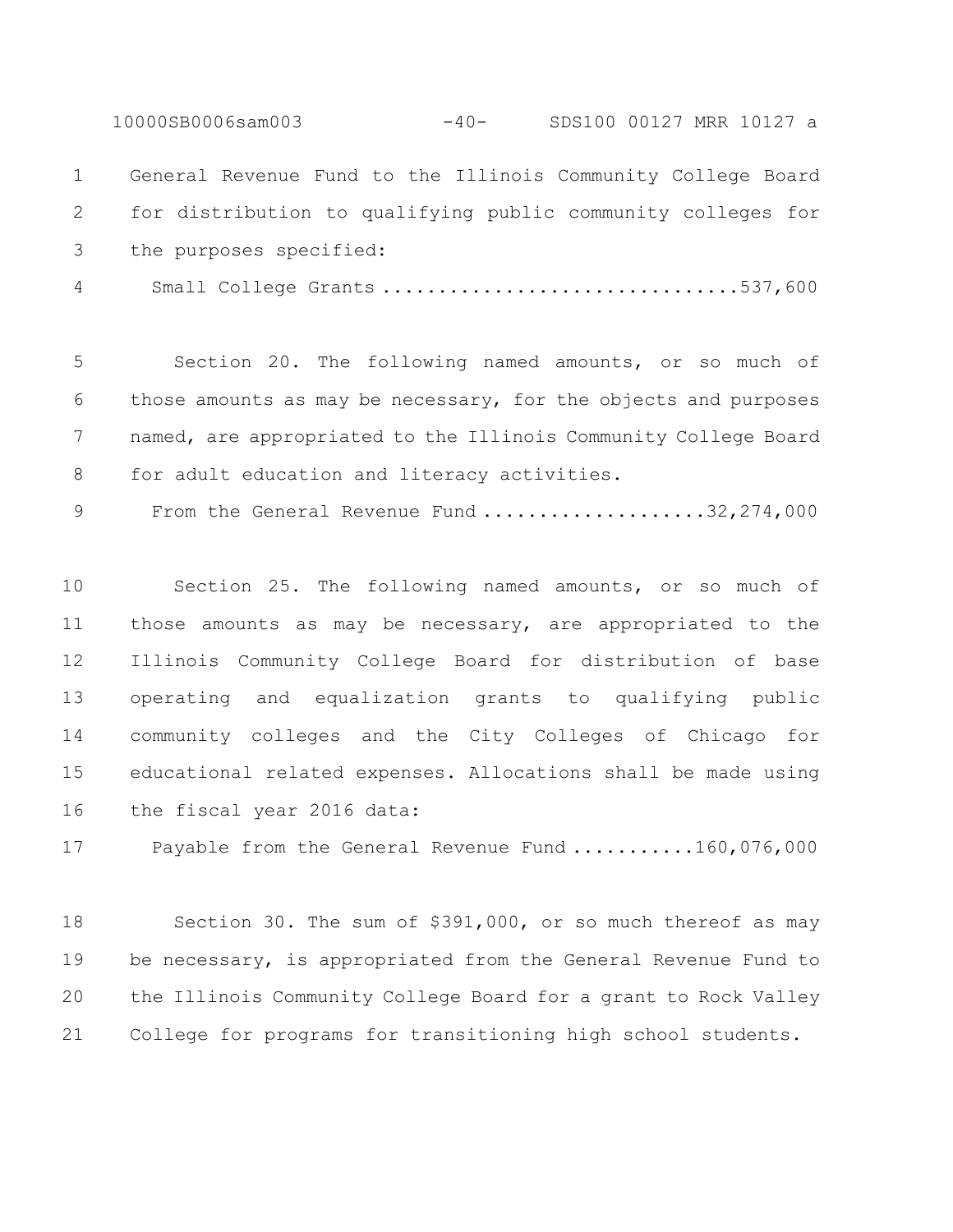10000SB0006sam003 -41- SDS100 00127 MRR 10127 a

| $\mathbf 1$    | Section 35. The sum of \$1,259,300, or so much thereof as       |
|----------------|-----------------------------------------------------------------|
| $\mathbf{2}$   | may be necessary, is appropriated from the General Revenue Fund |
| 3              | the Illinois Community College Board to reimburse<br>the<br>to  |
| 4              | following colleges for costs associated with the Illinois       |
| 5              | Veterans' Grant:                                                |
| 6              | Illinois Valley Community College 87,200                        |
| 7              | Southwestern Illinois College 85,300                            |
| 8              | Illinois Central Community College 84,400                       |
| $\overline{9}$ | Southeastern Community College 78,400                           |
| 10             | Kishwaukee Community College 70,800                             |
| 11             | Lincoln Land Community College 66,500                           |
| 12             | Richland Community College 66,500                               |
| 13             | Kankakee Community College 65,700                               |
| 14             | Lewis and Clark Community College 64,400                        |
| 15             |                                                                 |
| 16             | John A. Logan College 53,400                                    |
| 17             |                                                                 |
| 18             |                                                                 |
| 19             | Prairie State College 84,400                                    |
| 20             |                                                                 |
| 21             |                                                                 |
| 22             | John Wood Community College 78,400                              |
| 23             | South Suburban College 44,200                                   |
| 24             | Olney Central College 44,200                                    |
| 25             | \$1,259,300<br>Total                                            |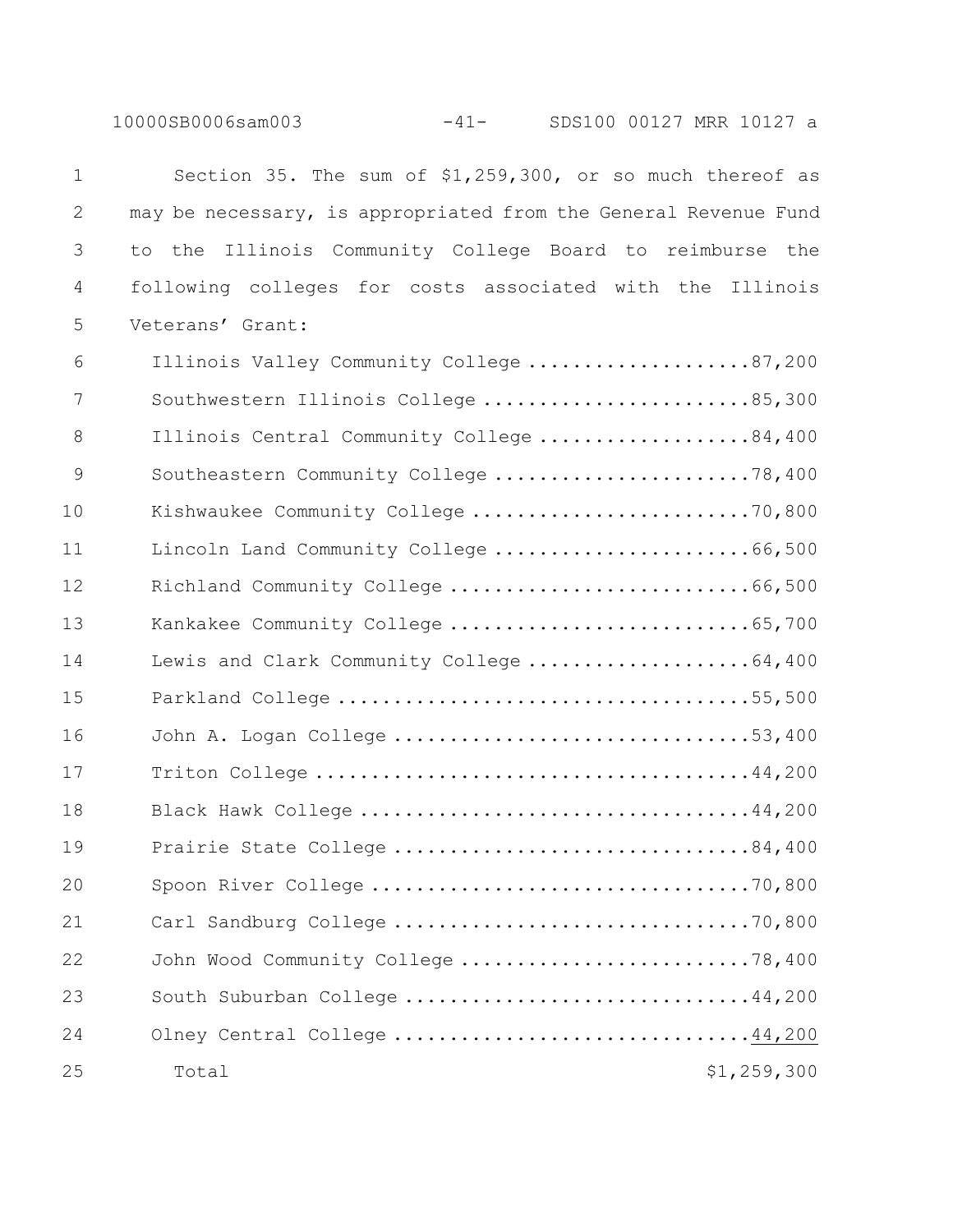10000SB0006sam003

 Section 40. The sum of \$1,407,500, or so much thereof as may be necessary, is appropriated from the General Revenue Fund to the Illinois Community College Board for the payment of grants to the Alternative Schools Network. ARTICLE 48 Section 5. The following named amounts, or so much of those 7 amounts as may be necessary, for the objects and purposes named, are appropriated to the Illinois Student Assistance Commission for grant awards to students eligible for the Monetary Award Program, as provided by law, and for agency administrative and operational costs not to exceed 2 percent of the total appropriation in this Section. 13 From the Education Assistance Fund ..............141,000,000 14 Payable from the General Revenue Fund ...........161,856,300 15 Payable from the Fund for the 16 Advancement of Education .............................62,000,000 Total \$364,856,300 Section 10. The following named sums, or so much thereof

19 as may be necessary, respectively, are appropriated from the General Revenue Fund to the Illinois Student Assistance Commission for the following purposes: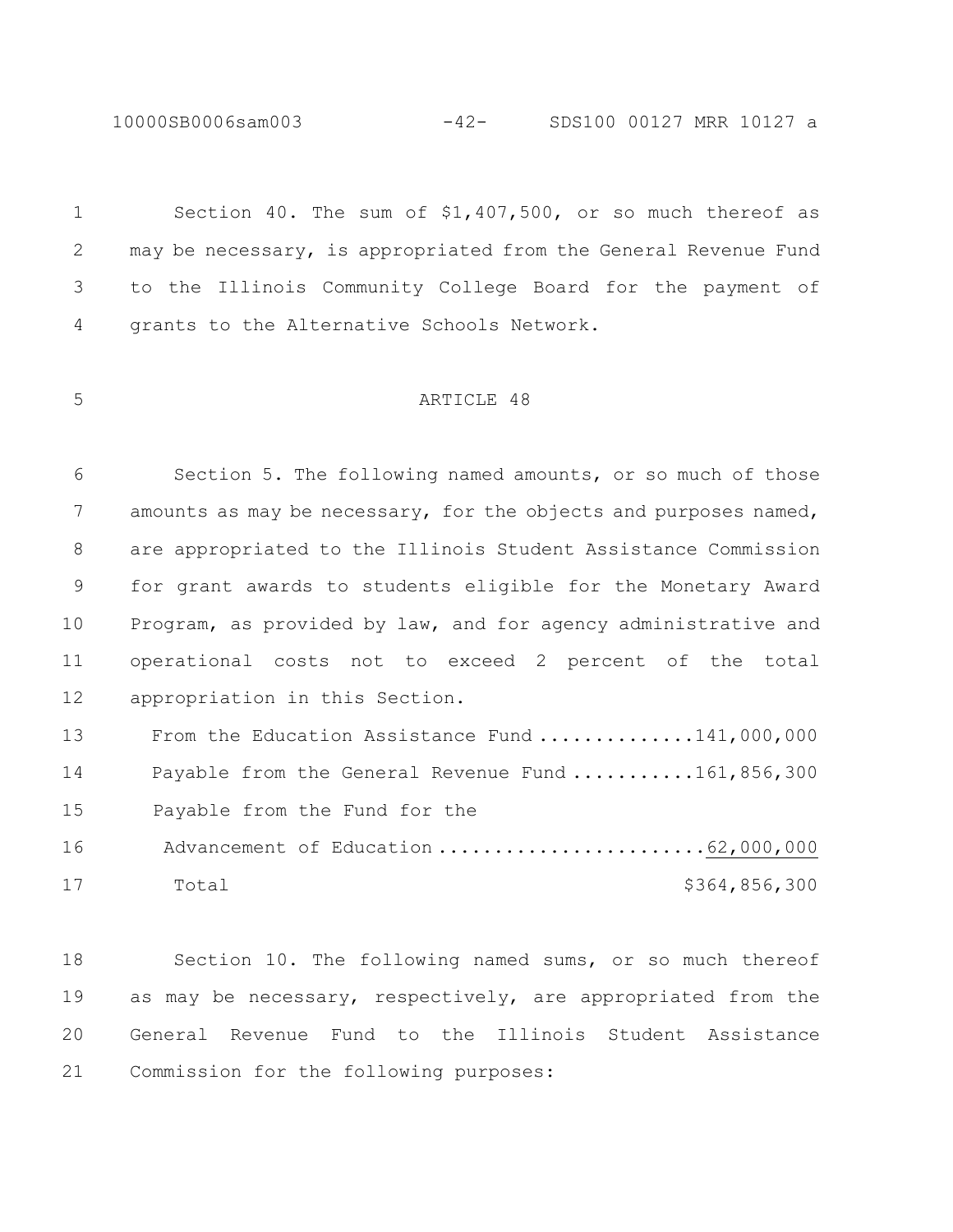10000SB0006sam003 -43- SDS100 00127 MRR 10127 a

| $\mathbf{1}$  | Grants and Scholarships                                  |
|---------------|----------------------------------------------------------|
| 2             | For the payment of scholarships to students              |
| $\mathcal{S}$ | who are children of policemen or firemen                 |
| 4             | killed in the line of duty, or who are                   |
| .5            | dependents of correctional officers killed               |
| 6             | or permanently disabled in the line of                   |
|               | duty, as provided by law 1,715,400                       |
| 8             | For payment of Minority Teacher Scholarships 2, 443, 800 |
| 9             | \$4,159,200<br>Total                                     |

 Section 15. The sum of \$3,249,000, or so much thereof as may be necessary, is appropriated from the Education Assistance Fund to the Illinois Student Assistance Commission to the Golden Apple Scholars of Illinois program, as provided by law.

## ARTICLE 49

 Section 1. All appropriations included in this Article 51 may be sub-allocated according to coding pursuant to the Comptroller and shall only be for personnel-related expenses incurred from February 1, 2017 through June 30, 2017. Personnel-related expenses include, but are not limited to, personal services, social security contributions, Medicare contributions, retirement contributions, group health insurance, contractual payroll, and extra help.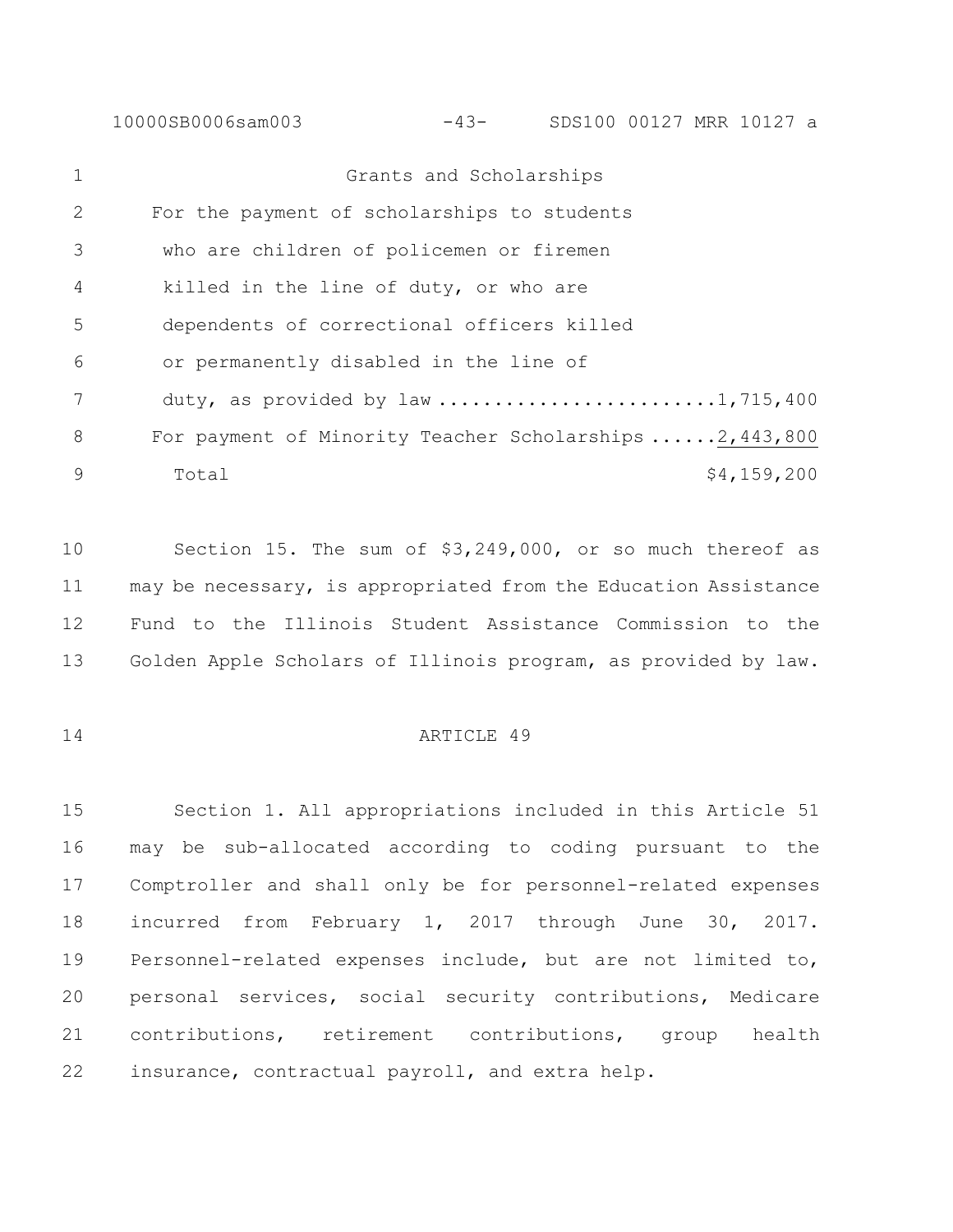10000SB0006sam003 -44- SDS100 00127 MRR 10127 a

| $\mathbf{1}$ | Section 3. "Operational expenses" defined. For the purposes   |
|--------------|---------------------------------------------------------------|
| 2            | of this Article 51, the term "operational expenses" includes  |
| 3            | the following items:                                          |
| 4            | (a) Personal Services;                                        |
| 5            | (b) For State Contributions to State Employees' Retirement    |
| 6            | System;                                                       |
| 7            | (c) State Contributions to Social Security and/or Medicaid;   |
| 8            | (d) Group Insurance;                                          |
| 9            | (e) Extra Help;                                               |
| 10           | (f) Contractual Payroll.                                      |
|              |                                                               |
| 11           | Section 5. The amount of $$17,111,287$ , or so much thereof   |
| 12           | as may be necessary, is appropriated from the General Revenue |
| 13           | Fund to the Department of Natural Resources for operational   |
| 14           | expenses for the fiscal year ending June 30, 2017.            |

 Section 10. The amount of \$1,215,037, or so much thereof as may be necessary, is appropriated from the General Revenue Fund to the Department of Agriculture for operational expenses 18 for the fiscal year ending June 30, 2017.

 Section 15. The amount of \$2,523,700, or so much thereof as may be necessary, is appropriated from the General Revenue Fund to the Illinois Emergency Management Agency for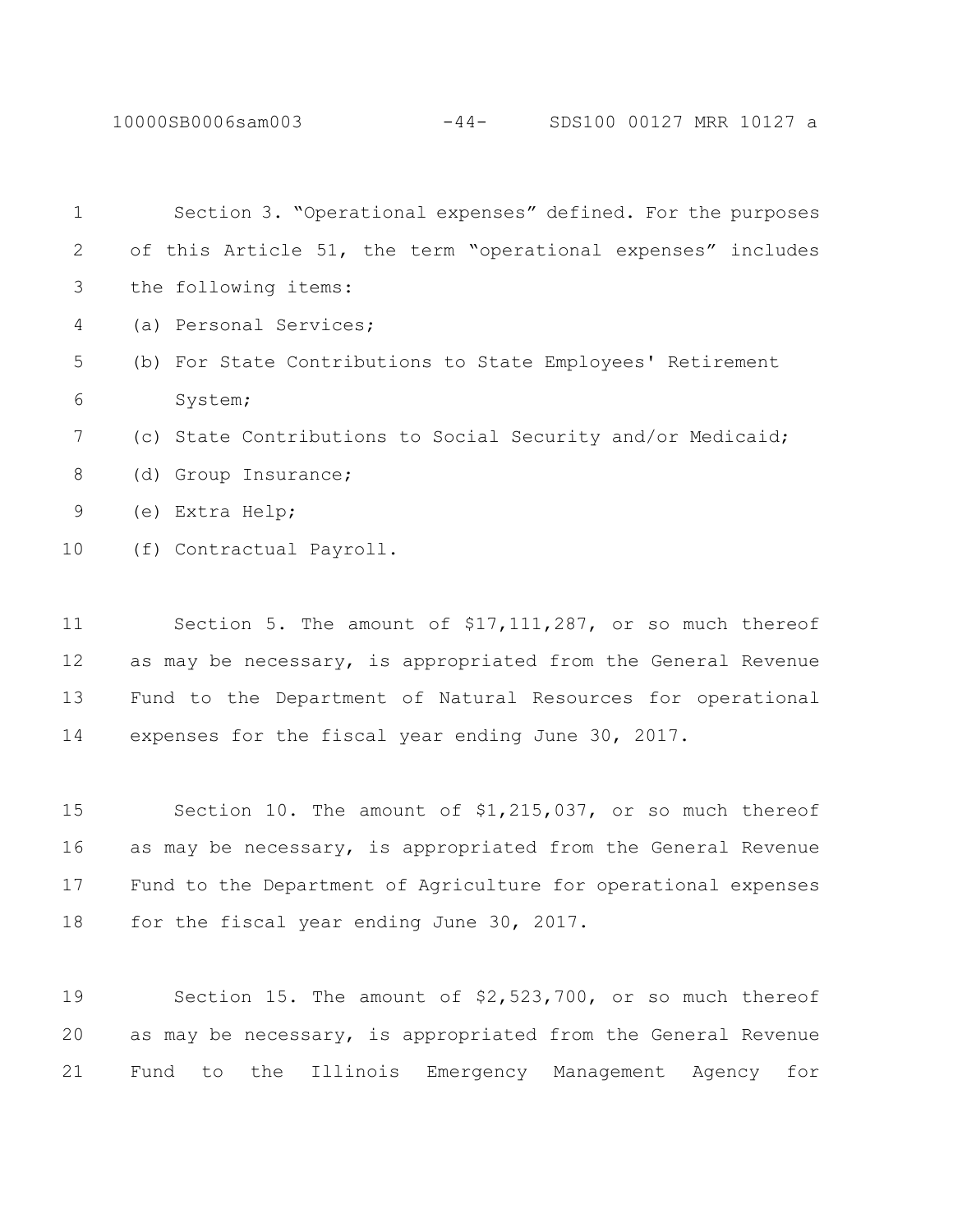10000SB0006sam003 -45- SDS100 00127 MRR 10127 a operational expenses for the fiscal year ending June 30, 2017.

 Section 20. The amount of \$3,560,612, or so much thereof as may be necessary, is appropriated from the General Revenue Fund to the Department of Military Affairs for operational expenses for the fiscal year ending June 30, 2017.

 Section 25. The amount of \$19,925,474, or so much thereof as may be necessary, is appropriated from the General Revenue Fund to the Department of Veterans' Affairs for operational expenses for the fiscal year ending June 30, 2017.

 Section 30. The amount of \$999,981, or so much thereof as may be necessary, is appropriated from the General Revenue Fund to the Illinois Arts Council for operational expenses for the fiscal year ending June 30, 2017.

 Section 35. The amount of \$3,000,048, or so much thereof as may be necessary, is appropriated from the General Revenue Fund to the Executive Ethics Commission for operational expenses for the fiscal year ending June 30, 2017.

 Section 40. The amount of \$198,747, or so much thereof as may be necessary, is appropriated from the General Revenue Fund to the Illinois Independent Tax Tribunal for operational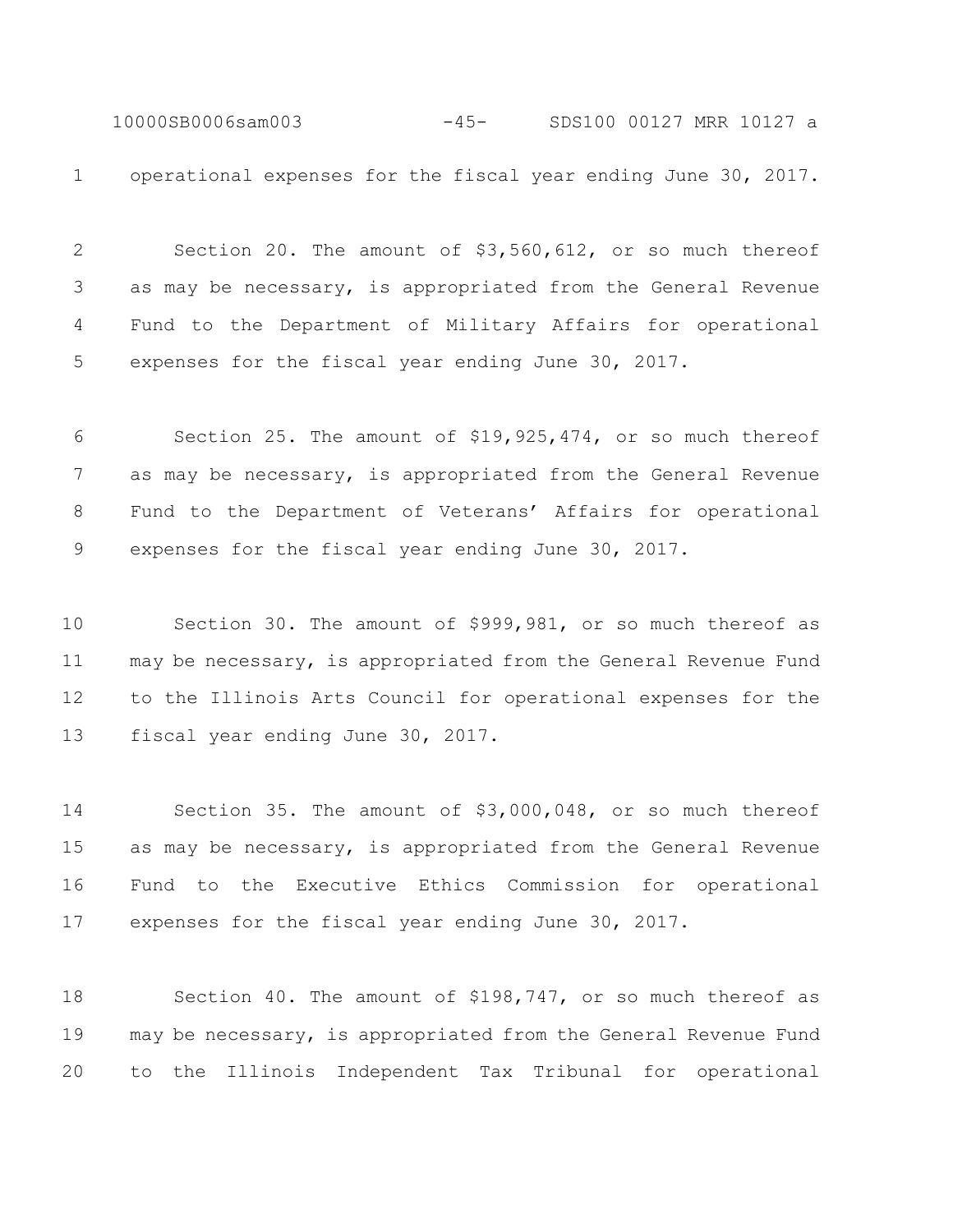10000SB0006sam003 -46- SDS100 00127 MRR 10127 a expenses for the fiscal year ending June 30, 2017.

 Section 45. The amount of \$13,100,000, or so much thereof as may be necessary, is appropriated from the General Revenue Fund to the Office of the Attorney General for operational expenses for the fiscal year ending June 30, 2017.

 Section 50. The amount of \$307,202, or so much thereof as may be necessary, is appropriated from the General Revenue Fund to the Deaf and Hard of Hearing Commission for operational expenses for the fiscal year ending June 30, 2017.

 Section 55. The amount of \$2,035,707, or so much thereof as may be necessary, is appropriated from the General Revenue Fund to the Office of the Governor for operational expenses for 13 the fiscal year ending June 30, 2017.

 Section 60. The amount of \$554,264, or so much thereof as may be necessary, is appropriated from the General Revenue Fund to the Office of the Lieutenant Governor for operational expenses for the fiscal year ending June 30, 2017.

 Section 65. The amount of \$28,299,694, or so much thereof as may be necessary, is appropriated from the General Revenue Fund to Central Management Services for operational expenses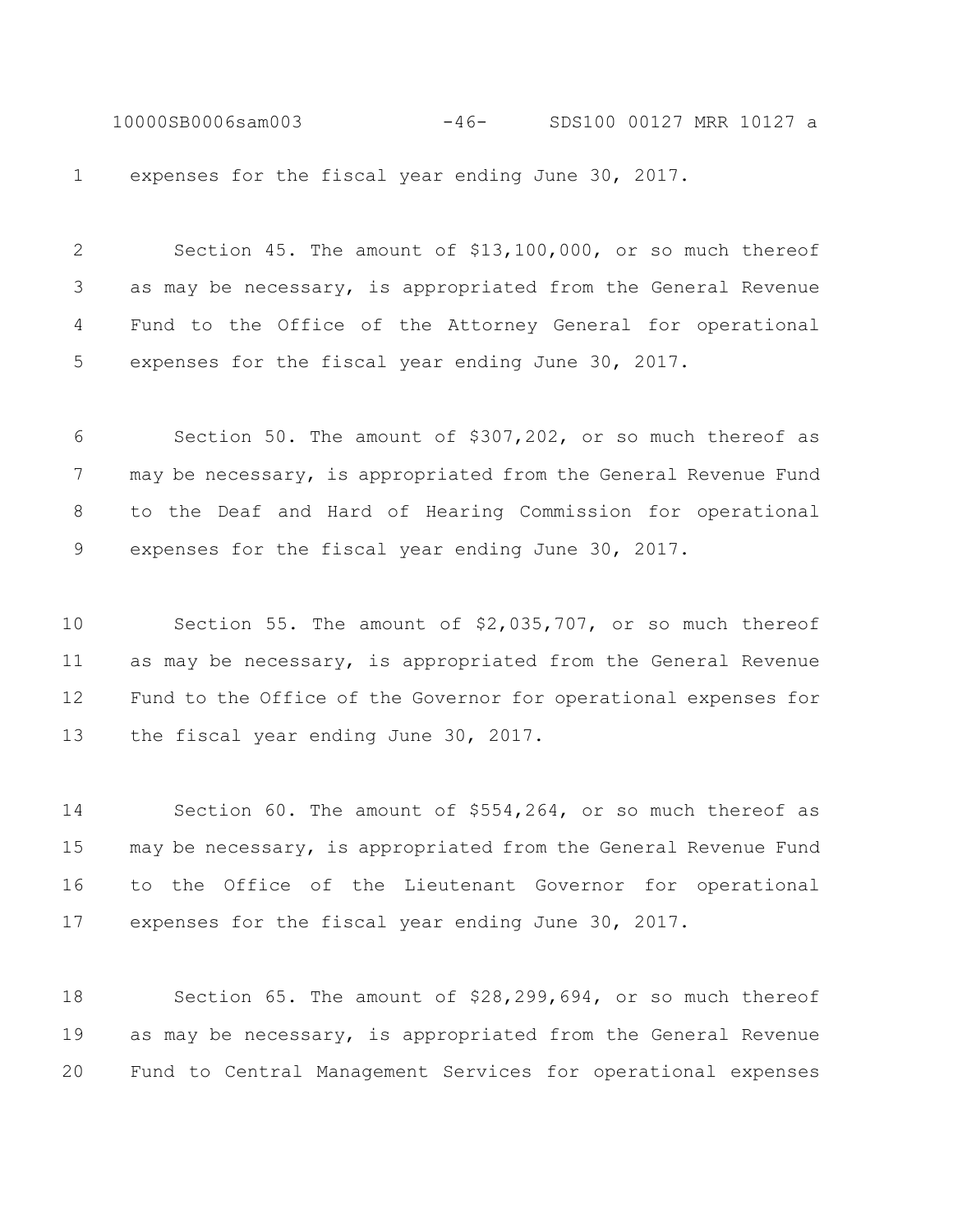10000SB0006sam003 -47- SDS100 00127 MRR 10127 a 1 for the fiscal year ending June 30, 2017.

 Section 70. The amount of \$500,103, or so much thereof as may be necessary, is appropriated from the General Revenue Fund to the Governor's Office of Management and Budget for operational expenses for the fiscal year ending June 30, 2017.

 Section 75. The amount of \$193,646, or so much thereof as 7 may be necessary, is appropriated from the General Revenue Fund to the Civil Service Commission for operational expenses for the fiscal year ending June 30, 2017.

 Section 80. The amount of \$114,021, or so much thereof as may be necessary, is appropriated from the General Revenue Fund to the Procurement Policy Board for operational expenses for 13 the fiscal year ending June 30, 2017.

 Section 85. The sum of \$4,829,236, or so much thereof as may be necessary, is appropriated from the General Revenue Fund to the Department of Commerce and Economic Opportunity for operational expenses for the fiscal year ending June 30, 2017.

 Section 90. The amount of \$1,926,848, or so much thereof as may be necessary, is appropriated from the General Revenue Fund to the Historic Preservation Agency for operational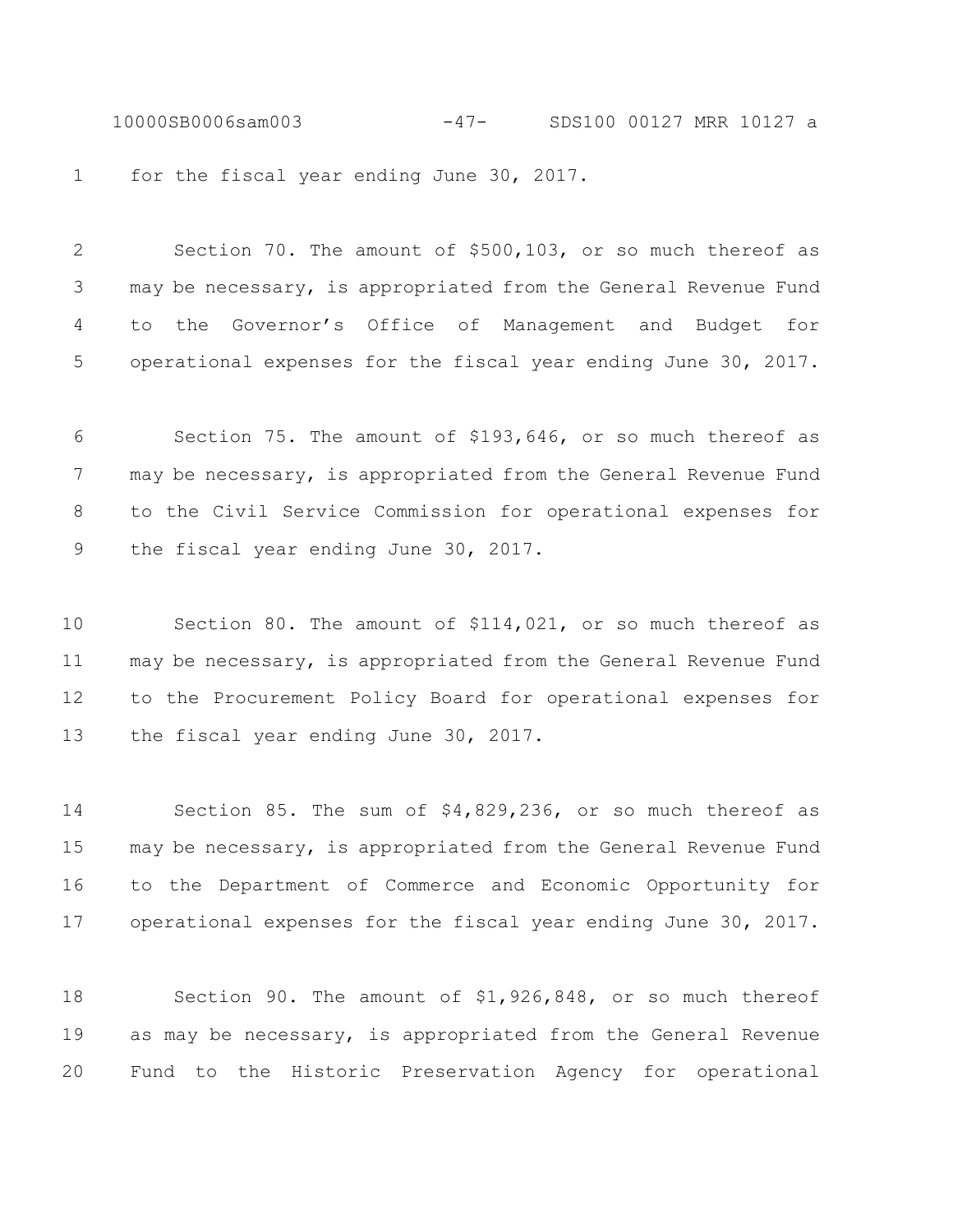10000SB0006sam003 -48- SDS100 00127 MRR 10127 a expenses for the fiscal year ending June 30, 2017.

 Section 95. The amount of \$724,248, or so much thereof as may be necessary, is appropriated from the General Revenue Fund to the State Universities Civil Service System for operational expenses for the fiscal year ending June 30, 2017.

 Section 100. The amount of \$101,437,055, or so much thereof as may be necessary, is appropriated from the General Revenue Fund to the Office of the Secretary of State for operational expenses for the fiscal year ending June 30, 2017.

 Section 105. The amount of \$4,099,798, or so much thereof as may be necessary, is appropriated from the General Revenue Fund to the Office of the Treasurer for operational expenses 13 for the fiscal year ending June 30, 2017.

 Section 110. The amount of \$5,855,699, or so much there as may be necessary, is appropriated from the General Revenue Fund to the Department of Human Rights for operational expenses for 17 the fiscal year ending June 30, 2017.

 Section 115. The amount of \$175,346,200, or so much thereof as may be necessary, is appropriated from the General Revenue Fund to the Department of Human Services for operational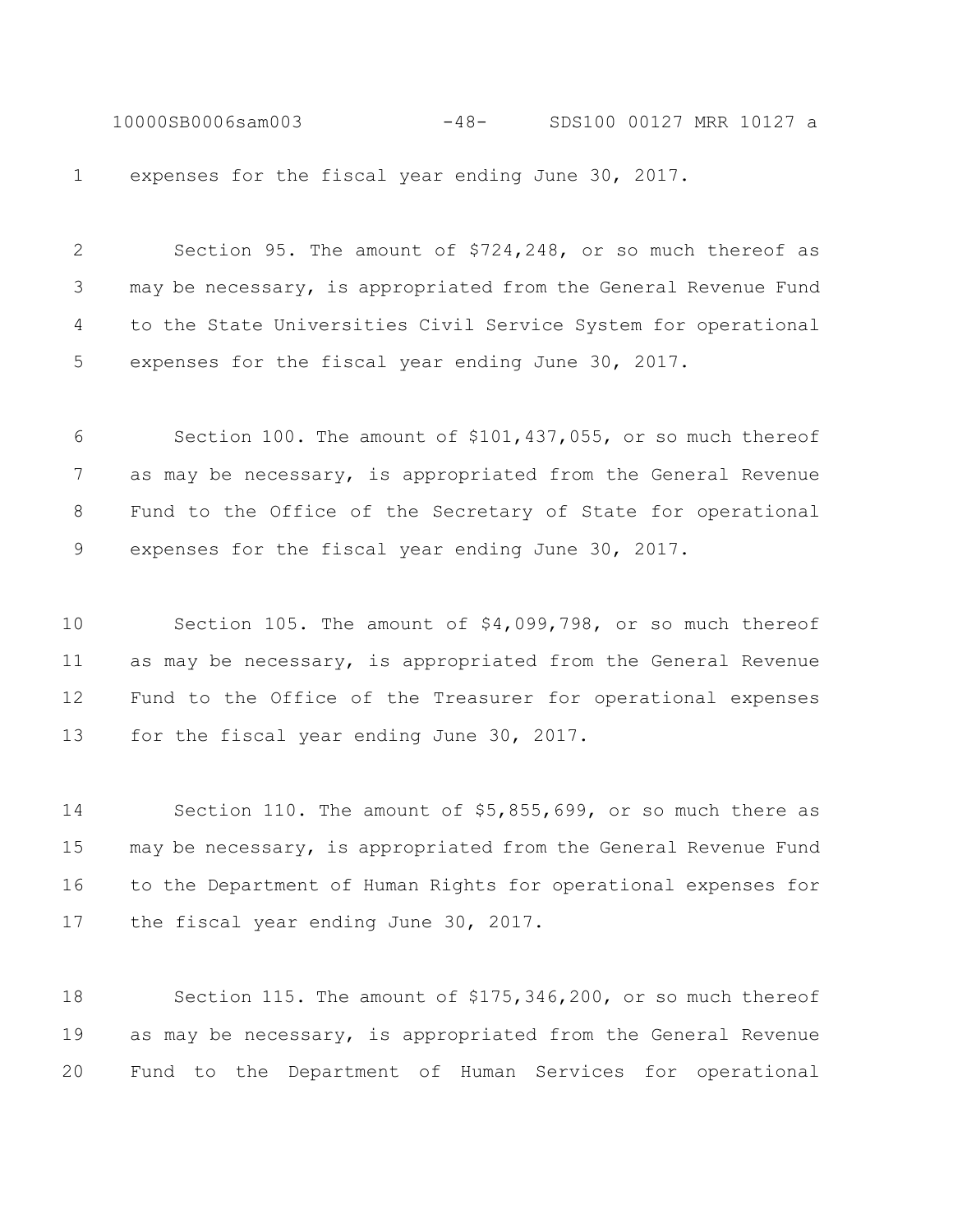10000SB0006sam003 -49- SDS100 00127 MRR 10127 a expenses for the fiscal year ending June 30, 2017.

 Section 120. The amount of \$22,499,100, or so much thereof as may be necessary, is appropriated from the General Revenue Fund to the Department of Public Health for operational expenses for the fiscal year ending June 30, 2017.

 Section 125. The sum of \$1,020,510, or so much thereof as 7 may be necessary, is appropriated from the General Revenue Fund to the Board of Higher Education for operational expenses for the fiscal year ending June 30, 2017.

 Section 130. The sum of \$555,573, or so much thereof as may be necessary, is appropriated from the General Revenue Fund to the Illinois Community College Board for operational expenses 13 for the fiscal year ending June 30, 2017.

 Section 135. The amount of \$6,478,096, or so much thereof as may be necessary, is appropriated from the Education Assistance Fund to the Illinois Mathematics and Science Academy for operational expenses for the fiscal year ending June 30, 2017.

 Section 140. The amount of \$452,658,200, or so much thereof as may be necessary, is appropriated from the General Revenue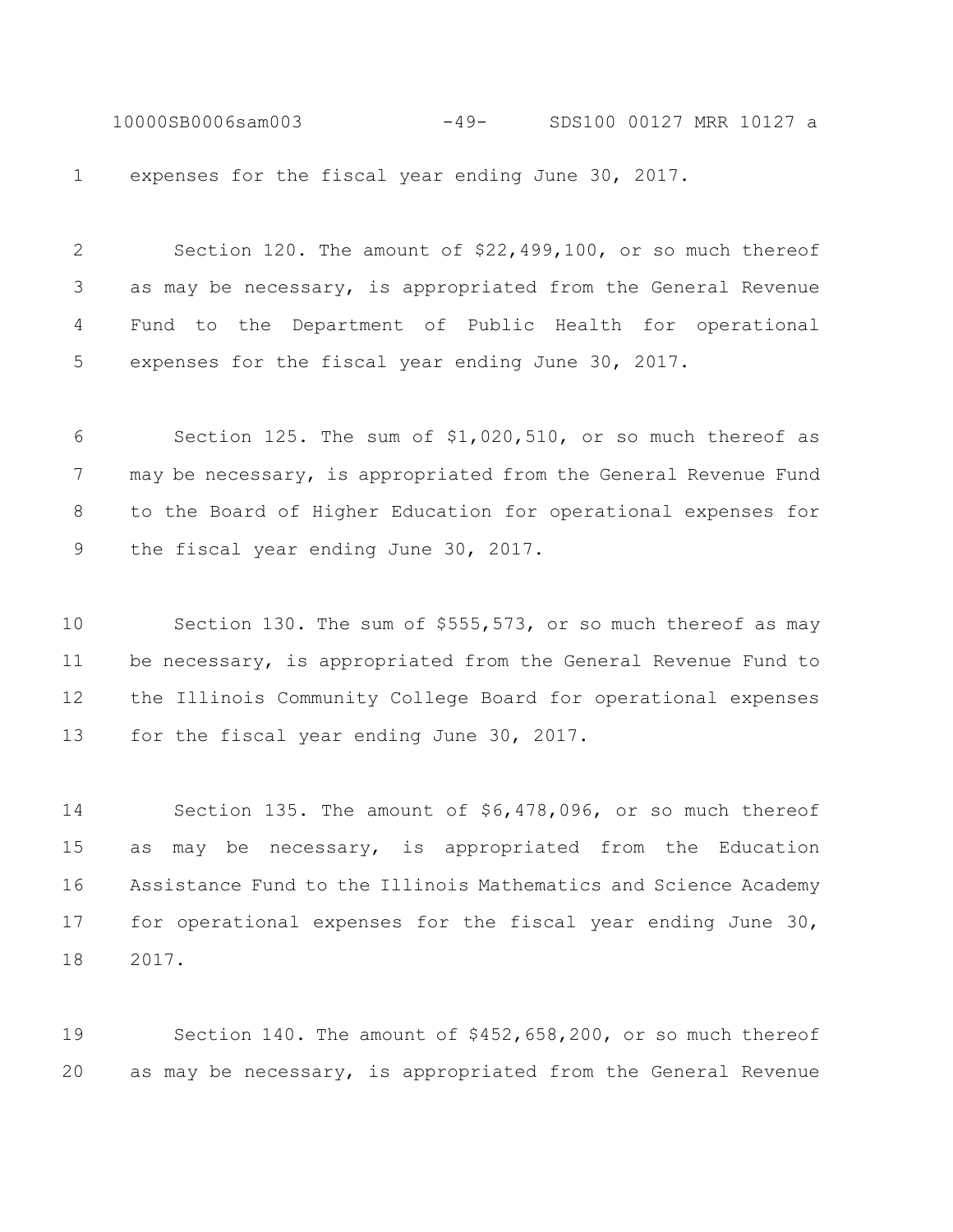10000SB0006sam003 -50- SDS100 00127 MRR 10127 a Fund to the Department of Corrections for operational expenses for the fiscal year ending June 30, 2017.

 Section 145. The amount of \$127,718,743, or so much thereof as may be necessary, is appropriated from the General Revenue Fund to the Department of State Police for operational expenses for the fiscal year ending June 30, 2017.

 Section 150. The amount of \$745,273, or so much thereof as may be necessary, is appropriated from the General Revenue Fund to the Illinois Criminal Justice Information Authority for operational expenses for the fiscal year ending June 30, 2017.

 Section 155. The amount of \$388,261, or so much thereof as may be necessary, is appropriated from the General Revenue Fund to the Prisoner Review Board for operational expenses for the fiscal year ending June 30, 2017.

 Section 160. The amount of \$4,990,410, or so much thereof as may be necessary, is appropriated from the General Revenue Fund to the Guardianship and Advocacy Commission for operational expenses for the fiscal year ending June 30, 2017.

 Section 165. The amount of \$14,774,326, or so much thereof as may be necessary, is appropriated from the General Revenue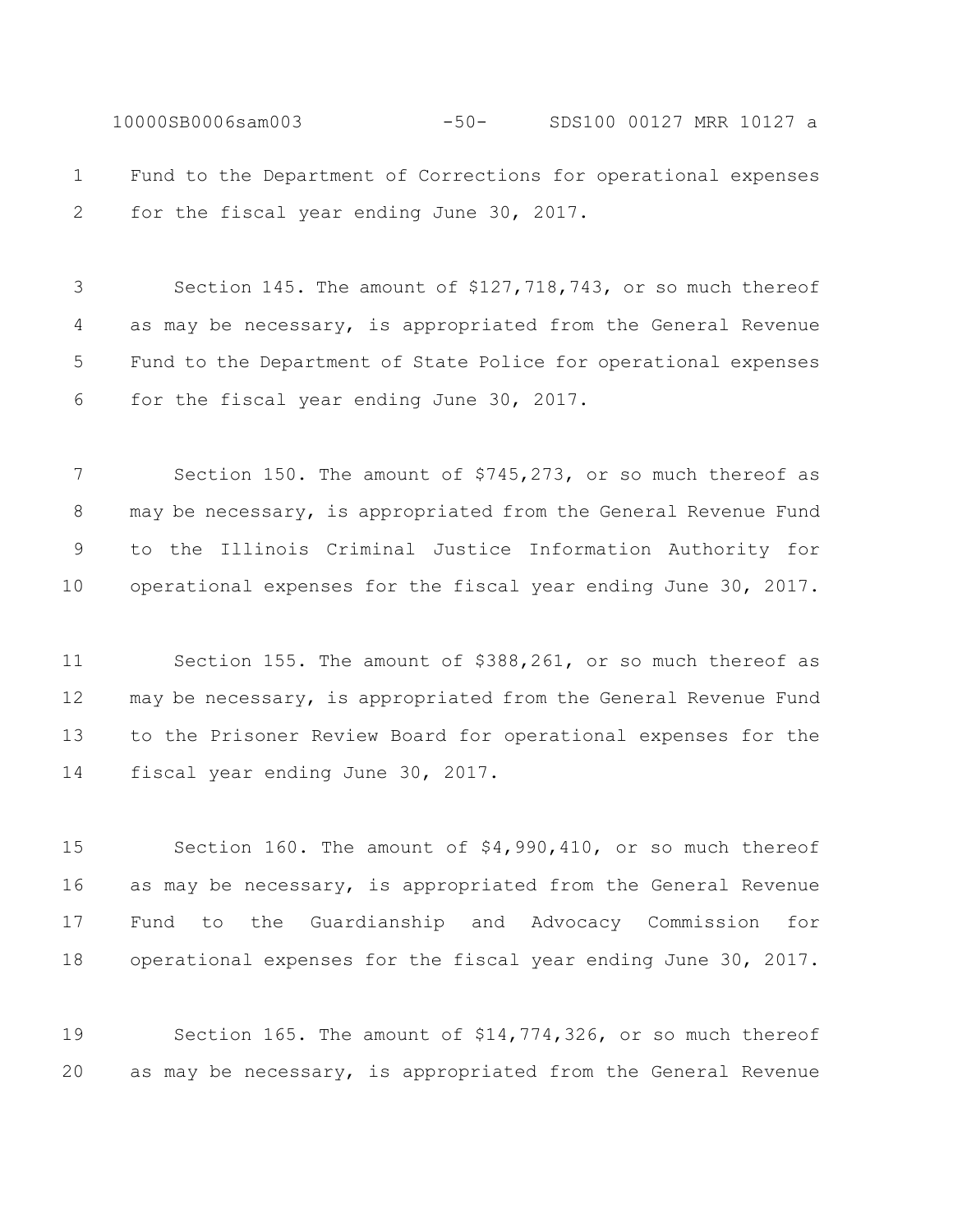10000SB0006sam003 -51- SDS100 00127 MRR 10127 a Fund to the Department of Healthcare and Family Services for operational expenses for the fiscal year ending June 30, 2017.

 Section 170. The amount of \$3,108,812, or so much thereof as may be necessary, is appropriated from the General Revenue Fund to the Department on Aging for operational expenses for the fiscal year ending June 30, 2017.

 Section 175. The amount of \$5,942,578, or so much thereof as may be necessary, is appropriated from the General Revenue Fund to the State Comptroller for operational expenses for the fiscal year ending June 30, 2017.

 Section 180. The amount of \$577,149, or so much thereof as may be necessary, is appropriated from the General Revenue Fund to the Illinois Labor Relations Board for operational expenses for the fiscal year ending June 30, 2017.

 Section 185. The amount of \$2,544,763, or so much thereof as may be necessary, is appropriated from the General Revenue Fund to the State Board of Elections for operational expenses 18 for the fiscal year ending June 30, 2017.

 Section 190. The amount of \$577,500, or so much thereof as may be necessary, is appropriated from the General Revenue Fund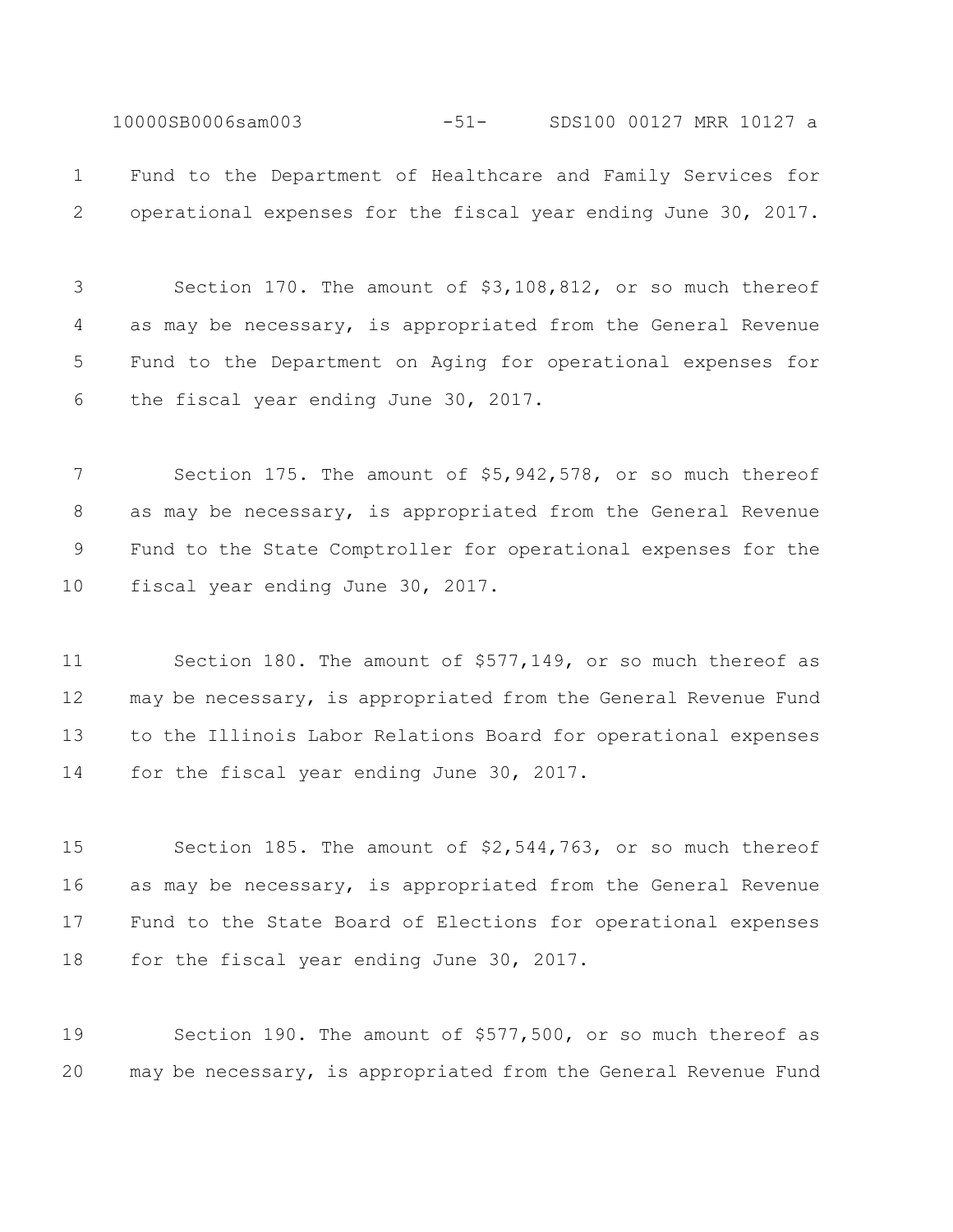10000SB0006sam003 -52- SDS100 00127 MRR 10127 a to the Court of Claims for operational expenses for the fiscal year ending June 30, 2017.

 Section 195. The amount of \$3,428,638, or so much thereof as may be necessary, is appropriated from the General Revenue Fund to the Department of Labor for operational expenses for the fiscal year ending June 30, 2017.

 Section 200. The amount of \$43,459,877, or so much thereof as may be necessary, is appropriated from the General Revenue Fund to the Department of Revenue for operational expenses for 10 the fiscal year ending June 30, 2017.

 Section 205. The following named amounts, or so much thereof as may be necessary, respectively, are appropriated to the Department of Agriculture for: ENVIRONMENTAL PROGRAMS Payable from the General Revenue Fund: For Administration of the 17 Livestock Management Facilities Act .................122,324 For the Detection, Eradication, 19 and Control of Exotic Pests, 20 such as the Asian Long-Horned 21 Beetle and Gypsy Moth ..................................209,115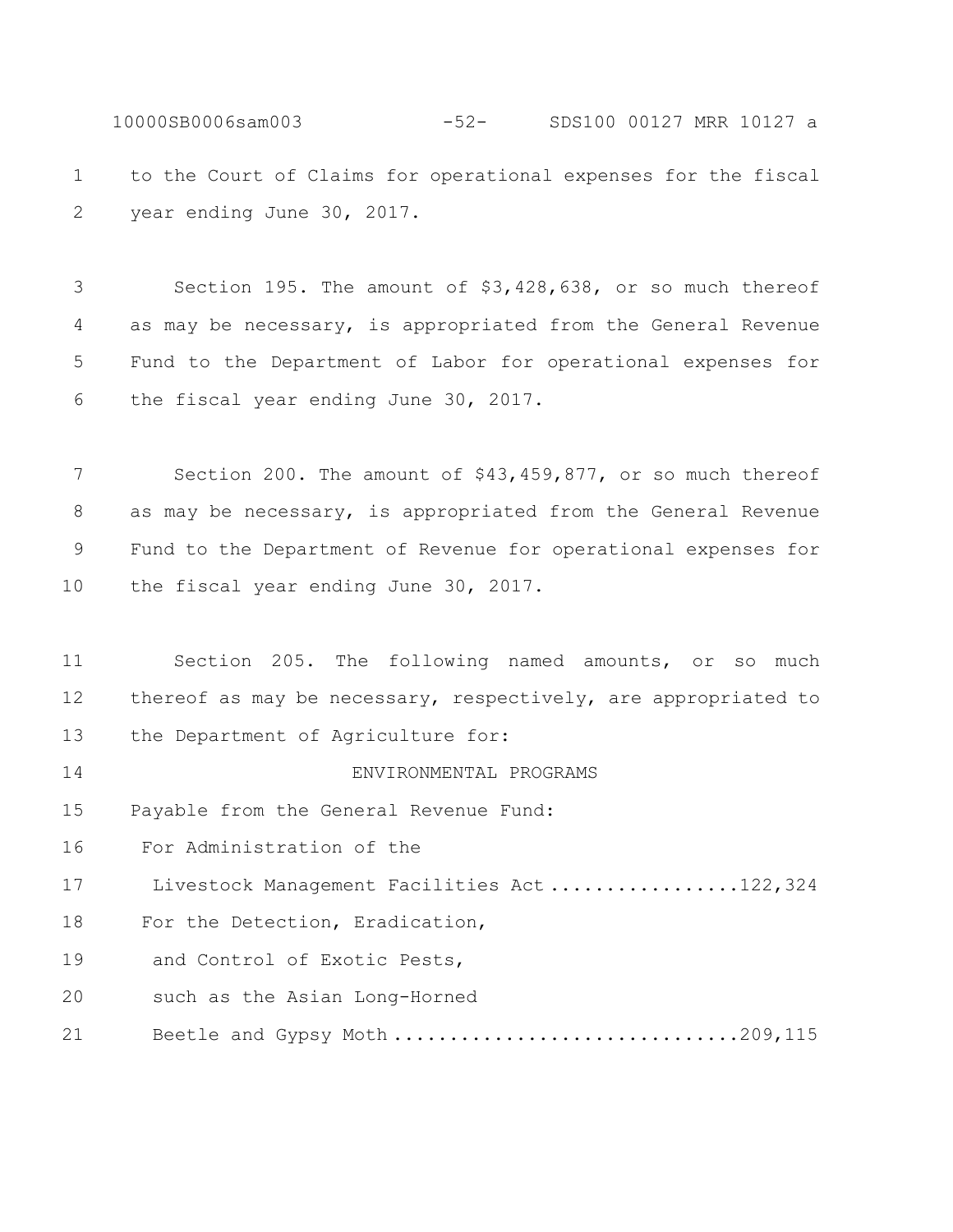10000SB0006sam003 -53- SDS100 00127 MRR 10127 a

| $\mathbf 1$    | Section 210. The following named amounts, or so much            |
|----------------|-----------------------------------------------------------------|
| $\overline{2}$ | thereof as may be necessary, are appropriated to the Department |
| 3              | Agriculture for repairs, maintenance, and capital<br>оf         |
| 4              | improvements including construction, reconstruction,            |
| 5              | improvement, repair and installation of capital facilities,     |
| 6              | cost of planning, supplies, materials, equipment, services and  |
| $7\phantom{.}$ | all other expenses required to complete the work:               |
| 8              | Payable from Agricultural Premium Fund:                         |
| 9              | For various projects at the                                     |
| 10             | Illinois State Fairgrounds 28,832                               |
| 11             | For various projects at the                                     |
| 12             | DuQuoin State Fairgrounds 500,271                               |
|                |                                                                 |
| 13             | Section 215. The following named sums, or so much thereof       |
| 14             | as may be necessary, respectively, for the objects and purposes |
| 15             | hereinafter named, are appropriated to meet the ordinary and    |
| 16             | contingent expenses of the Department of Military Affairs:      |
| 17             | FOR OPERATIONS                                                  |
| 18             | OFFICE OF THE ADJUTANT GENERAL                                  |

Payable from General Revenue Fund:

20 For Lincoln's Challenge ................................327,182

 Section 220. The following named amounts, or so much thereof as may be necessary, are appropriated to the Department of Commerce and Economic Opportunity: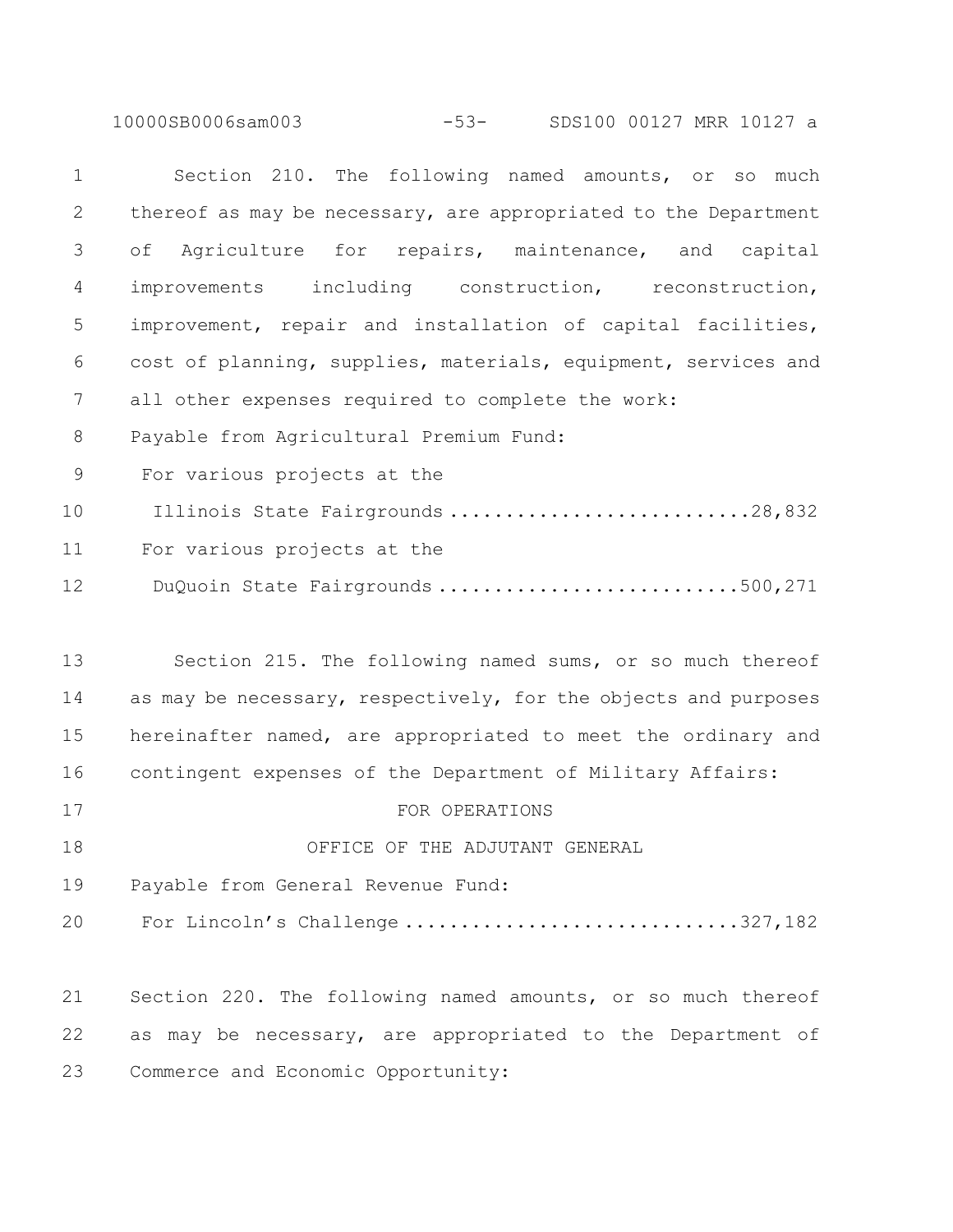|               | 10000SB0006sam003                                              |                        |  |  | -54- SDS100 00127 MRR 10127 a |  |  |
|---------------|----------------------------------------------------------------|------------------------|--|--|-------------------------------|--|--|
| $\mathbf{1}$  | OFFICE OF TRADE AND INVESTMENT                                 |                        |  |  |                               |  |  |
| $\mathbf{2}$  | OPERATIONS                                                     |                        |  |  |                               |  |  |
| 3             | Payable from the General Revenue Fund:                         |                        |  |  |                               |  |  |
| 4             | For Grants, Contracts, and Administrative                      |                        |  |  |                               |  |  |
| 5             | Expenses associated with the Illinois                          |                        |  |  |                               |  |  |
| 6             | Office of Trade and Investment,                                |                        |  |  |                               |  |  |
| 7             | including prior year costs823,948                              |                        |  |  |                               |  |  |
|               |                                                                |                        |  |  |                               |  |  |
| 8             | Section 225. The following named amounts, or so much           |                        |  |  |                               |  |  |
| $\mathcal{G}$ | thereof as may be necessary, respectively, are appropriated to |                        |  |  |                               |  |  |
| 10            | the Department of Commerce and Economic Opportunity:           |                        |  |  |                               |  |  |
| 11            |                                                                | ILLINOIS ENERGY OFFICE |  |  |                               |  |  |
| 12            |                                                                | <b>GRANTS</b>          |  |  |                               |  |  |
| 13            | Payable from the Solid Waste Management Fund:                  |                        |  |  |                               |  |  |
| 14            | For Grants, Contracts and                                      |                        |  |  |                               |  |  |
| 15            | Administrative Expenses Associated with                        |                        |  |  |                               |  |  |
| 16            | Providing Financial Assistance for                             |                        |  |  |                               |  |  |
| 17            | Recycling and Reuse in Accordance with                         |                        |  |  |                               |  |  |
| 18            | Section 22.15 of the Environmental                             |                        |  |  |                               |  |  |
| 19            | Protection Act, the Illinois Solid Waste                       |                        |  |  |                               |  |  |
| 20            | Management Act and the Solid Waste                             |                        |  |  |                               |  |  |
| 21            | Planning and Recycling Act,                                    |                        |  |  |                               |  |  |
| 22            | including prior year costs100,775                              |                        |  |  |                               |  |  |
|               |                                                                |                        |  |  |                               |  |  |

Section 230. The following named amounts, or so much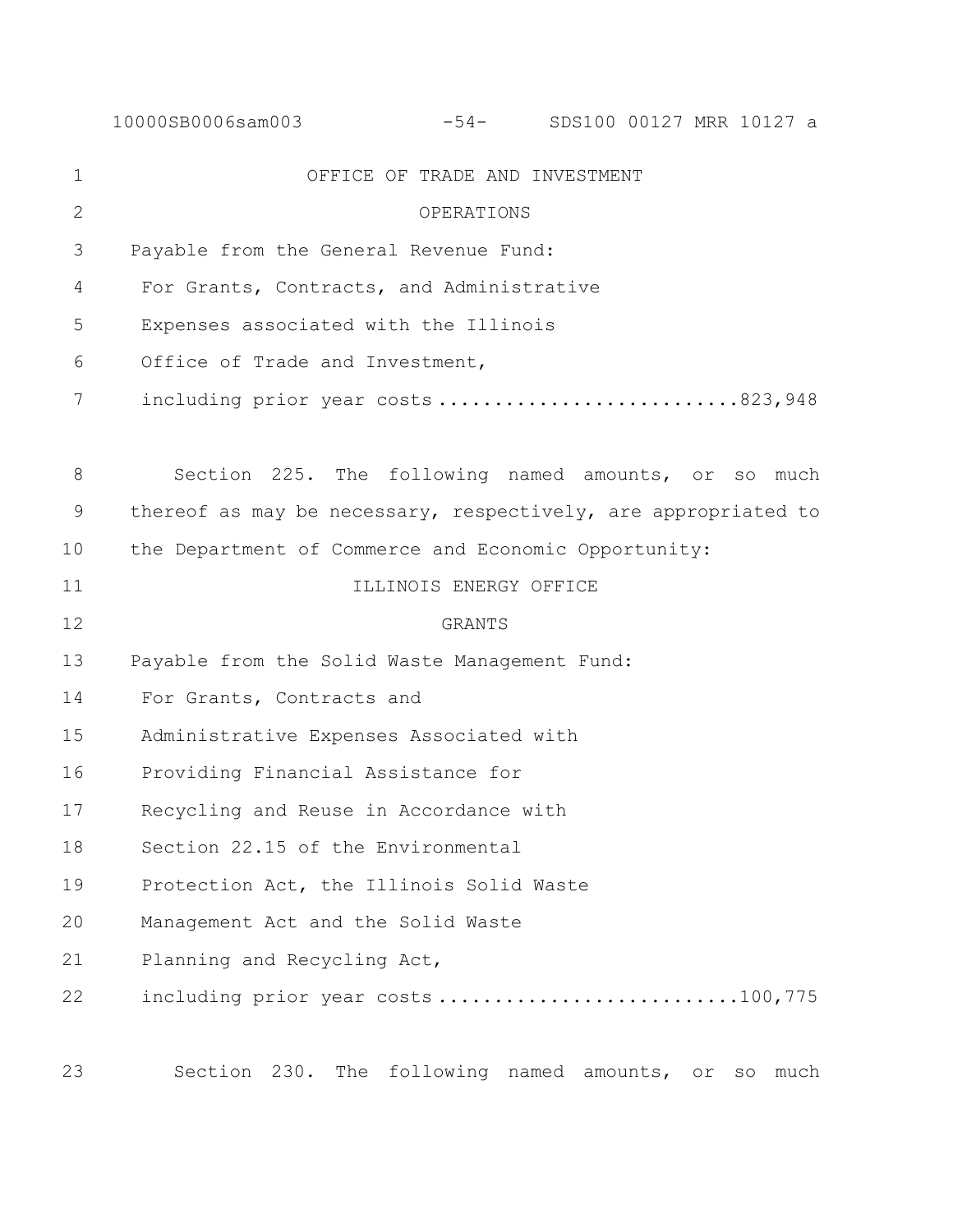|             | 10000SB0006sam003<br>SDS100 00127 MRR 10127 a<br>$-55-$         |
|-------------|-----------------------------------------------------------------|
| $\mathbf 1$ | thereof as may be necessary, are appropriated to the Department |
| 2           | of Commerce and Economic Opportunity:                           |
| 3           | OFFICE OF COAL DEVELOPMENT                                      |
| 4           | <b>GRANTS</b>                                                   |
| 5           | Payable from the Coal Technology                                |
| 6           | Development Assistance Fund:                                    |
| 7           | For Grants, Contracts and Administrative                        |
| 8           | Expenses Under the Provisions of the                            |
| 9           | Illinois Coal Technology Development                            |
| 10          | Assistance Act, including                                       |
| 11          |                                                                 |

 Section 235. The amount of \$174,754, or so much thereof as may be necessary, is appropriated from the General Revenue Fund to the Historic Preservation Agency for the operational expenses of the Lewis and Clark Historic Site in Madison County 16 for the fiscal year ending June 30, 2017.

 Section 240. The amount of \$1,708,373, or so much thereof as may be necessary, is appropriated from the General Revenue Fund to the Office of the Secretary of State for new construction and alterations, and maintenance of the interiors and exteriors of the facilities under the jurisdiction of the Secretary of State for the fiscal year ending June 30, 2017.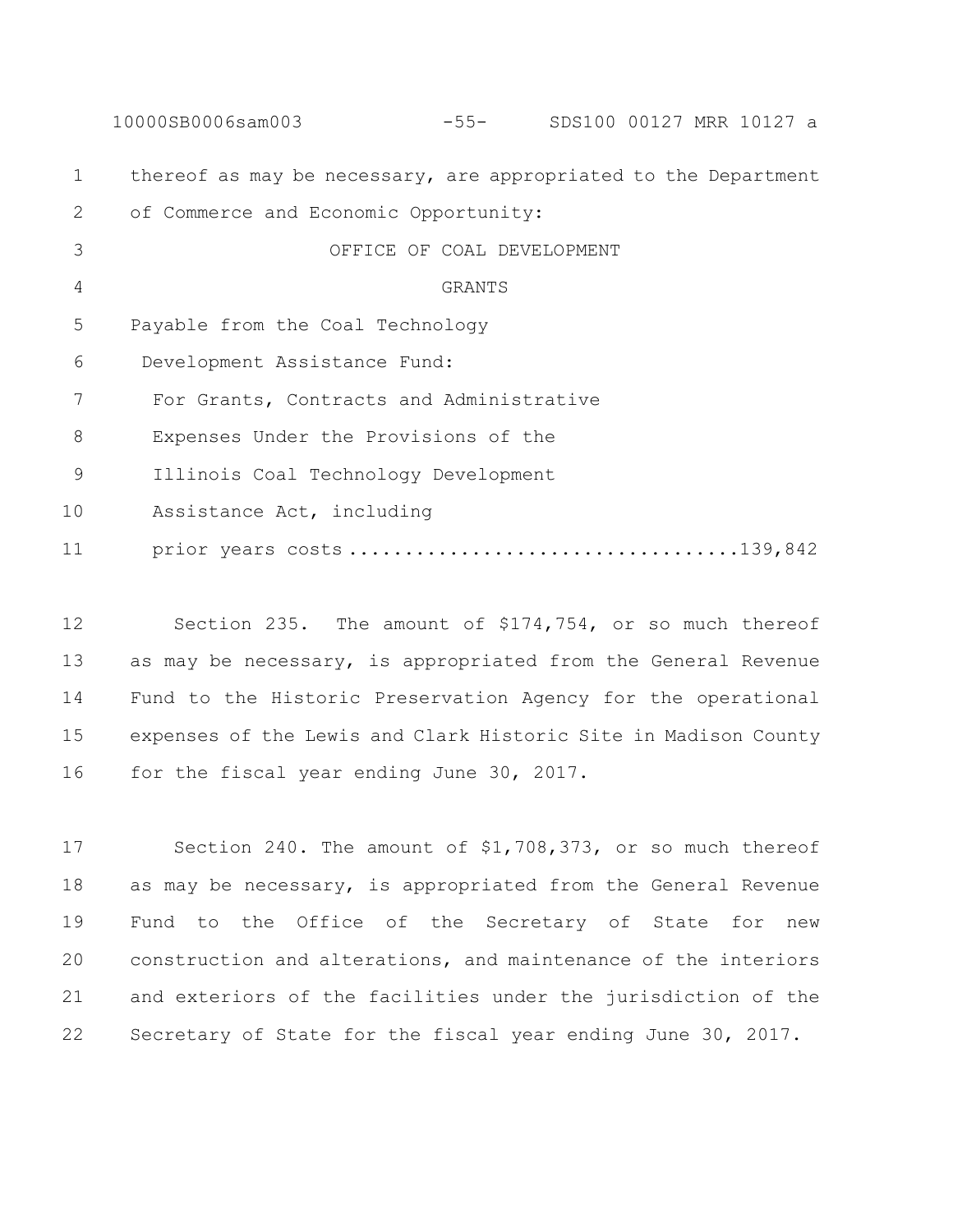10000SB0006sam003 -56- SDS100 00127 MRR 10127 a

 Section 245. The amount of \$164,096, or so much thereof as may be necessary, is appropriated from the General Revenue Fund to the Office of the Secretary of State for library services for the blind and physically handicapped for the fiscal year ending June 30, 2017.

 Section 250. The amount of \$2,651, or so much thereof as 7 may be necessary, is appropriated from the General Revenue Fund to the Office of the Secretary of State for annual library technology grants and for direct purchase of equipment and services that support library development and technology advancement in libraries statewide for the fiscal year ending June 30, 2017.

 Section 255. The amount of \$99,727, or so much thereof as may be necessary, is appropriated from the State Pensions Fund to the Office of the Treasurer to meet the ordinary and contingent expenses of the Secure Choice Savings Program for the fiscal year ending June 30, 2017.

 Section 260. The following named amounts, or so much thereof 19 as may be necessary, respectively, for the objects and purposes hereinafter named, are appropriated to the Department of Human Services for income assistance and related distributive purposes, including such Federal funds as are made available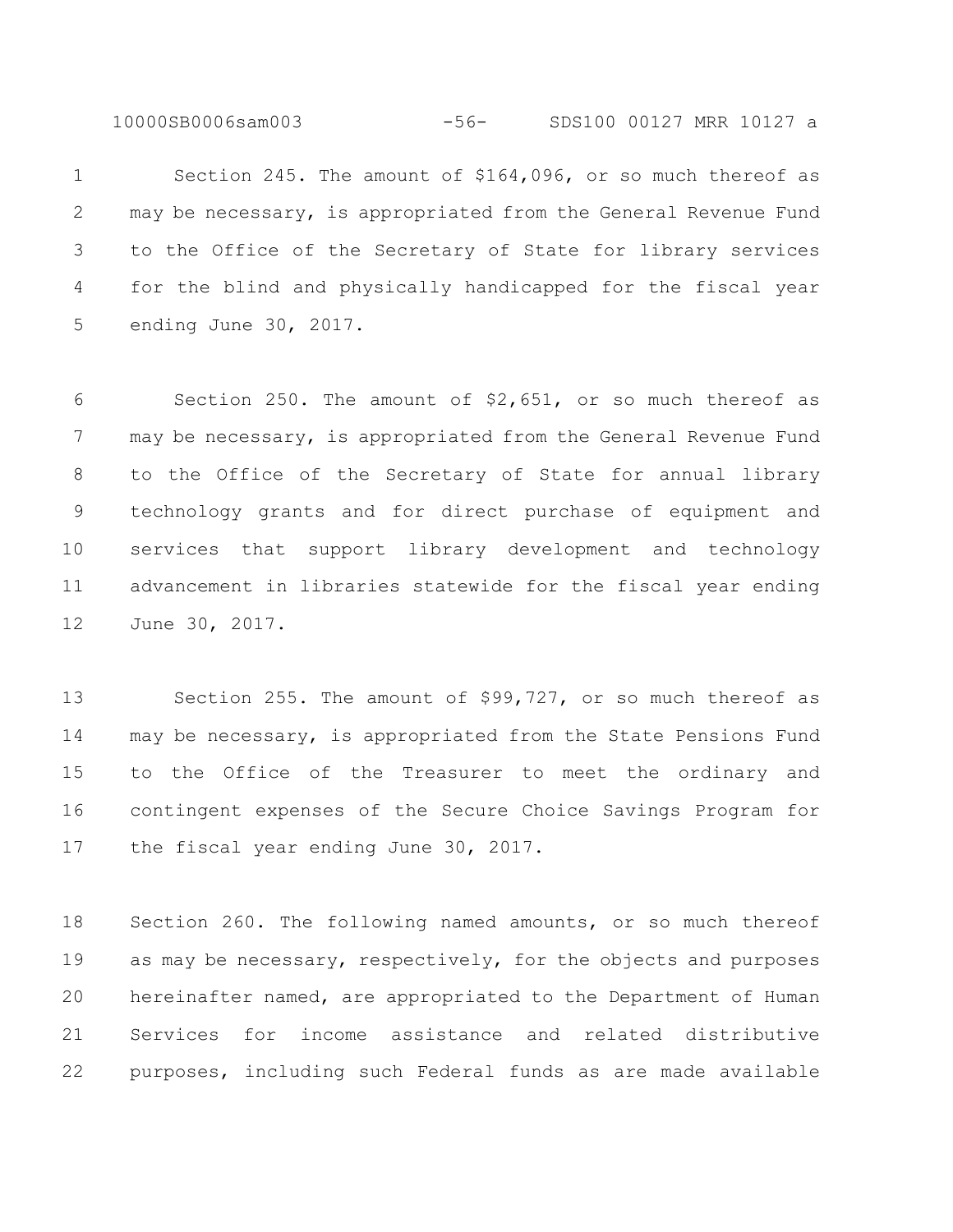10000SB0006sam003 -57- SDS100 00127 MRR 10127 a by the Federal Government for the following purposes: DISTRIBUTIVE ITEMS GRANTS-IN-AID Payable from General Revenue Fund: For Grants Associated with Child Care Services, Including Operating and 7 Administrative Costs ...........................280,000,000

8 Section 265. The sum of \$87,646,300, or so much thereof as may be necessary, is appropriated from the General Revenue Fund to the Department of Human Services for costs associated with the operation of State Operated Mental Health Facilities or the costs associated with services for the transition of State Operated Mental Health Facilities residents to alternative community settings.

 Section 270. The following named sums, or so much thereof as may be necessary, respectively, for the purposes hereinafter named, are appropriated to the Department of Human Services for Grants-In-Aid and Purchased Care in its various regions pursuant to Sections 3 and 4 of the Community Services Act and the Community Mental Health Act:

 DEVELOPMENTAL DISABILITIES GRANTS AND PROGRAM SUPPORT GRANTS-IN-AID AND PURCHASED CARE

Payable from General Revenue Fund: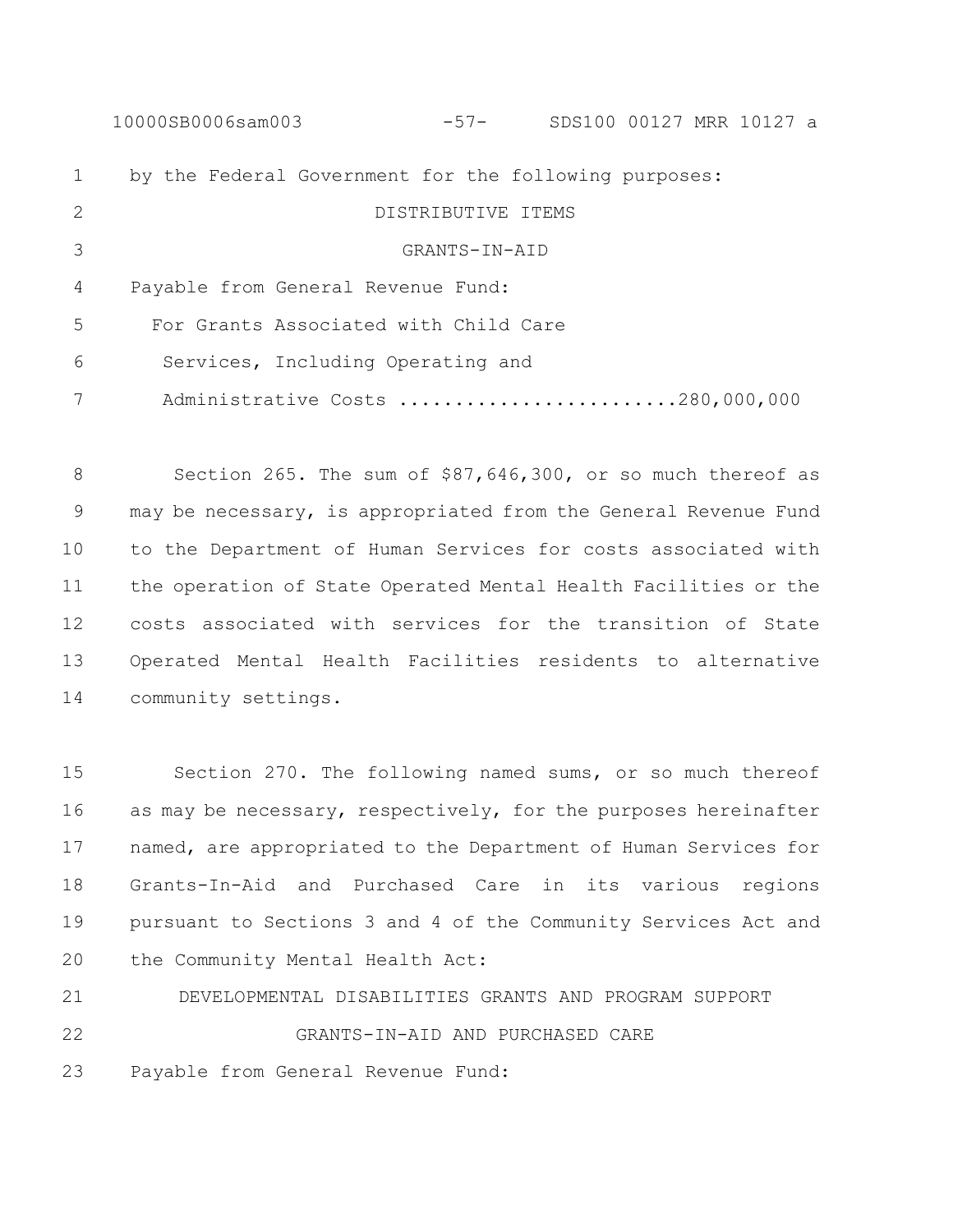10000SB0006sam003 -58- SDS100 00127 MRR 10127 a For Developmental Disability Quality Assurance Waiver...................................263,200 Section 275. The following named amounts, or so much thereof as may be necessary, respectively, are appropriated for the objects and purposes hereinafter named, to the Department of Human Services: ADDICTION TREATMENT GRANTS-IN-AID Payable from General Revenue Fund: For costs associated with Addiction Treatment Services for Special Populations .......281,100 Section 280. The following named sums, or so much thereof as may be necessary, respectively, are appropriated to the Department of Human Services for the purposes hereinafter named: FAMILY AND COMMUNITY SERVICES Payable from General Revenue Fund: For Expenses for the Development and 19 Implementation of Cornerstone .......................58,400 Section 285. The following named amounts, or so much thereof as may be necessary, respectively, for the objects hereinafter named, are appropriated to the Department of Human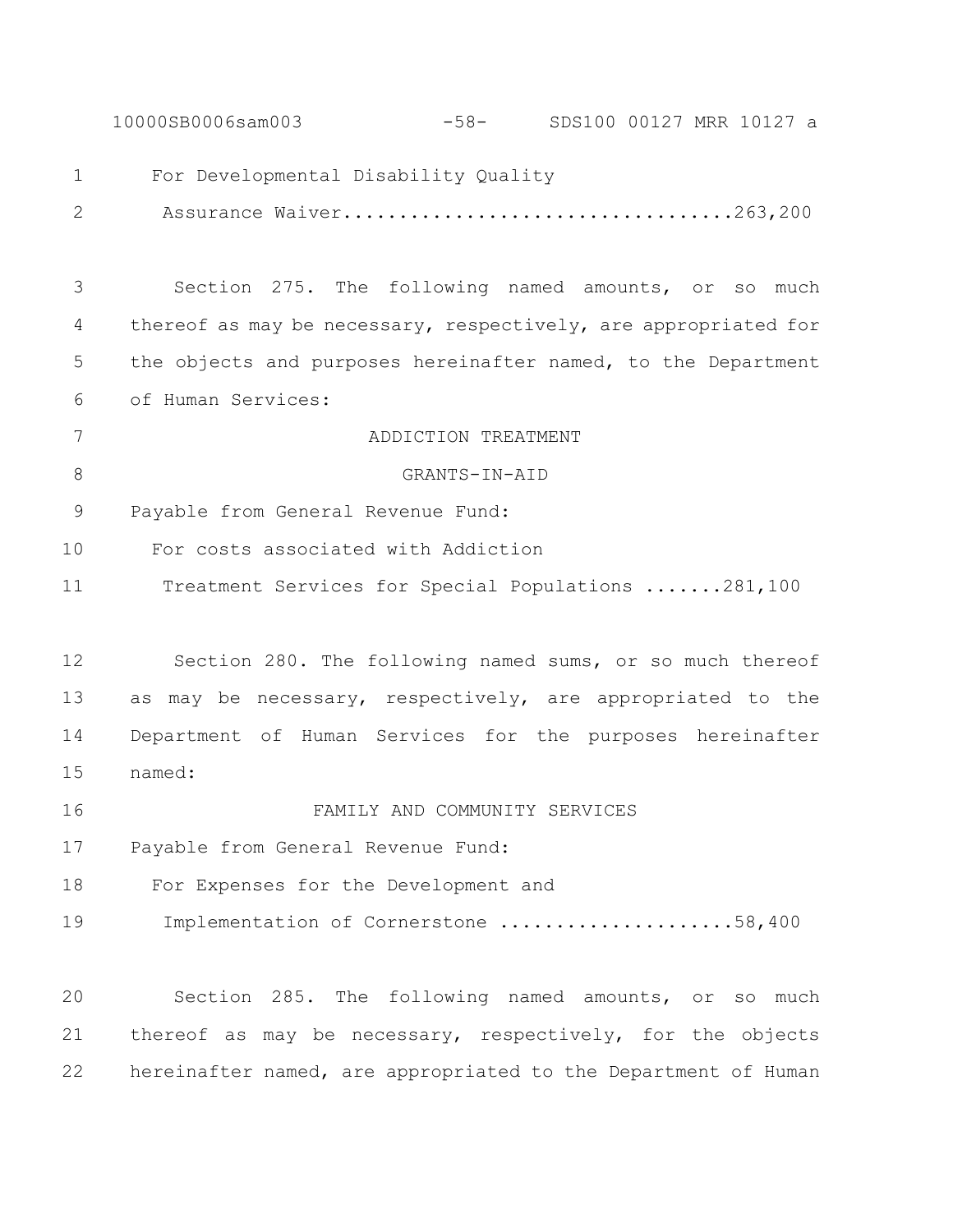10000SB0006sam003 -59- SDS100 00127 MRR 10127 a Services for Family and Community Services and related distributive purposes, including such Federal funds as are made available by the Federal government for the following purposes: FAMILY AND COMMUNITY SERVICES Payable from General Revenue Fund: For Costs Associated with the Domestic Violence Shelters 8 and Services Program ................................ 201,200 For Grants and Administrative Expenses Related to the Healthy Families Program ..........158,300 Section 290. The following named amounts, or so much thereof as may be necessary, are appropriated to the Department of Public Health for the objects and purposes hereinafter named: DIVISION OF INFORMATION TECHNOLOGY Payable from the General Revenue Fund: For Expenses Associated with the Childhood 18 Immunization Program ................................82,200 Section 295. The following named amounts, or so much thereof as may be necessary, are appropriated to the Department of Public Health for the objects and purposes hereinafter named:

OFFICE OF POLICY, PLANNING AND STATISTICS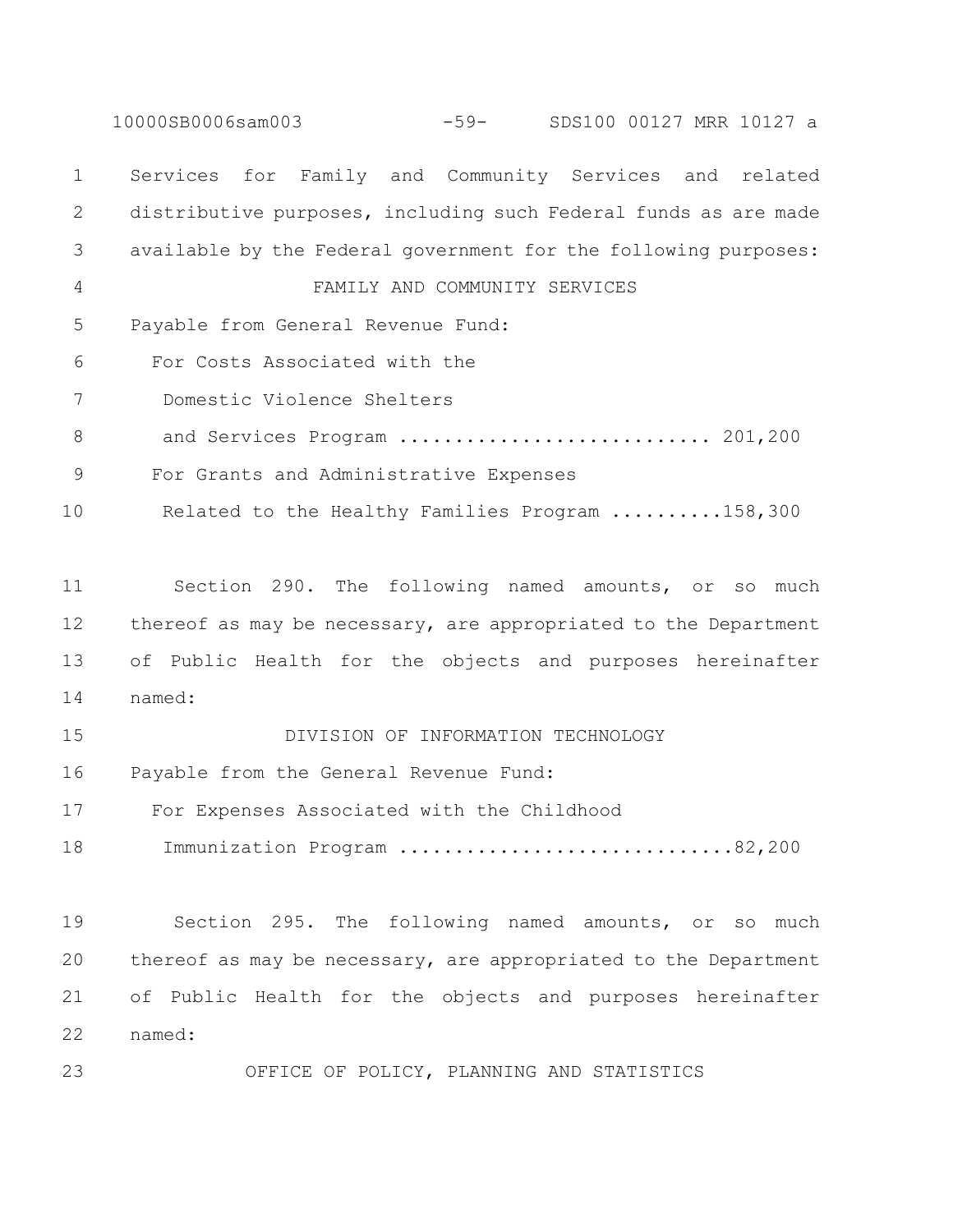10000SB0006sam003 -60- SDS100 00127 MRR 10127 a

| $\mathbf 1$   | Payable from the General Revenue Fund:                          |
|---------------|-----------------------------------------------------------------|
| 2             | For expenses of the Adverse Pregnancy                           |
| 3             | Outcomes Reporting Systems (APORS) Program                      |
| 4             | and the Adverse Health Care Event                               |
| 5             | Reporting and Patient Safety Initiative 498,700                 |
| 6             | For expenses of State Cancer Registry,                          |
| 7             | including matching funds for National                           |
| 8             | Cancer Institute grants  61,500                                 |
|               |                                                                 |
| $\mathcal{G}$ | Section 300. The following named amounts, or so much            |
| 10            | thereof as may be necessary, are appropriated to the Department |
| 11            | of Public Health for the objects and purposes hereinafter       |
| 12            | named:                                                          |
| 13            | OFFICE OF HEALTH PROTECTION                                     |
| 14            | Payable from the General Revenue Fund:                          |
| 15            | For Expenses Incurred for the Rapid                             |
| 16            | Investigation and Control of                                    |
| 17            | Disease or Injury 344,100                                       |
| 18            | For Expenses of Environmental Health                            |
| 19            | Surveillance and Prevention                                     |
| 20            | Activities, Including Mercury                                   |
| 21            | Hazards and West Nile Virus 206,900                             |
| 22            | For Expenses for Expanded Lab Capacity                          |
| 23            | and Enhanced Statewide Communication                            |
| 24            | Capabilities Associated with                                    |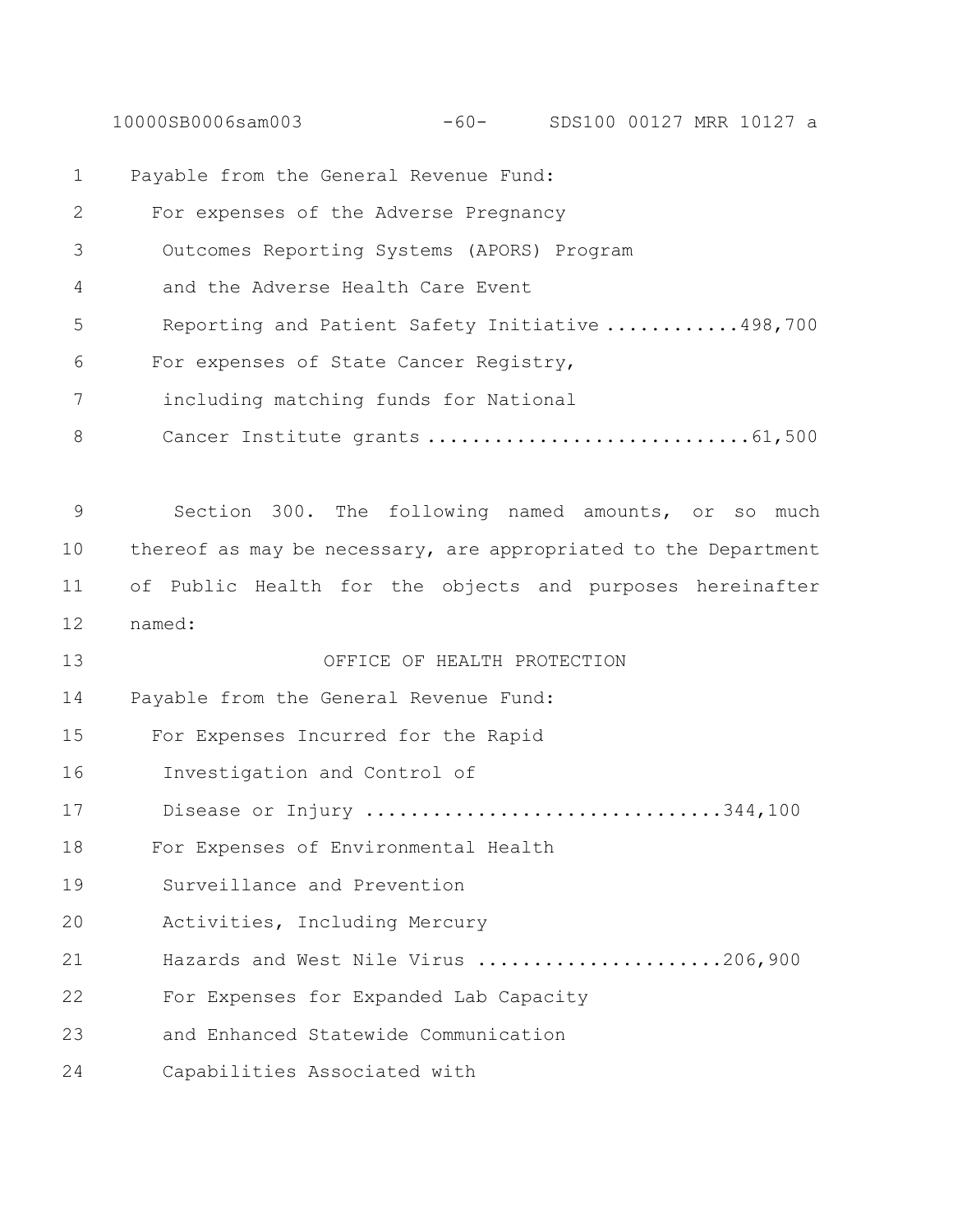10000SB0006sam003 -61- SDS100 00127 MRR 10127 a Homeland Security ................................290,800

 Section 305. The following named amounts, or so much thereof as may be necessary, are appropriated to the Department of Public Health for expenses of programs related to Acquired Immunodeficiency Syndrome (AIDS) and Human Immunodeficiency Virus (HIV): OFFICE OF HEALTH PROTECTION: AIDS/HIV Payable from the General Revenue Fund: For Expenses of AIDS/HIV Education, Drugs, Services, Counseling, Testing,

Outreach to Minority populations, costs

associated with correctional facilities

Referral and Partner Notification

(CTRPN), and Patient and Worker

Notification pursuant to Public

Act 87-763 .....................................1,028,900

 Section 310. The following named amounts, or so much thereof as may be necessary, are appropriated to the Department of Public Health for the objects and purposes hereinafter named:

**PUBLIC HEALTH LABORATORIES** 

Payable from the General Revenue Fund:

For Operational Expenses to Provide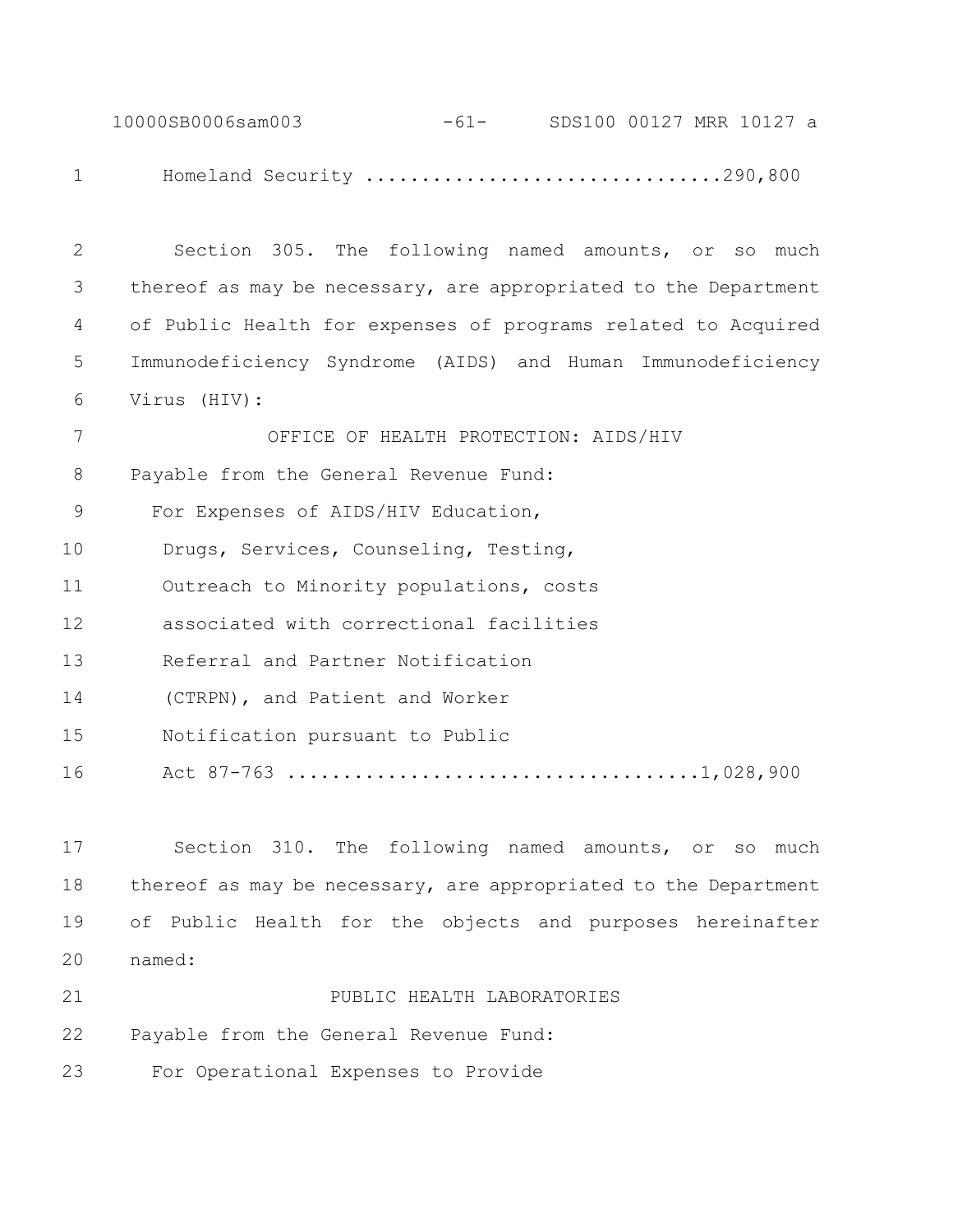10000SB0006sam003 -62- SDS100 00127 MRR 10127 a

Clinical and Environmental Public

Health Laboratory Services .....................1,557,700

 Section 315. The following named amounts, or as much thereof as may be necessary, are appropriated to the Department of Public Health for the objects and purposes hereinafter named:

 OFFICE OF WOMEN'S HEALTH Payable from the General Revenue Fund: For Expenses for Breast and Cervical Cancer Screenings, minority outreach, 11 and other Related Activities ......................... 503,300 For Expenses of the Women's Health Promotion Programs .............................. 211,100

 Section 320. The sum of \$82,221, or so much thereof as may be necessary, is appropriated from the General Revenue Fund to the Board of Higher Education for costs and expenses associated with the administration and enforcement associated with the P-20 Longitudinal Education Data System.

 Section 325. The sum of \$95,397, or so much thereof as may be necessary, is appropriated from the General Revenue Fund to the Illinois Community College Board for costs associated with the development, support or administration of the Illinois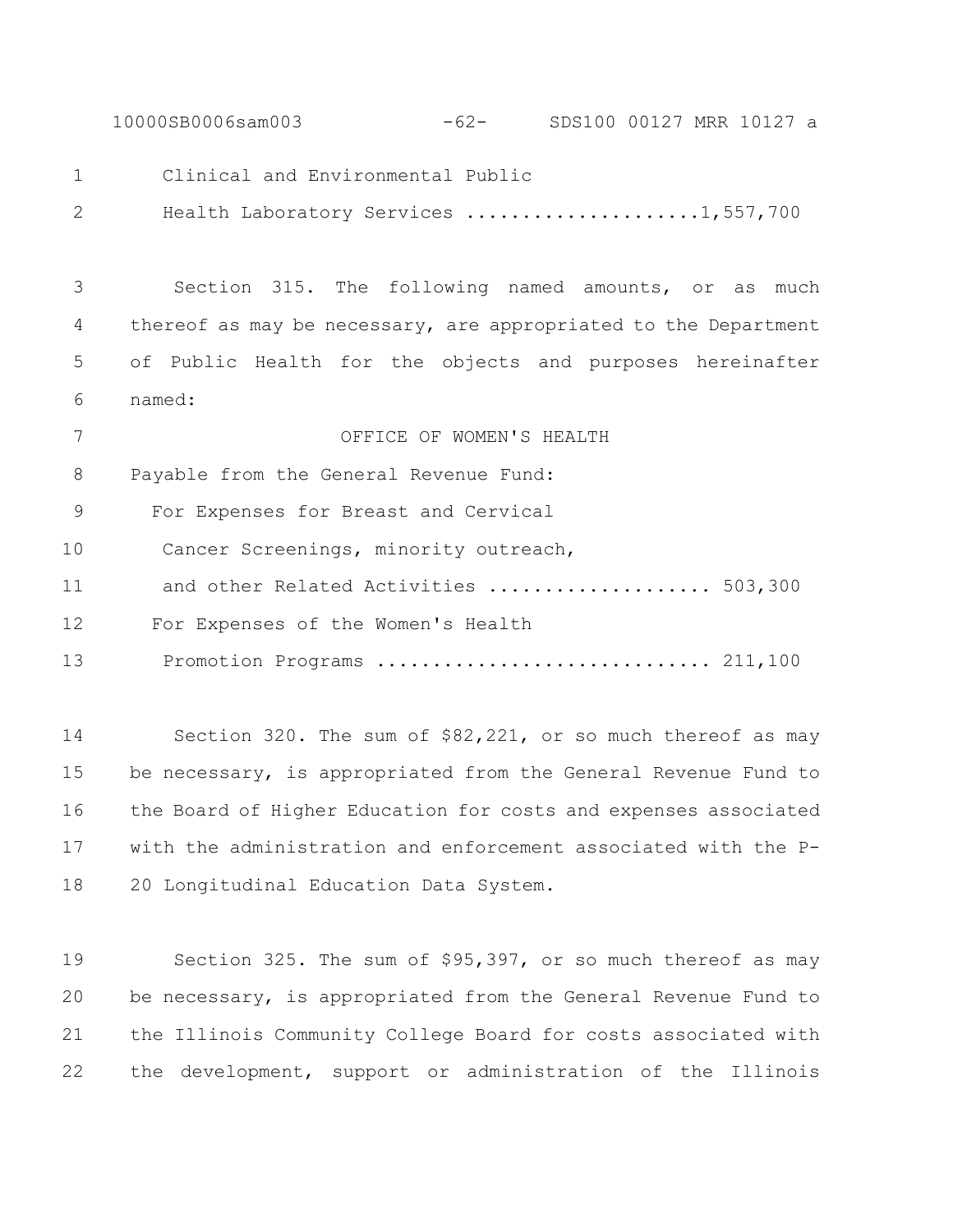10000SB0006sam003 -63- SDS100 00127 MRR 10127 a

Longitudinal Data System.

 Section 330. The sum of \$166,907, or so much thereof as may be necessary, is appropriated from the General Revenue Fund to Illinois Community College Board for costs associated with administering GED tests.

 Section 335. The sum of \$193,189, or so much thereof as may be necessary, is appropriated from the General Revenue Fund to Illinois Community College Board for all costs associated with career and technical education activities.

 Section 340. The following named amount, or so much thereof as may be necessary, is appropriated from the General Revenue Fund to the Illinois Student Assistance Commission for the following purpose:

To support outreach, research,

and training activities ..............................683,233

 Section 345. The following named sums, or so much thereof as is necessary, respectively, are appropriated from the Education Assistance Fund for payroll related deductions pursuant to the Illinois Comptroller's payroll offsets according to 15 ILCS 405: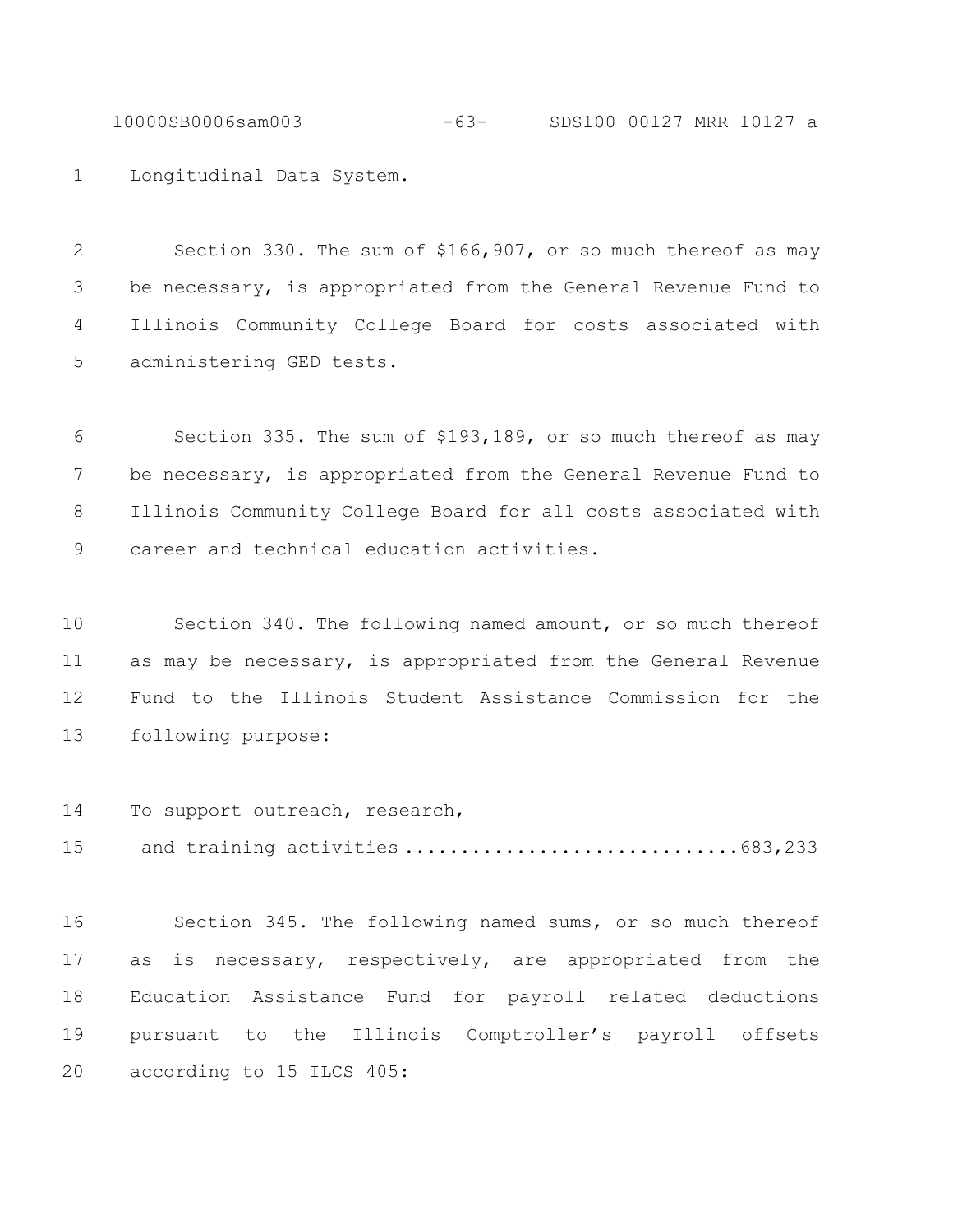10000SB0006sam003 -64- SDS100 00127 MRR 10127 a

| $1 \quad \blacksquare$ | For Chicago State University 38,500         |
|------------------------|---------------------------------------------|
| 2                      | For Governor's State University 10,500      |
| 3 <sup>7</sup>         | For Northeastern Illinois University 50,000 |
| $4\degree$             | For Northern Illinois University 67,000     |
| $5^{\circ}$            | For Illinois State University 45,900        |
| $6\overline{}$         | For Southern Illinois University 43,700     |
| $7\overline{ }$        | For University of Illinois 569,515          |

8 Section 350. The sum of \$258,184, or so much thereof as may be necessary, is appropriated to the Department of Corrections from the General Revenue Fund for a grant to the Illinois Sentencing Policy Advisory Council.

 Section 355. The sum of \$306,948, or so much thereof as may be necessary, is appropriated to the Department of State Police, Division of Forensic Services and Identification, from the General Revenue Fund for the operational expenses related to the Combined DNA Index System (CODIS) and related casework.

 Section 360. The sum of \$396,382, or so much thereof as may be necessary, is appropriated to the Department of State Police, Division of Internal Investigation, from the General Revenue Fund for the ordinary and contingent expenses incurred while operating the Nursing Home Identified Offender Program.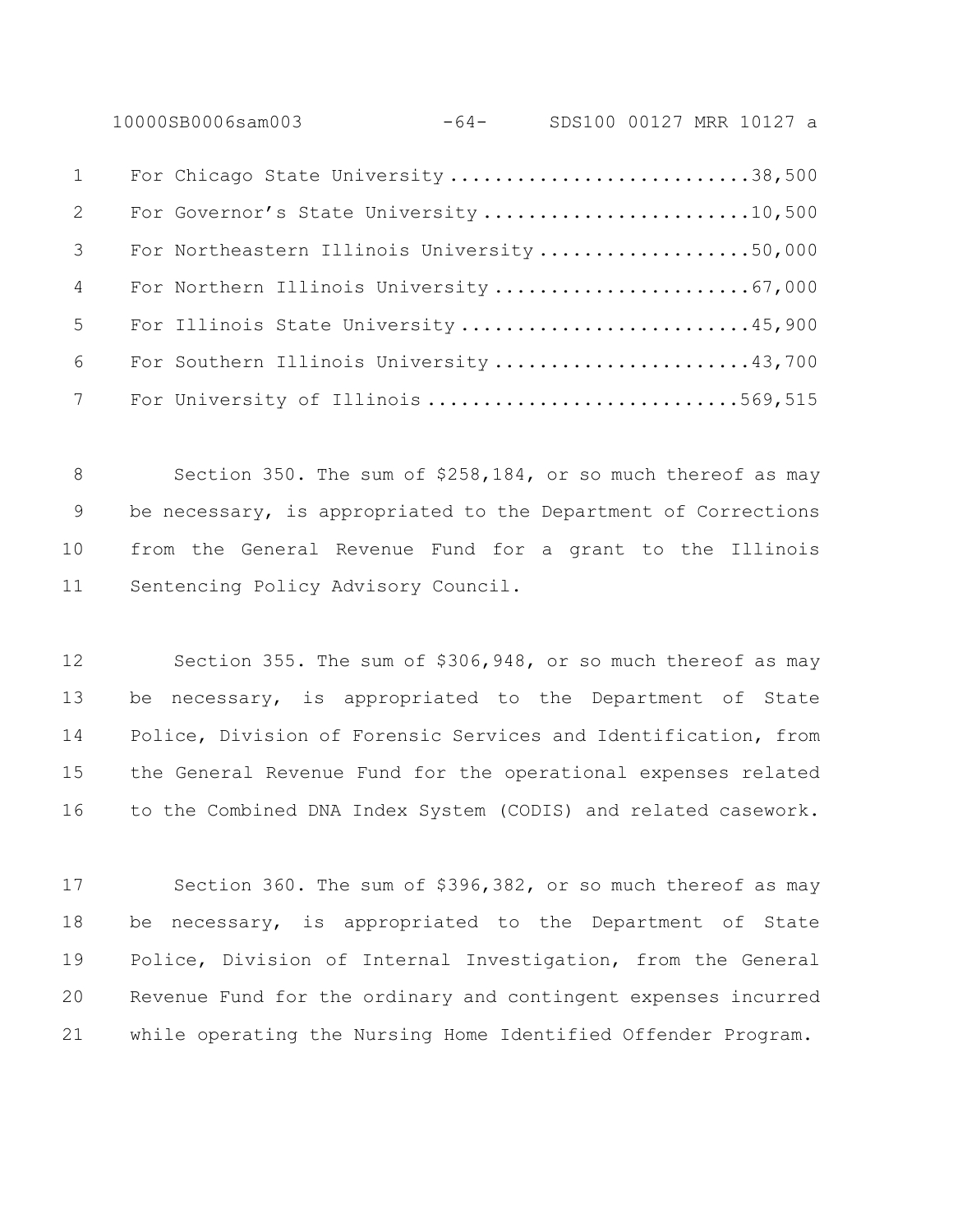10000SB0006sam003 -65- SDS100 00127 MRR 10127 a

 Section 365. The amount of \$31,906, or so much thereof as may be necessary, is appropriated from the General Revenue Fund to the Illinois Criminal Justice Information Authority for the Illinois Family Violence Coordinating Council Program.

 Section 370. The sum of \$562,159, or so much thereof as may be necessary, is appropriated from the General Revenue Fund to the Illinois Criminal Justice Information Authority for administrative costs, awards and grants for the Adult Redeploy and Diversion programs.

 Section 375. The amount of \$151,407, or so much thereof as may be necessary, is appropriated from the General Revenue Fund to Illinois Criminal Justice Information Authority for grants and administrative expenses related to Operation CeaseFire.

 Section 380. The following named sums, or so much therefor as may be necessary, respectively, for the objects and purposes hereinafter named, are appropriated to meet the ordinance and contingent expenses of the Department of Revenue:

18 PAYABLE FROM THE GENERAL REVENUE FUND For costs and expenses related to

or in support of a Government Services

21 shared services center ...............................1,009,151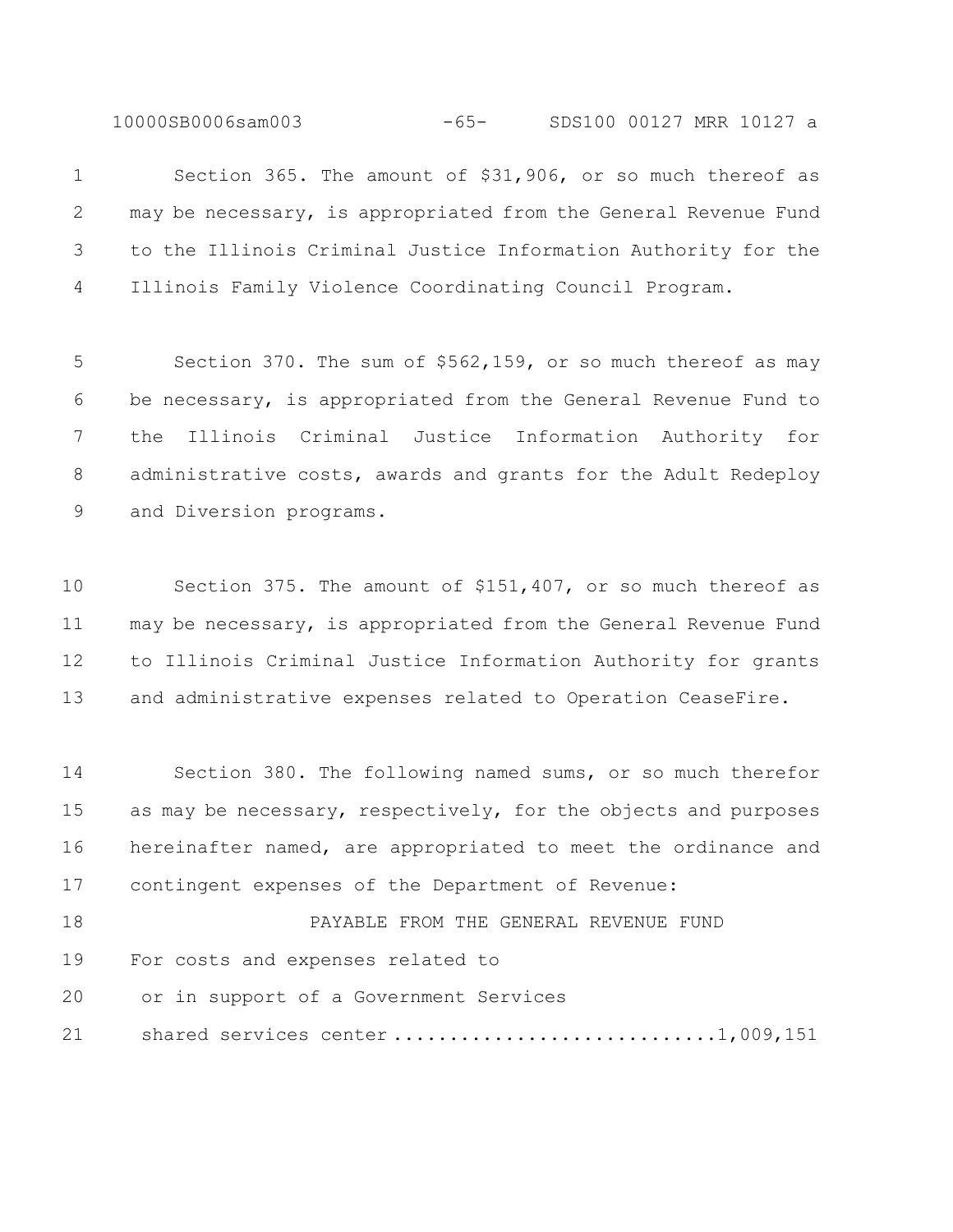10000SB0006sam003 -66- SDS100 00127 MRR 10127 a Section 385. The following named amounts, or so much thereof as may be necessary, respectively, are appropriated for the ordinary and contingent expenses of the Department on Aging: DISTRIBUTIVE ITEMS OPERATIONS Payable from General Revenue Fund: For Administrative Expenses 9 of the Senior Meal Program .............................10,530 For Benefits, Eligibility, 11 Assistance and Monitoring ..........................901,951 12 For the expenses of the Senior Helpline ............1,905,203

 Section 390. The amount of \$4,782,630, or so much thereof as may be necessary, is appropriated from the General Revenue Fund to the State Comptroller to pay certain appointed officers of the Executive Branch of the State Government.

 Section 395. The amount of \$163,800, so much thereof as may be necessary, is appropriated from the Weights and Measures Fund to the State Comptroller to pay certain appointed officers of the Executive Branch of the State Government, at the various rates prescribed by law, for the Department of Agriculture.

Section 400. The amount of \$62,667, so much thereof as may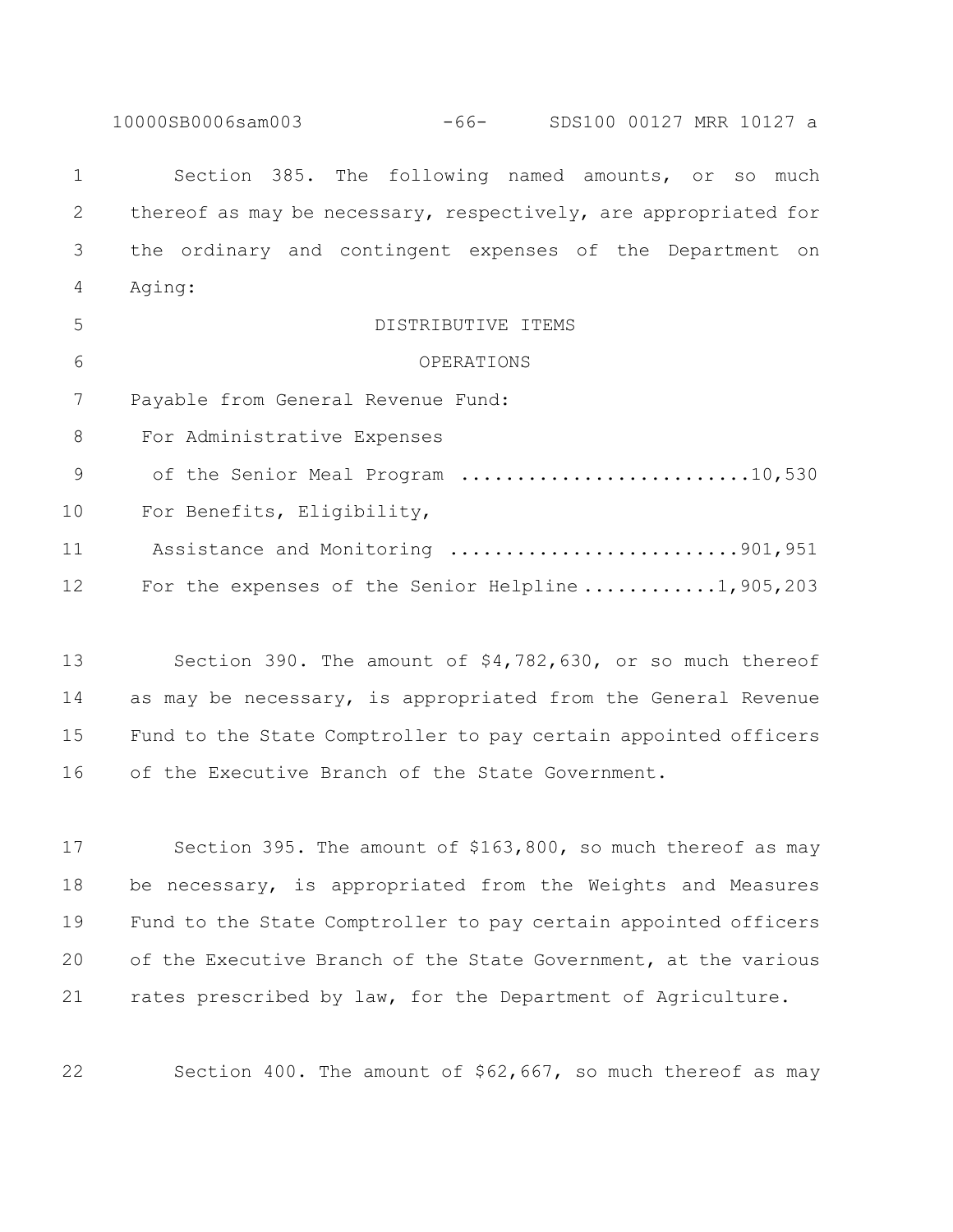10000SB0006sam003 -67- SDS100 00127 MRR 10127 a

 be necessary, is appropriated from the DCFS Children's Services Fund to the State Comptroller to pay certain appointed officers of the Executive Branch of the State Government, at the various rates prescribed by law, for the Department of Children and Family Services.

 Section 405. The amount of \$53,797, so much thereof as may 7 be necessary, is appropriated from the Nuclear Safety Emergency Preparedness Fund to the State Comptroller to pay certain appointed officers of the Executive Branch of the State Government, at the various rates prescribed by law, for the Illinois Emergency Management Agency.

 Section 410. The amount of \$67,528, so much thereof as may be necessary, is appropriated from the Radiation Protection Fund to the State Comptroller to pay certain appointed officers of the Executive Branch of the State Government, at the various rates prescribed by law, for the Illinois Emergency Management Agency.

 Section 415. The amount of \$168,459, so much thereof as may be necessary, is appropriated from the Professions Indirect Cost Fund to the State Comptroller to pay certain appointed officers of the Executive Branch of the State Government, at the various rates prescribed by law, for the Department of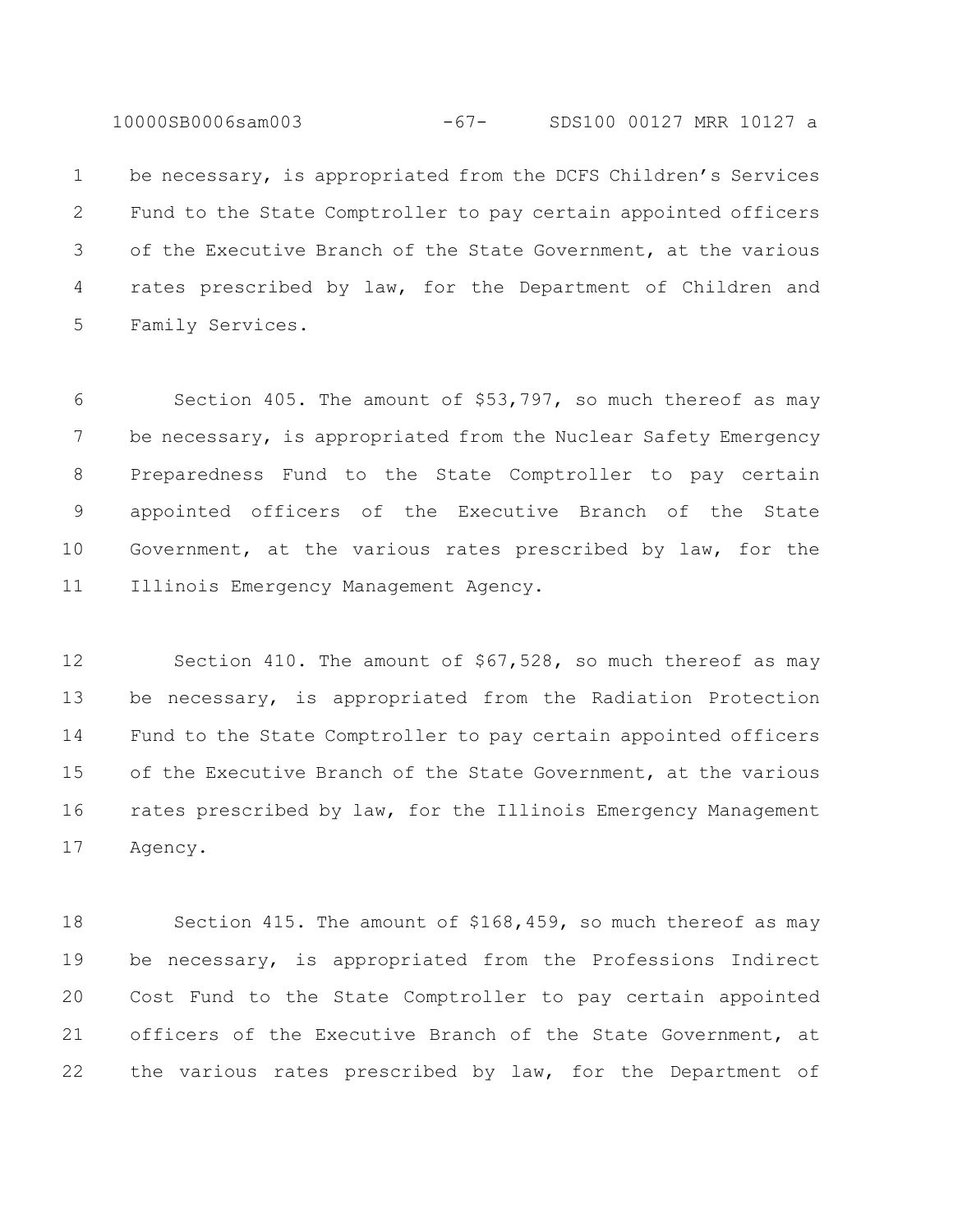10000SB0006sam003 -68- SDS100 00127 MRR 10127 a

Financial and Professional Regulation.

 Section 420. The amount of \$43,250, so much thereof as may be necessary, is appropriated from the Illinois Power Agency Operations Fund to the State Comptroller to pay certain appointed officers of the Executive Branch of the State Government, at the various rates prescribed by law, for the Illinois Power Agency.

8 Section 425. The amount of \$56,088, so much thereof as may be necessary, is appropriated from the Insurance Producer Administration Fund to the State Comptroller to pay certain appointed officers of the Executive Branch of the State Government, at the various rates prescribed by law, for the Department of Insurance.

 Section 430. The amount of \$103,388, so much thereof as may be necessary, is appropriated from the State Lottery Fund to the State Comptroller to pay certain appointed officers of the Executive Branch of the State Government, at the various rates prescribed by law, for the Department of Lottery.

 Section 435. The amount of \$180,158, so much thereof as may be necessary, is appropriated from the Park and Conservation Fund to the State Comptroller to pay certain appointed officers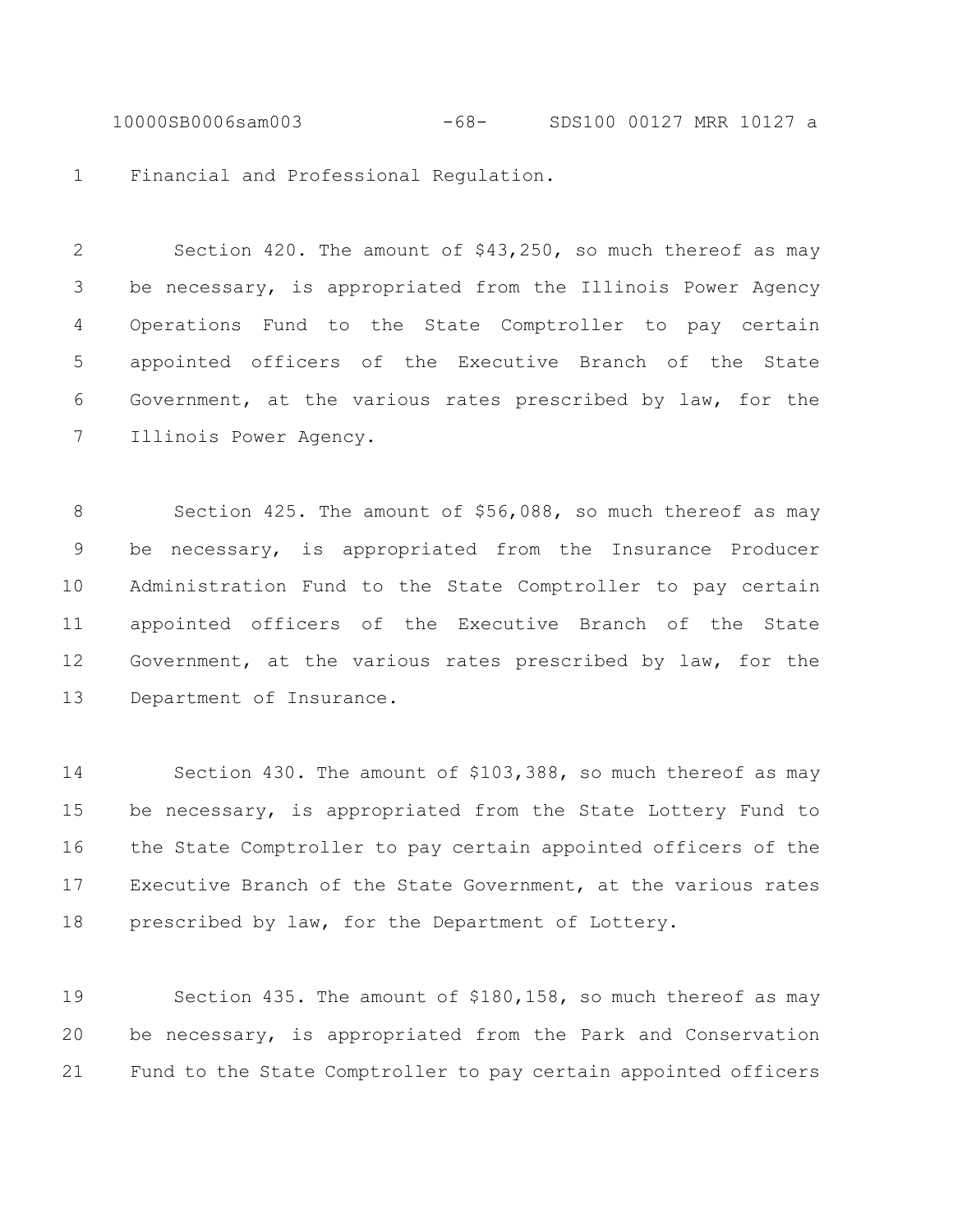10000SB0006sam003 -69- SDS100 00127 MRR 10127 a of the Executive Branch of the State Government, at the various rates prescribed by law, for the Department of Natural Resources.

 Section 440. The amount of \$115,960, so much thereof as may be necessary, is appropriated from the Coal Mining Regulatory Fund to the State Comptroller to pay certain appointed officers of the Executive Branch of the State Government, at the various rates prescribed by law, for the Department of Natural Resources.

 Section 445. The amount of \$115,953, so much thereof as may be necessary, is appropriated from the Road Fund to the State Comptroller to pay certain appointed officers of the Executive Branch of the State Government, at the various rates prescribed 14 by law, for the Department of Transportation.

 Section 450. The amount of \$501,689, so much thereof as may be necessary, is appropriated from the IWCC Operations Fund to the State Comptroller to pay certain appointed officers of the Executive Branch of the State Government, at the various rates prescribed by law, for the Illinois Workers' Compensation Commission.

Section 455. The amount of \$48,260, so much thereof as may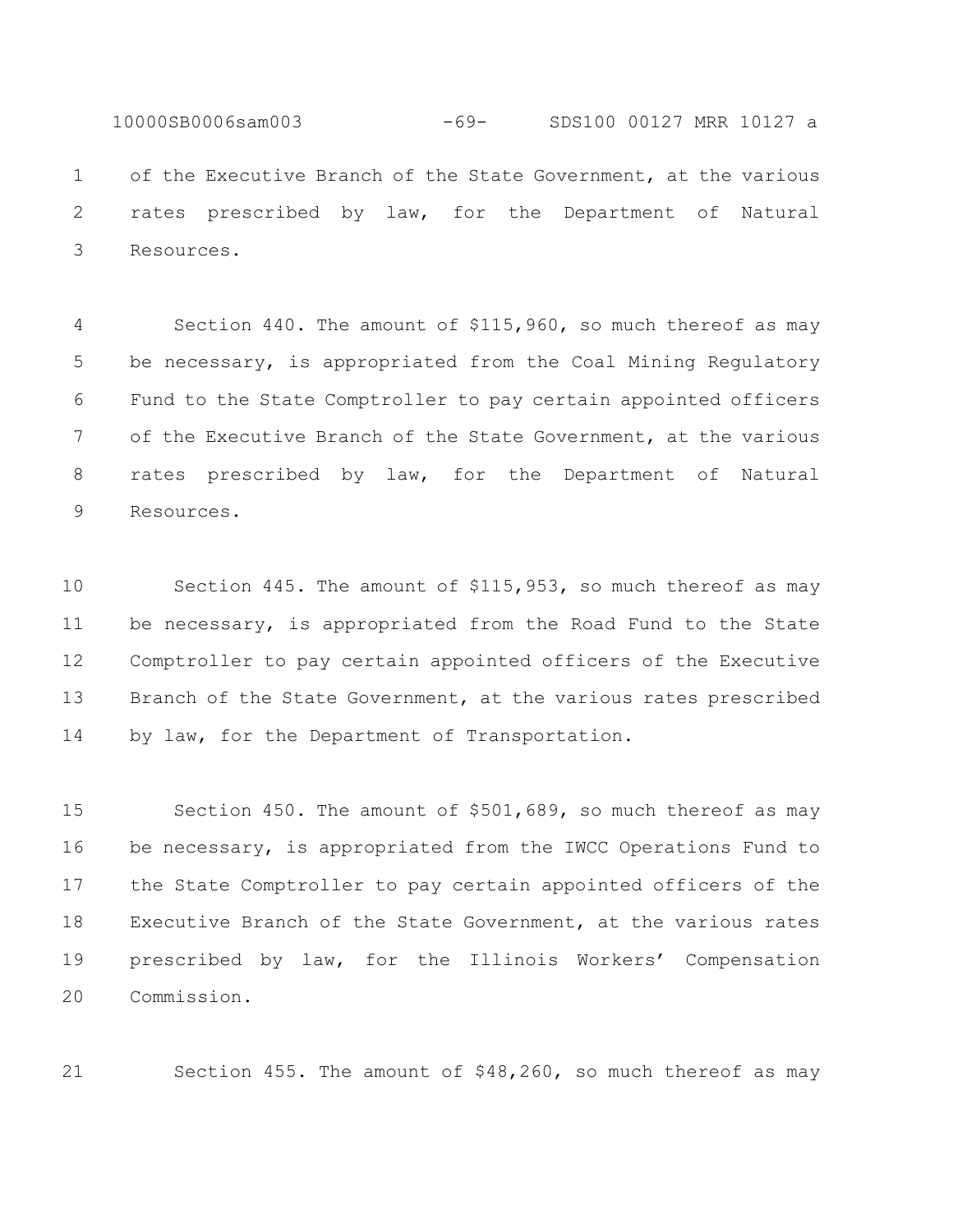10000SB0006sam003 -70- SDS100 00127 MRR 10127 a

 be necessary, is appropriated from the Fire Prevention Fund to the State Comptroller to pay certain appointed officers of the Executive Branch of the State Government, at the various rates prescribed by law, for the Office of the State Fire Marshal.

 Section 460. The amount of \$133,000, so much thereof as may be necessary, is appropriated from the Horse Racing Fund to the State Comptroller to pay certain appointed officers of the Executive Branch of the State Government, at the various rates prescribed by law, for the Illinois Racing Board.

 Section 465. The amount of \$90,619, so much thereof as may be necessary, is appropriated from the Title III Social Security and Employment Service Fund to the State Comptroller to pay certain appointed officers of the Executive Branch of 14 the State Government, at the various rates prescribed by law, for the Department of Employment Security.

 Section 470. The amount of \$56,841, so much thereof as may be necessary, is appropriated from the Bank and Trust Company Fund to the State Comptroller to pay certain appointed officers of the Executive Branch of the State Government, at the various rates prescribed by law, for the Department of Financial and Professional Regulation.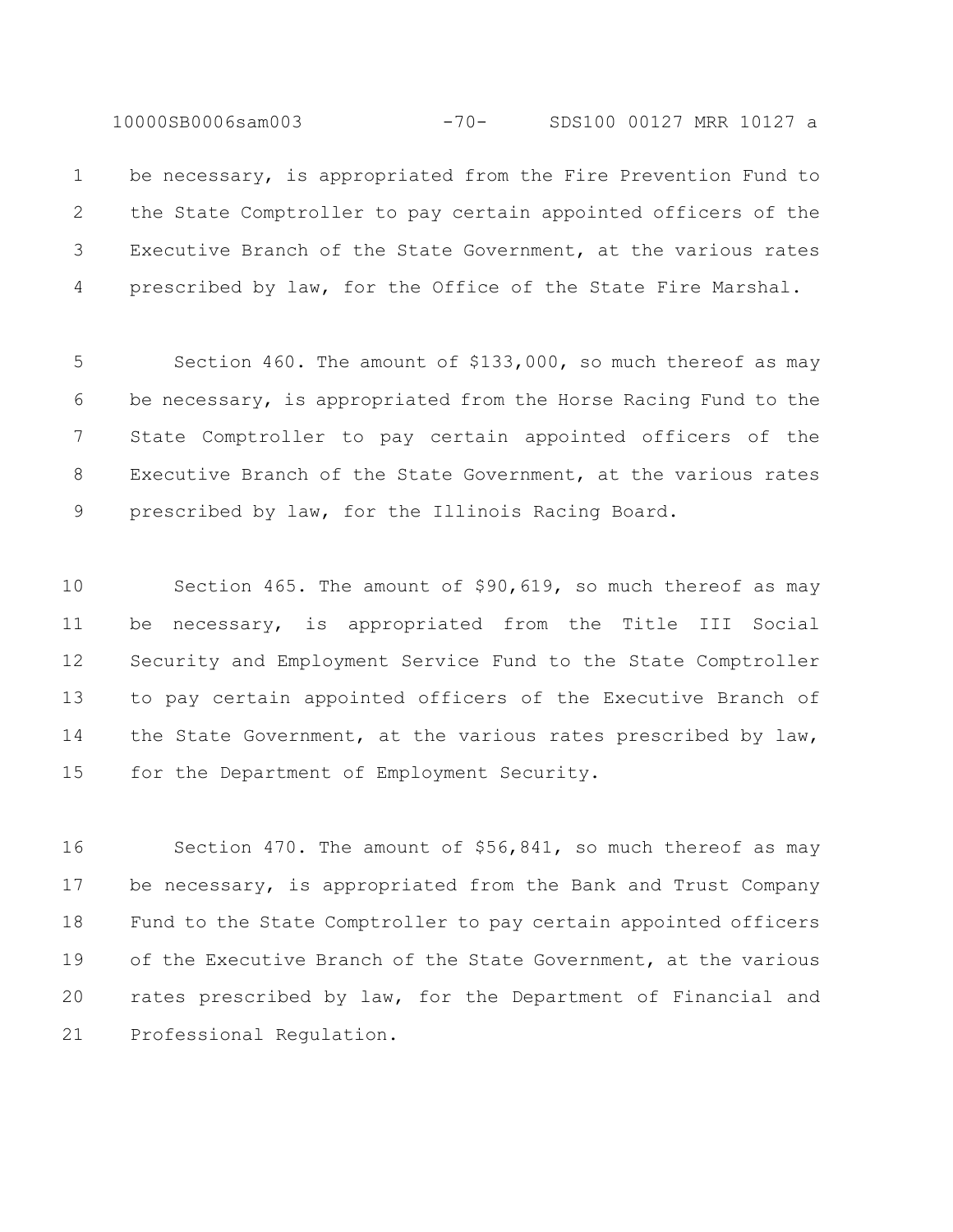10000SB0006sam003 -71- SDS100 00127 MRR 10127 a

 Section 475. The following named amounts, or so much 2 thereof as may be necessary, respectively, for the objects and purposes hereinafter named, are appropriated to the State Comptroller in connection with the payment of salaries for officers of the Executive and Legislative Branches of State Government:

 For State Contribution to State Employees' Retirement System: From Horse Racing Fund ................................57,732 10 From Fire Prevention Fund ...............................22,743 11 From Bank and Trust Company Fund .......................22,242 From Title III Social Security 13 and Employment Service Fund .............................54,855 14 From Weights and Measures ...................................67,007 From DCFS Children's Services Fund ....................29,544 From Nuclear Safety Emergency Preparedness Fund .......25,366 17 From Radiation Protection Fund ..........................31,545 18 From Professions Indirect Cost Fund .....................79,042 19 From Illinois Power Agency Operations Fund ............20,389 From Insurance Producer Administration Fund ...........26,468 From State Lottery Fund ...............................42,279 From Park and Conservation Fund .......................74,239 From Coal Mining Regulatory Fund ......................61,700 From Road Fund ........................................54,605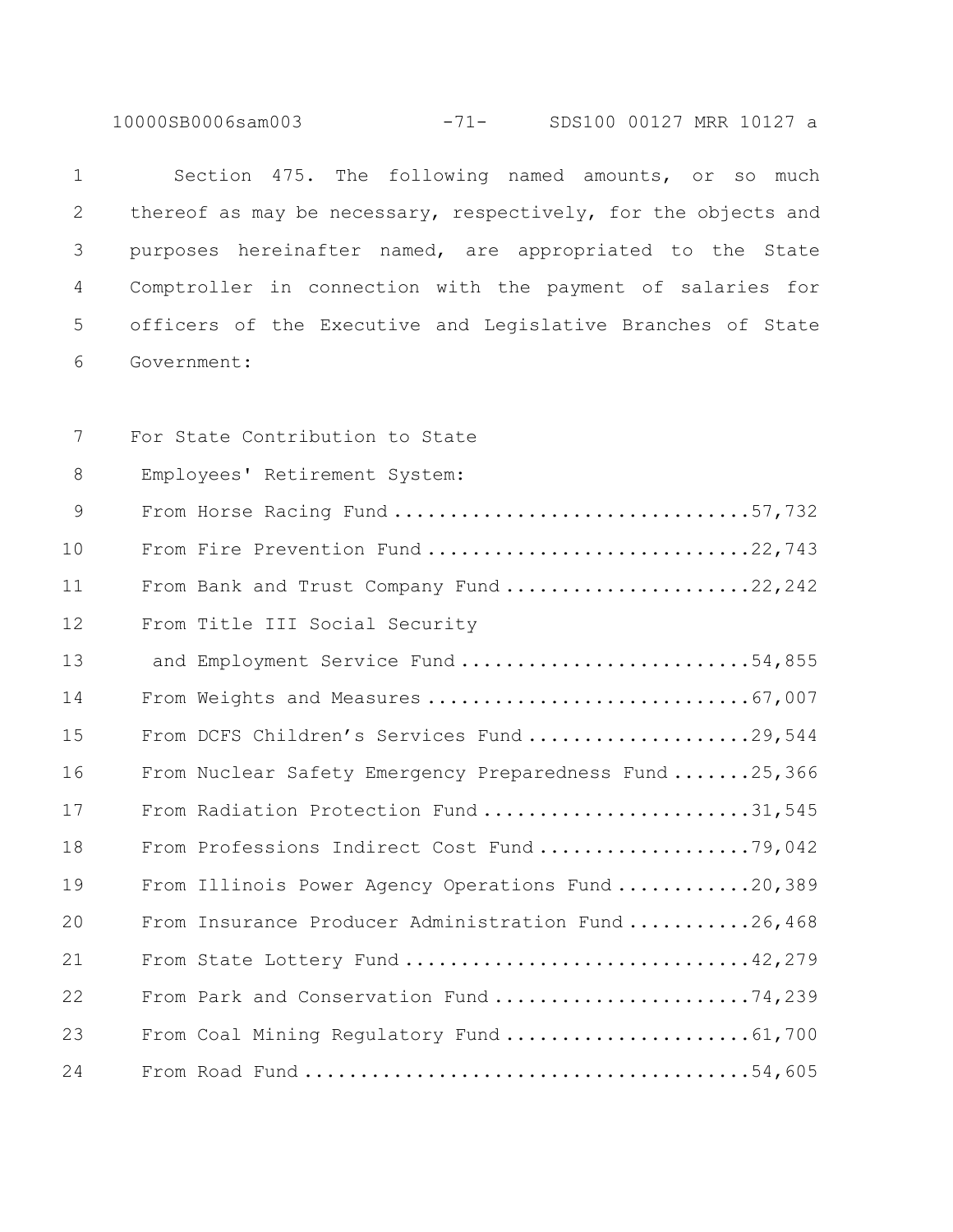|                   | 10000SB0006sam003 | $-72-$ | SDS100 00127 MRR 10127 a |  |           |  |
|-------------------|-------------------|--------|--------------------------|--|-----------|--|
| $1 \qquad \qquad$ |                   |        |                          |  |           |  |
|                   | 2 Total           |        |                          |  | \$906,863 |  |

| 3  | For State Contribution to Social Security:           |
|----|------------------------------------------------------|
| 4  | From General Revenue Fund 417,356                    |
| 5  | From Horse Racing Fund 10,233                        |
| 6  | From Fire Prevention Fund 3,741                      |
| 7  | From Bank and Trust Company Fund 3,420               |
| 8  | From Title III Social Security and                   |
| 9  | Employment Service Fund 7,808                        |
| 10 | From Weights and Measures 12,436                     |
| 11 |                                                      |
| 12 | From Nuclear Safety Emergency Preparedness Fund3,946 |
| 13 | From Radiation Protection Fund 5,283                 |
| 14 | From Professions Indirect Cost Fund 13,353           |
| 15 | From Illinois Power Agency Operations Fund3,717      |
| 16 | From Insurance Producer Administration Fund5,056     |
| 17 |                                                      |
| 18 | From Park and Conservation Fund 13,290               |
| 19 | From Coal Mining Regulatory Fund 8,925               |
| 20 |                                                      |
| 21 | From IWCC Operations Fund. 38,118                    |
| 22 | \$571,146<br>Total                                   |

For Group Insurance: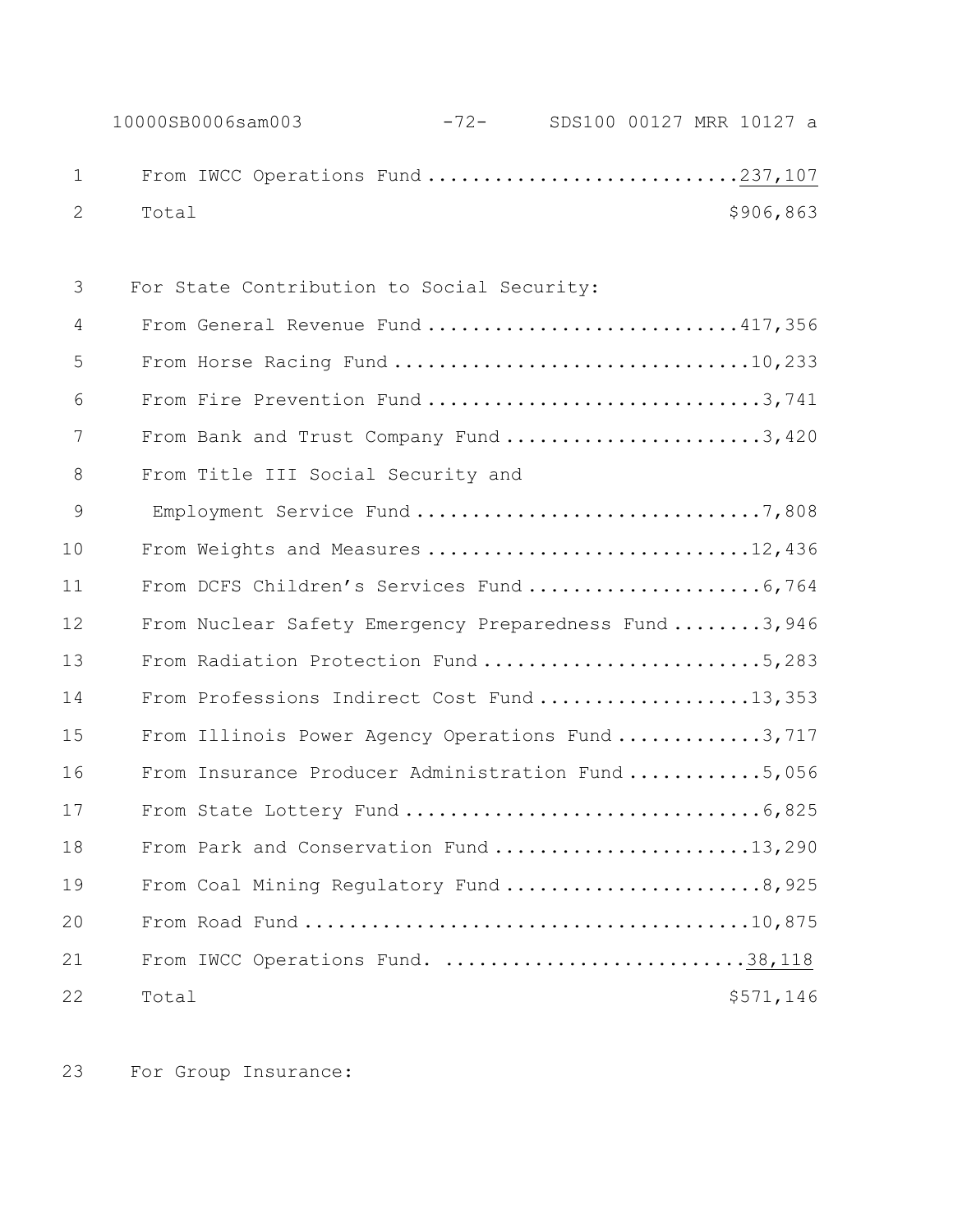|              |       | 10000SB0006sam003                                      | $-73-$ | SDS100 00127 MRR 10127 a |  |           |  |
|--------------|-------|--------------------------------------------------------|--------|--------------------------|--|-----------|--|
| $\mathbf{1}$ |       | From Fire Prevention Fund 24,000                       |        |                          |  |           |  |
| 2            |       |                                                        |        |                          |  |           |  |
| 3            |       | From Title III Social Security and                     |        |                          |  |           |  |
| 4            |       | Employment Service Fund 11,316                         |        |                          |  |           |  |
| 5            |       | From Weights and Measures 30,244                       |        |                          |  |           |  |
| 6            |       | From DCFS Children's Services Fund24,000               |        |                          |  |           |  |
| 7            |       | From Nuclear Safety Emergency Preparedness Fund 10,216 |        |                          |  |           |  |
| 8            |       | From Radiation Protection Fund 23,878                  |        |                          |  |           |  |
| 9            |       | From Professions Indirect Cost Fund 47,687             |        |                          |  |           |  |
| 10           |       | From Illinois Power Agency Operations Fund10,516       |        |                          |  |           |  |
| 11           |       | From Insurance Producer Administration Fund12,909      |        |                          |  |           |  |
| 12           |       | From State Lottery Fund 20,809                         |        |                          |  |           |  |
| 13           |       | From Park and Conservation Fund47,828                  |        |                          |  |           |  |
| 14           |       | From Coal Mining Regulatory Fund 184,000               |        |                          |  |           |  |
| 15           |       |                                                        |        |                          |  |           |  |
| 16           |       | From IWCC Operations Fund 109,148                      |        |                          |  |           |  |
| 17           | Total |                                                        |        |                          |  | \$601,463 |  |

 Section 480. The amount of \$261,038, or so much thereof as may be necessary, is appropriated from the General Revenue Fund to the State Comptroller to pay certain appointed officers of the Executive Branch of the State Government, at the various rates prescribed by law for Executive Inspector Generals.

ARTICLE 50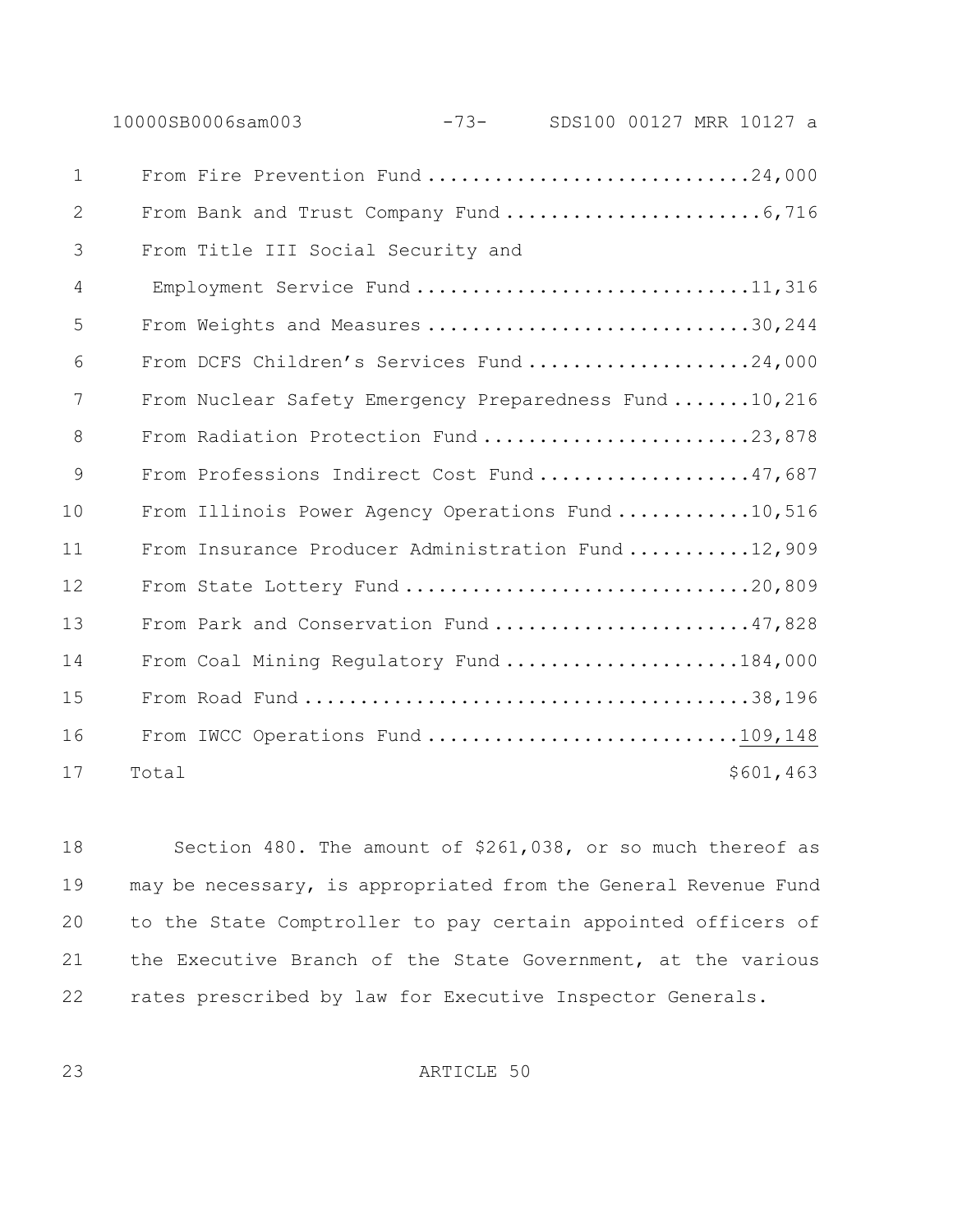10000SB0006sam003 -74- SDS100 00127 MRR 10127 a

 Section 1. "AN ACT concerning appropriations", Public Act 99-0524, approved June 30, 2016, is amended by changing Section 15 of Article 147 as follows: (P.A. 99-0524, Art. 147, Sec 15.) Section 15. Appropriations authorized in this Article may be used for costs incurred through December 31 of 2016 June 30, 2017. Section 5. "AN ACT concerning appropriations", Public Act 9 99-0524, approved June 30, 2016, is amended by changing Section 35 of Article 148 as follows: (P.A. 99-0524, Art. 148, Sec 35.) Section 35. Appropriations authorized in this Article may 13 be used for costs incurred through December 31 of 2016 June 30, 2017. Section 10. "AN ACT concerning appropriations", Public Act 99-0524, approved June 30, 2016, is amended by changing Section 15 of Article 149 as follows:

(P.A. 99-0524, Art. 149, Sec 15.)

Section 15. Appropriations authorized in this Article may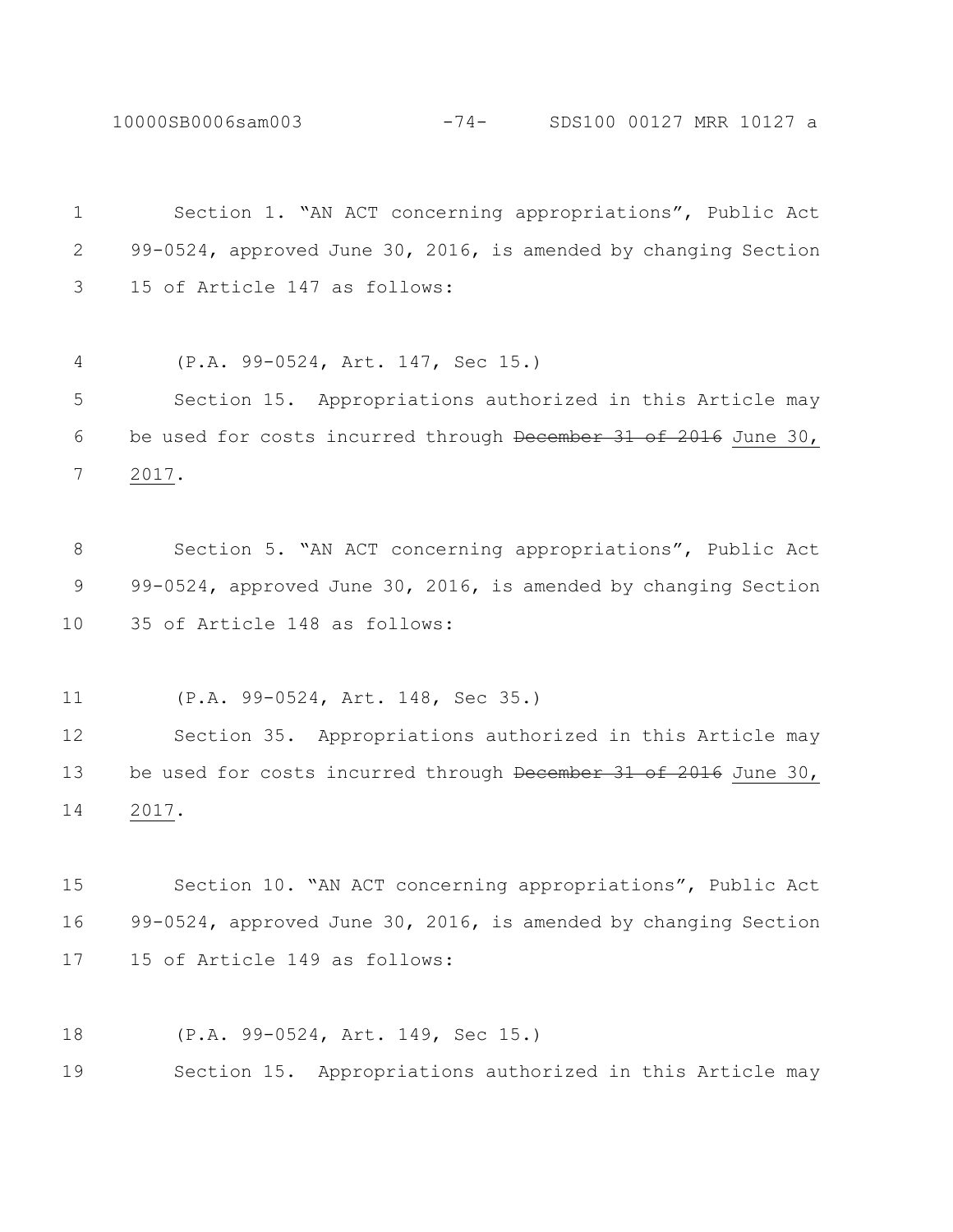10000SB0006sam003 -75- SDS100 00127 MRR 10127 a 1 be used for costs incurred through December 31 of 2016 June 30, 2017.

 Section 15. "AN ACT concerning appropriations", Public Act 99-0524, approved June 30, 2016, is amended by changing Section 10 of Article 151 as follows:

(P.A. 99-0524, Art. 151, Sec 10.)

 Section 10. Appropriations authorized in this Article may 8 be used for costs incurred through December 31 of 2016 June 30, 2017.

 Section 20. "AN ACT concerning appropriations", Public Act 99-0524, approved June 30, 2016, is amended by changing Section 55 of Article 152 as follows:

(P.A. 99-0524, Art. 152, Sec 55.)

 Section 55. Appropriations authorized in this Article may 15 be used for costs incurred through December 31 of 2016 June 30, 2017.

 Section 25. "AN ACT concerning appropriations", Public Act 99-0524, approved June 30, 2016, is amended by changing Section 1 of Article 997 as follows: